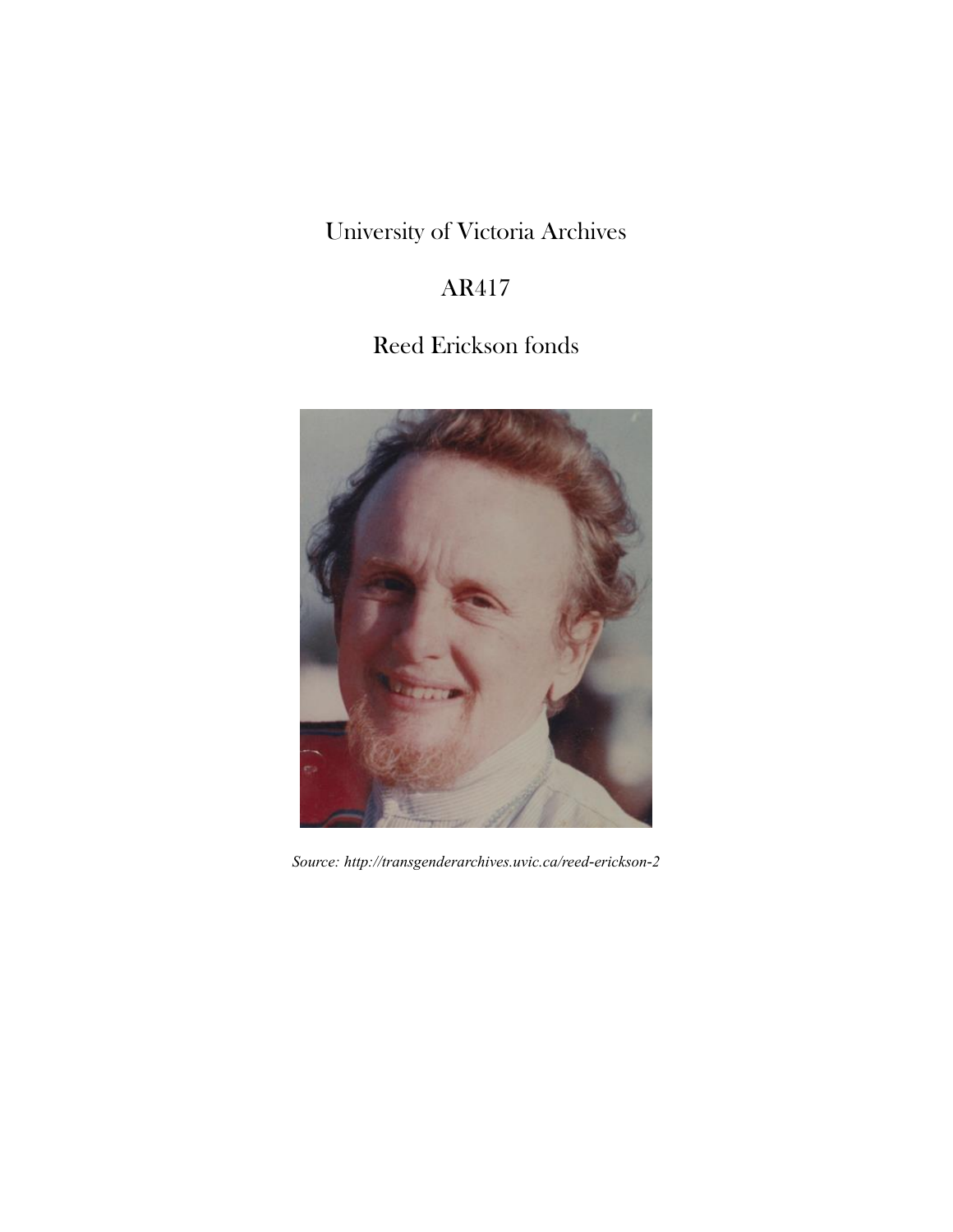## **1. Fonds-level description**

#### **Title**

#### Reed Erickson fonds

#### **Extent**

13.8m of textual records, ca. 623 photographs, 620 negatives, 38 slides, 10 paintings: on masonite.

#### **Dates**

ca. 1917-1994, 2003, predominant 1964-1992

#### **Biographical sketch**

Reed Erickson was a mechanical engineer, businessman, financier, and philanthropist, known for his involvement and support of transgender research through his organization Erickson Educational Foundation. Born Rita Mae Erickson to Robert and Ruth Erickson on October 13, 1917 in El Paso, Texas, s/he attended the Philadelphia High School for Girls and Temple University (1936). The family, including younger daughter Roberta (later Roberta Simes) moved from Philadelphia to Baton Rouge, Louisiana. Erickson graduated from Louisiana State University (1946) with a degree in mechanical engineering, worked for the family's lead smelting business, and established Southern Seating, an independent manufacturer. Upon the passing of father Robert in 1962, Erickson inherited the family businesses Schuylkill Products Company Inc. and Schuylkill Lead Corporation, which he successfully ran until selling both companies in 1969 for close to five million dollars. Other organizations associated with Erickson were Inversiones Del Angel, AMOCO Oil, Gauguin Inc. and Wyoming Inc. These businesses, savvy investments, and real estate purchases developed into large personal fortune, estimated to be 40 million dollars upon Erickson's passing.

#### *Private life*

In 1963 Erickson began a female-to-male gender transition as a patient of Dr. Harry Benjamin, and underwent sex reassignment surgery in 1965. It was in these years of transition that Erickson married and divorced Daisy Harriman Lewis (1963-1964), and married Aileen Ashton (1965), with whom he had two children: Monica and Seth. After moving to an opulent home in Mazatlan, Mexico dubbed the "Love Joy Palace" in 1973, Erickson and Aileen divorced in the following year. During this period Erickson began to experiment with drugs, which later developed into substance abuse. His addictions began to strain his personal relationships and his health. In 1977 Erickson married for a third time to Evangelina Trujillo Narkis (Eva). The couple moved to Ojai, Southern California (1979) so that Erickson could be closer to his children, who were under the custody of their mother Aileen. The marriage between Erickson and Eva dissolved between 1983 and 1985. Running from drug charges, Erickson returned to Mexico in 1983. He married his fourth and final wife Maria Luisa de Celis Contreras in 1987. At this point in time his physical and mental abilities were limited due to his drug addiction, and his daughter Monica was appointed conservatorship of his estate. Reed Erickson died in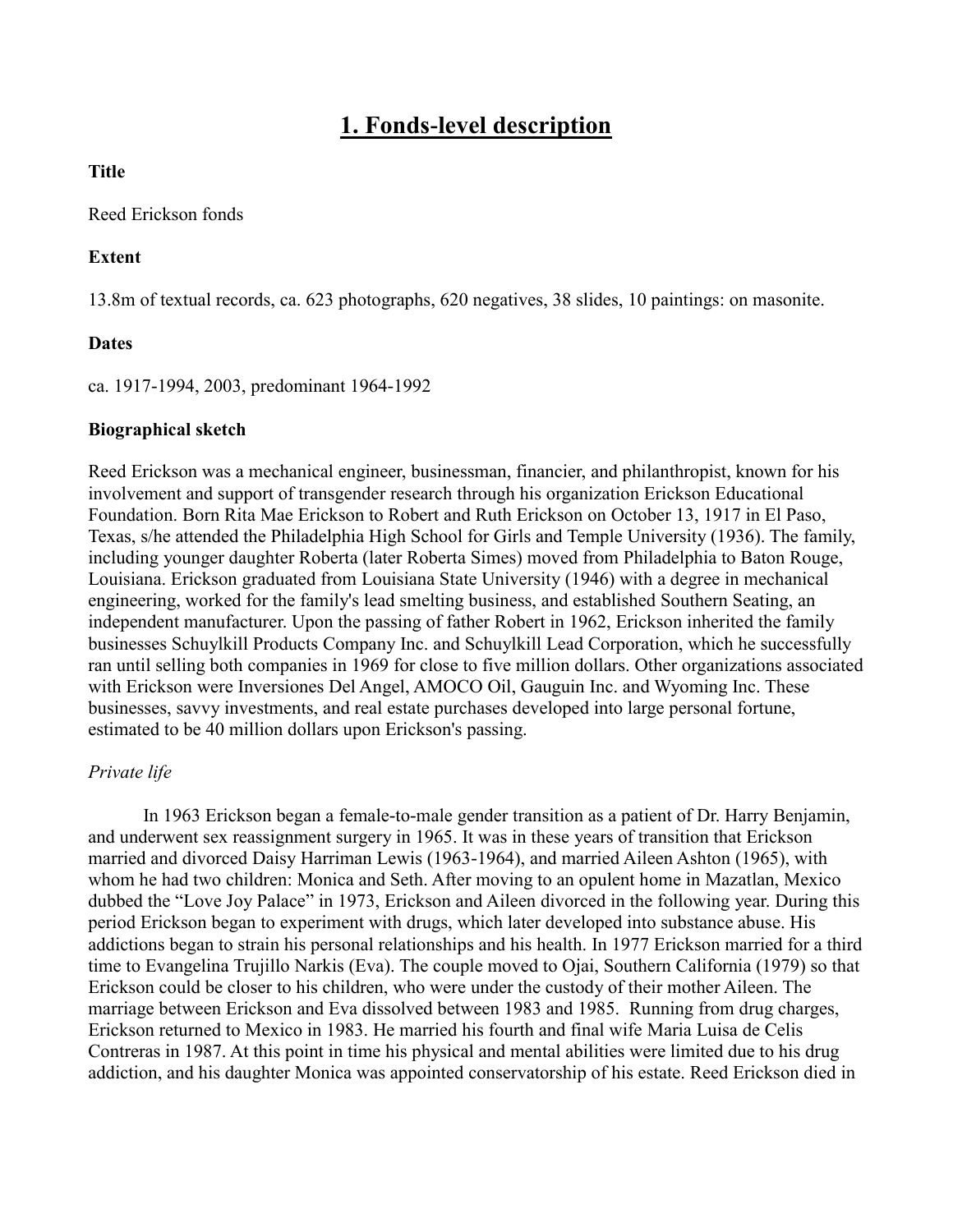1992 at the age of 74 in Mexico, addicted to drugs and a fugitive from the United States for drug charges.

#### *Sponsorship and Contributions*

Throughout his life Erickson continuously contributed financial support and sponsorship to organizations involved in what is now "LGBTQ" research and social service such as ONE Incorporated, Institute for the Study of Human Resources Gateway Gender Alliance, Janus Information Facility, Henry Benjamin International Gender Dysphoria Association, and the Association for Transpersonal Psychology. Much of this support was possible through his creation of the non-profit Erickson Educational Foundation (EEF) in 1964, which was based in Baton Rouge, Louisiana. The stated purpose of this philanthropic organization was "to provide assistance and support in areas where human potential was limited by adverse physical, mental or social conditions, or where the scope of research was too new, controversial or imaginative to receive traditionally oriented support." The EEF was a resource for transsexed individuals, providing counselling services, referrals to trusted service providers, publications such as newsletters and brochures, and organizing conferences such as the first three International Symposiums on Gender Identity. Other areas of the EEF's financial support (John Lilly's dolphin communication research, Course in Miracles publication, various dream studies) reflect Erickson's personal interest in New Age methods of thought and healing.

#### *ONE Inc. and Legal Cases*

Erickson and his foundation developed a close relationship with ONE Incorporated, an organization devoted to homosexual rights and homophile studies that is still in operation. After an initial donation in 1964, Erickson helped ONE create a tax-exempt charitable division called the Institute for the Study of Human Resources (ISHR). This non-profit enabled ONE Inc. to focus on rights for homosexuals and protests, while ISHR began education and support efforts, bolstered by taxexempt donations. Erickson was named president of ISHR until 1977. In 1981 ONE achieved accreditation rights for granting graduate-level degrees in homophile studies, and Erickson was awarded with an honorary degree in the next year. This period of harmony between Erickson and ONE was not to last. In 1983 Erickson purchased a 1.9 million dollar property in Los Angeles called the Milbank Estate with the initial intention of granting the property to ONE to use as a head office. However, Erickson decided a year later that the property was no longer ONE's to use and Erickson's largest legal battle began, fighting against ONE's secretary Dorr Legg for the Milbank Estate. This case (and subsequent related cases) did not end until after Erickson's passing, when daughter Monica settled.

#### References

Devor, Aaron. *Reed Erickson and the Erickson Educational Foundation*. University of Victoria. September 18, 2013. Available online at http://web.uvic.ca/~erick123/

- Devor, Aaron and Nicolas Matte. "Building a Better World for Trans People: Reed Erickson and the Erickson Education Foundation." *International Journal of Transgenderism* 10.1 (2007): 47-68. Available online at http://ijt.haworthpress.com
- ----- . "ONE Inc. And Reed Erickson: The Uneasy Collaboration of Gay and Trans Activism, 1964-2003." GLQ 10.2 (2004): 179–209.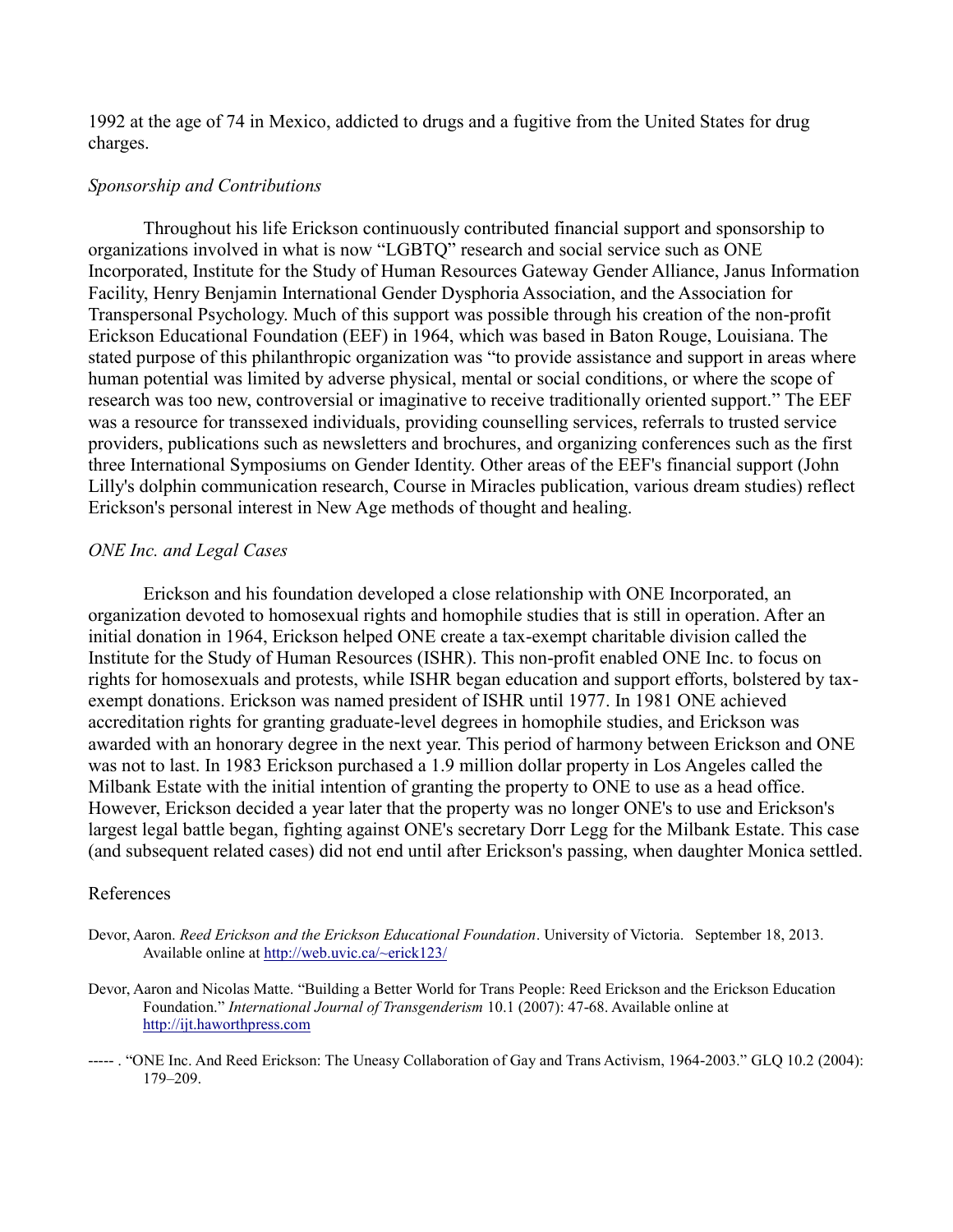- Devor, Holly. "Reed Erickson (1912-1992): How One Transsexed Man Supported ONE." *Before Stonewall: Activists for Gay and Lesbian Rights in Historical Context.* Ed. Vern Bullough. New York: Haworth, 2002. 383-392.
- UVic Library Transgender Archives. "Reed Erickson." *University of Victoria Library.* Available online at <http://transgenderarchives.uvic.ca/the-collection/reed-erickson>

#### **Scope and content**

Fonds reflects Reed Erickson's life-long interest and involvement in transsexed studies and culture; investments; legal cases; health and drug-related complications; purchase and sale of numerous properties; and his personal relationships with his former wives, children, and members of staff.

The fonds consists of correspondence, financial records, medical records, contracts, handwritten notes, photographs, grant applications, publications produced by the EEF and related organizations, mailing lists, brochures, invoices and receipts, graphic materials, objects, cartographic materials, property plans, musical compositions and art, blueprints, property and lot plans, a videocassette, and other materials.

Correspondents include: Family members, employees (most notably Zelda Suplee), lawyers and attorneys (Alfred Keep, Michael Crane, Michael Pratter, Peter Barry), Dr. Harry Benjamin, Dorr Legg, Dr. John Lilly, Dr. John Money, President Ronald Reagan, Dr. Paul Walker, and Dr. Benjamin Weininger.

#### **Notes**

Acquired from Morica Erickson via Aaron Devor, January 2008, July 2017.

Originally written by Chloe Powell, 2014. Updated October 2017.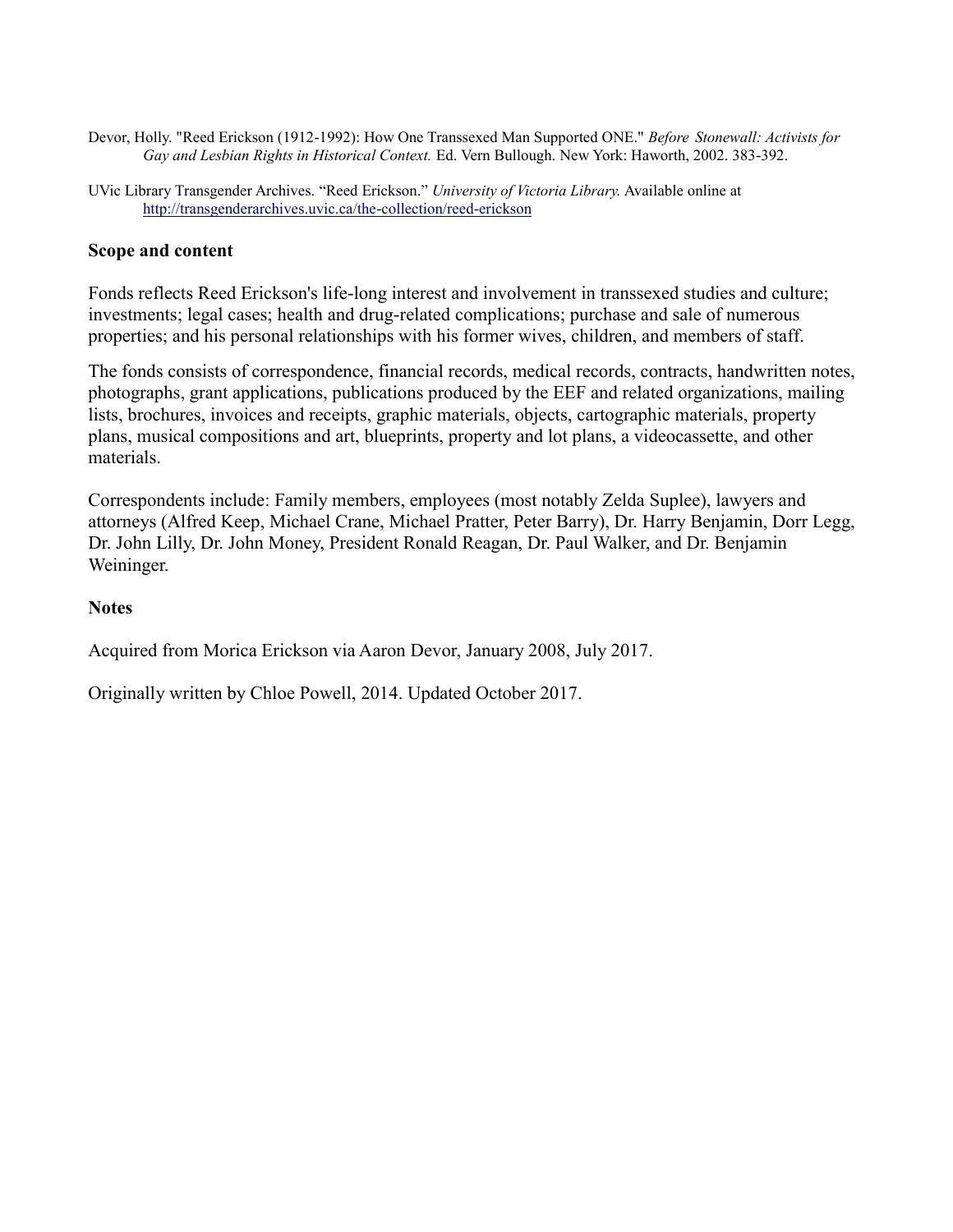## **2. Structure**

## **Series 1. Erickson Educational Foundation. 1964-1984. 1.2 m of textual records, 115 photographs, 47 negatives. (boxes 1-4)**

Series consists of the records related to the EEF, which was in operation from 1964 – 1984. Reed was the founder and director, and determined the focus of providing support to transsexuals, as well as various New Age organizations and research. Content of this series includes: office administration, EEF properties and finances, brochures and pamphlets for the EEF and associated organizations, mailing lists, Erickson Educational Foundation Newsletter and materials associated with the composition, EEF Projects, grant applications, subscriptions and brochures received by the EEF, correspondence with professionals and organizations for Key K Conference of 1984 (regarding the drug Ketamine /Ketalar), correspondence with individuals asking for advice, and documents regarding EEF's involvement with ONE Inc. and ISHR.

## **Series 2. Legal. ca. 1917-1994, 2003. 8.85 m of textual records, 105 photographs, 83 negatives. (folders 5.01-34.06)**

Reed Erickson was a litigious person, involved in many legal suits throughout his life. The large quantity of legal records present in this fonds reflect this involvement. The legal battles that produced the bulk of records include: suits against Dorr Legg and One Inc., suits against Royal Viking Line, and divorce from third wife Eva. Many legal cases initiated by Erickson were continued and settled by daughter Monica after the instalment of conservatorship in 1987. The legal records series consists of three sub-series: the Milbank Estate litigation, general legal records, and the conservatorship of the estate of Reed Erickson.

## **File 2.1. Milbank Estate litigation. 1972-1992, predominant 1983-1992. 4.2 m of textual records, 4 photographs, 22 slides. (boxes 5-18)**

The Milbank Estate litigation records surround Erickson's purchase of property in Los Angeles in 1983 and the subsequent cases against ONE Inc. for the deed to the property and building. Includes case numbers: C541097, C499120, C502792, C693216, C741682, and B051473. Content consists of legal documents, research for the cases, case transcripts, and stipulations of settlement. The folders in this sub-series have been grouped by legal case number, which is the approach taken by ONE Archives in Los Angeles. The case order differs here.

#### **File 2.2. General legal. ca. 1964-1990. 60 cm of textual records, 101 photographs, 56 negatives. (boxes 19-20)**

File consists of records relating to lawsuits and legal issues involving Erickson before he was represented by conservator Monica. Content includes: general legal documents (probate, court appearances, power of attorney discussions), lawsuits against family (sister Roberta Simes, divorce from second wife Aileen Ashton, marriage and divorce with third wife Evangelina Trujillo Erickson and accusation of kidnapping) property, lawsuits involving employees (most notably Lourdes Pena, Zelda Suplee), lawsuits against businesses (notably Royal Viking Line), and attorney administration (Alfred Keep, Goldenring & Goldenring, and Michael Pratter).

## **File 2.3. Conservatorship of the estate of Reed Erickson. ca. 1983-2003, predominant 1986- 1992. 4.05 m of textual records, 27 negatives. (folders 21.01-34.06)**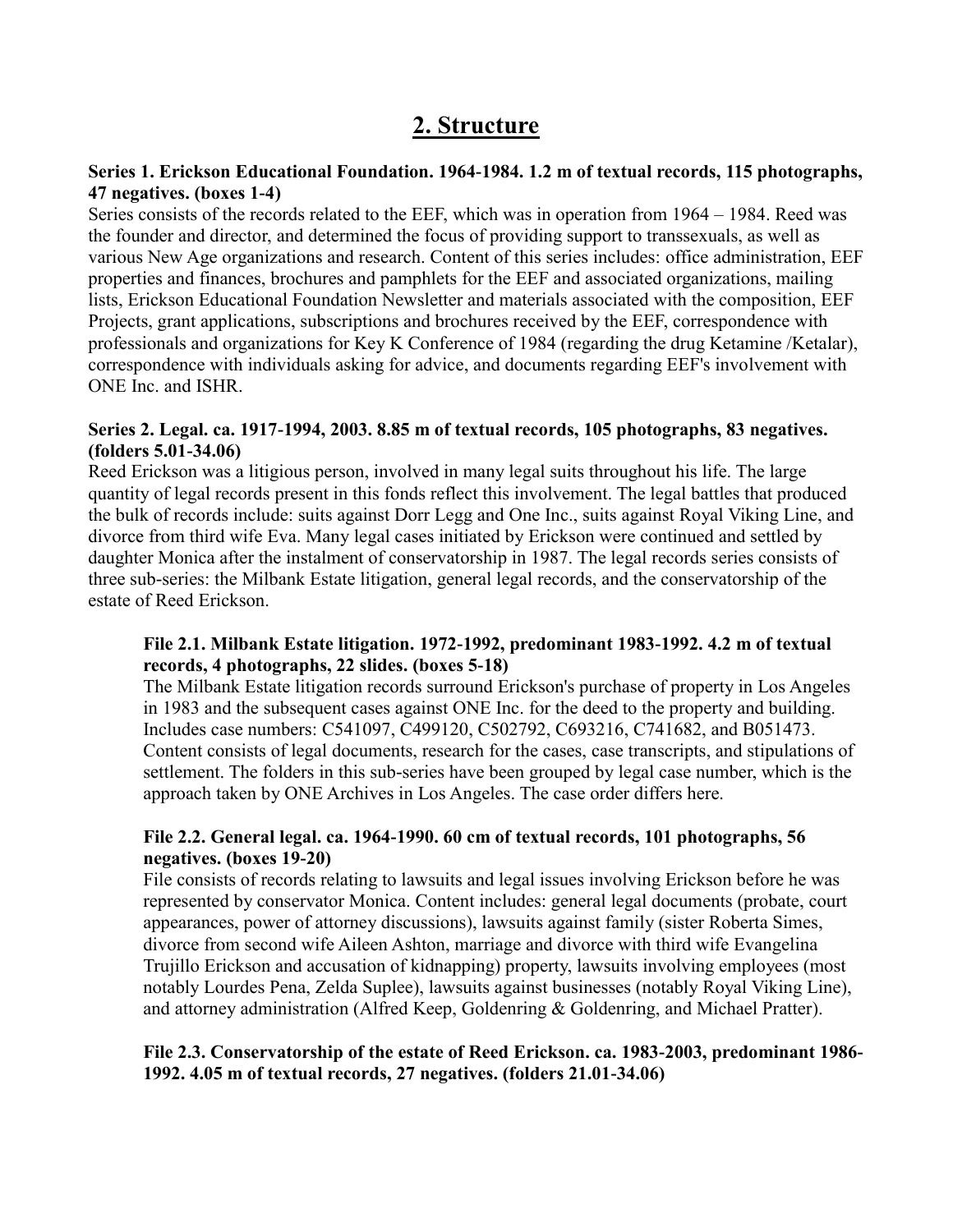File represents the records created and consulted during the conservatorship of Erickson's estate. Erickson's daughter Monica was appointed in 1987 to manage his estate due to failing health and mental capabilities. Sub-series includes documents gathered as proof of Erickson's poor health and competence; transcripts of proceedings in the establishment of the conservatorship; Erickson's probate; administration and financial details of the conservatorship; settlement with third wife Eva Erickson; lawsuits against AMOCO Oil, Callon Petroleum, and Roberta Simes; inventories of Erickson's estate; tax documents; property management; research completed by Aileen Ashton and Monica as employees of the conservatorship; and the termination of the conservatorship upon Erickson's passing.

## **Series 3. Personal. ca. 1917-1994. 1.27 m of textual records, 360 photographs, 482 negatives, 16 slides. (folders 34.07-36.08; 43.10-46)**

Series consists of records relating to Erickson's personal life. Includes personal medical records, photographs of family members and pets, artistic expressions, documents pertaining to the running of the Erickson households, publications collected by Erickson, and recordings of music and interviews. The Personal series is divided into four sub-series: biographical, medical, and other personal records; writings, musical compositions, and artworks; personal assistants, staff, and administration; and published works and audio-visual materials.

## **File 3.1. Biographical, medical, and other. ca. 1917-1992. 60 cm of textual records, 358 photographs, 482 negatives. (folders 34.07-36.01)**

File consists of records relating to Erickson's personal records. Includes biographical and medical records, photographs and negatives of childhood and family, and documents relating to family members (correspondence with wives, marriage license and certificate, pet leopard Henry von Weber and dog Golden Boy).

## **File 3.2. Writings, musical compositions, and artworks. ca. 1970-1985. 15 cm of textual records, 1 photograph, 10 paintings. (folders 36.02-36.08)**

File consists of personal creative expressions by Erickson. Includes poems, notes, drawings, correspondence, musical compositions, "arts & ravings" grouping, and paintings by Erickson on masonite and canvas.

## **File 3.3. Personal assistants, staff, and administration. ca. 1970-1984. 45 cm of textual records, 1 photograph. (folders 43.10-44.13)**

File primarily consists of records relating to Erickson's employees and administration for his households in Mazatlan (Love Joy Palace and Hotel Las Jacarandas), as well as office administration for the EEF. Includes: employee office log ledger for the EEF, "record-it" phone messages, employee time sheets and weekly reports, correspondence with employees and services (limos, security systems), applications for personnel, and an inventory of Erickson's clothing.

## **File 3.4. Published works and audio-visual materials. ca. 1976-1987. 30 cm of textual records, 22 audiocassettes, 1 videocassette. (boxes 45-46)**

File consists of published materials collected by Erickson, recordings made or collected by Erickson, and investigator Harvey Plaks' recorded interviews for the conservatorship (including son Seth and former employee Zelda Suplee).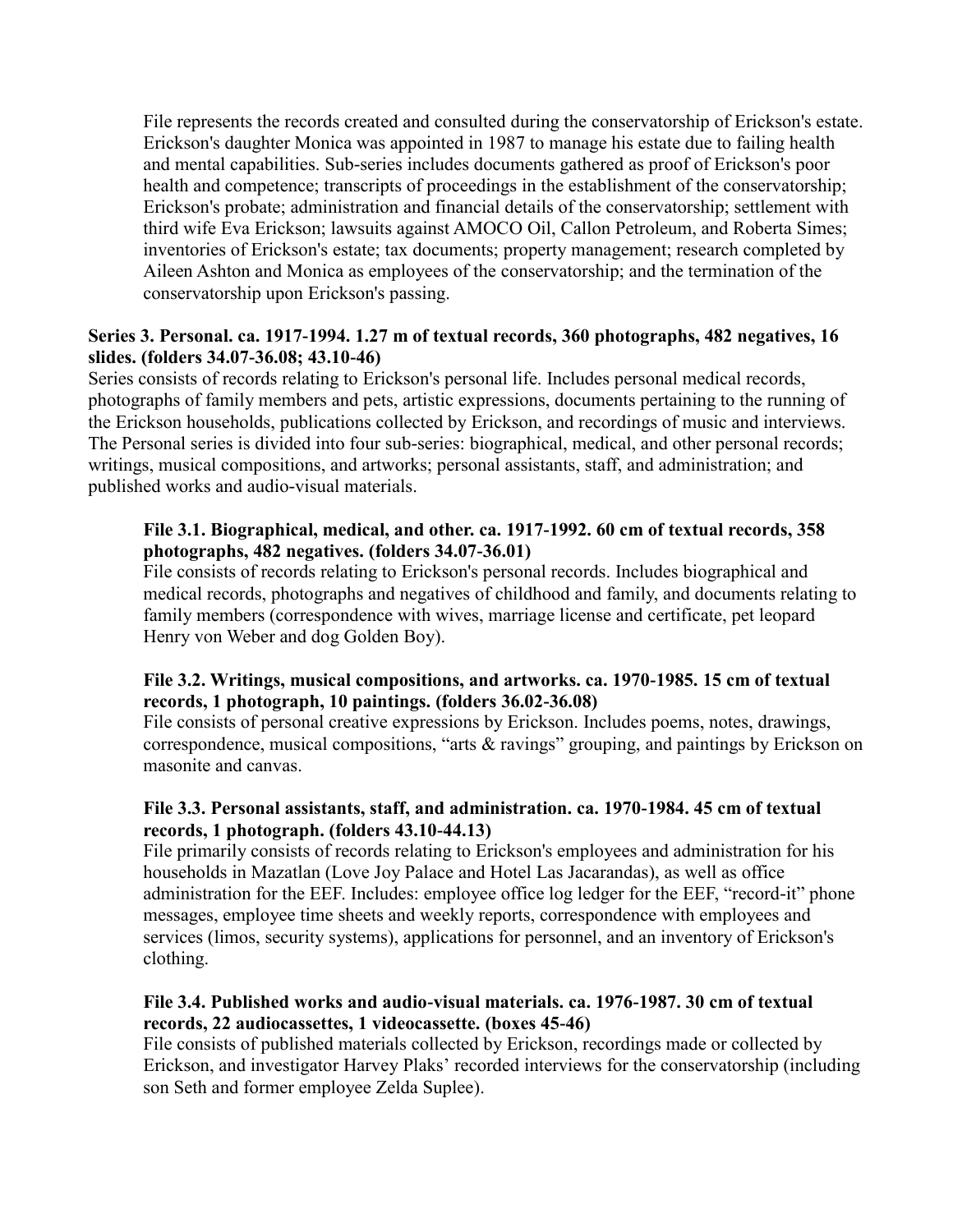#### **Series 4. Reed Erickson and affiliated entities financials. 1961, 1976-1984. 2.37 m of textual records, 45 photographs, 8 negatives, 1 diazotype. (folders 36.09-43.09)**

Series consists of personal and corporate financial records. Personal financial documents include: an examination of finances by Chartered Accountant Jan Lindsay in 1983, cash flow statements, accounts and expenses for children Seth and Monica, multiple personal back account statements, and tax returns. Erickson's affiliated entities with financial documents in this series include: FAESA, Gauguin Inc., Wyoming Inc., and Inversiones del Angel. Series also includes 1961 patent to Rita A. Erickson of Southern Seating Corporation, documents relating to property management, stock book for Inversiones del Angel, and oil leases. Personal and business financial documents are conflated in this series, reflecting Erickson's organization and use of accounts. Accounts for corporations such as Inversiones del Angel and Wyoming Inc. were used for both personal reasons (ex: clothes shopping) and corporate (ex: payroll).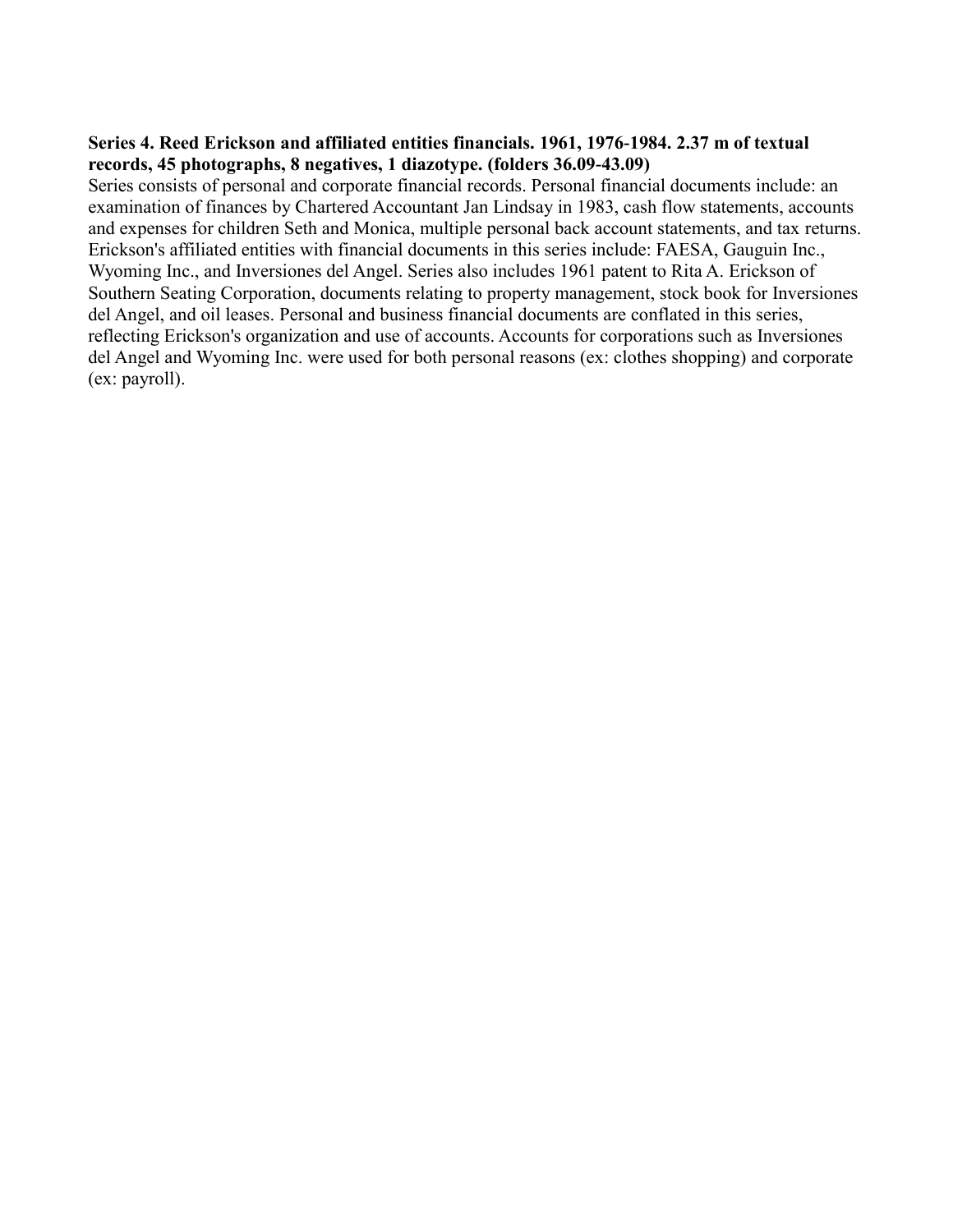## **3. Inventory**

## **Accession 2008-001**

## **SERIES 1: Erickson Educational Foundation records**

## Box 1

- 1.01 EEF certificate of incorporation
- 1.02 EEF City National Bank financial records, payroll 1976-1977
- 1.03 EEF financial records, statements, worksheet, account analysis includes Financiera Banamex, City National Bank, and Bank of America
- 1.04 EEF loan documents, "paid"
- 1.05 EEF donations / contributions includes KUSC Radio + KCET
- 1.06 EEF taxes Federal quarterly returns 1973-1976
- 1.07 Erickson & EEF accounts and wages
- 1.08 EEF travel expenses
- 1.09 EEF employee records includes EEF applications, El Paso personnel files, and files on Bertram Gary, Bonnie Cromwell, Beulah Irene Derossett, Kathleen Roberta Galvin, and Lynn Smith
	- 1.09.1 Photographs Gary Bertram (15)
- 1.10 Zelda Suplee #1
- 1.11 Zelda Suplee #2
- 1.12 Office admin includes "Avoid Verbal Orders" memos and index of filing cabinets
- 1.13 EEF Properties includes property resume, La Paz Drive property Ojai California, American Home Shield, rental agreements, and churches/ashrams 1.13.1 Photographs – Eva Trujillo Erickson (3)
- 1.14 EEF Brochures
- 1.15 EEF Publications newsletter materials 1983 / brochure
- 1.16 EEF referral list / HBIGDA membership list / mailing lists, including Americalist
- 1.17 Mailing lists / Bulk mailing list permit information

- 2.01 EEF Projects list / #1000 Love (TS) Sex Assignment vs. Sex ReAssignment / #1000-84 Dr. Ira B. Pauly / #1200 Alternative Healing Methods
- 2.02 EEF Projects #1300 Ketamine / #1307 Beauty
- 2.03 EEF Projects #1500 Biblioteca Hidalgo
	- 2.03.1 Photographs –Biblioteca Hidalgo under construction, September 1983 (23)
	- 2.03.2 Photographs Biblioteca Hidalgo under construction, October 1983 (11)
	- 2.03.3 Photograph Charyl's House (11)
	- 2.03.4 Negatives 2.03.1-2.03.3
- 2.04 EEF Projects #1500a Special Children's Foundation Home / #1700 Medals for Heroes / #1800 Beneficial Funds for Old, Destitute Heroes / #1900 Dangerous Drugs
- 2.05 EEF Projects #2000 Help for Animals in Distress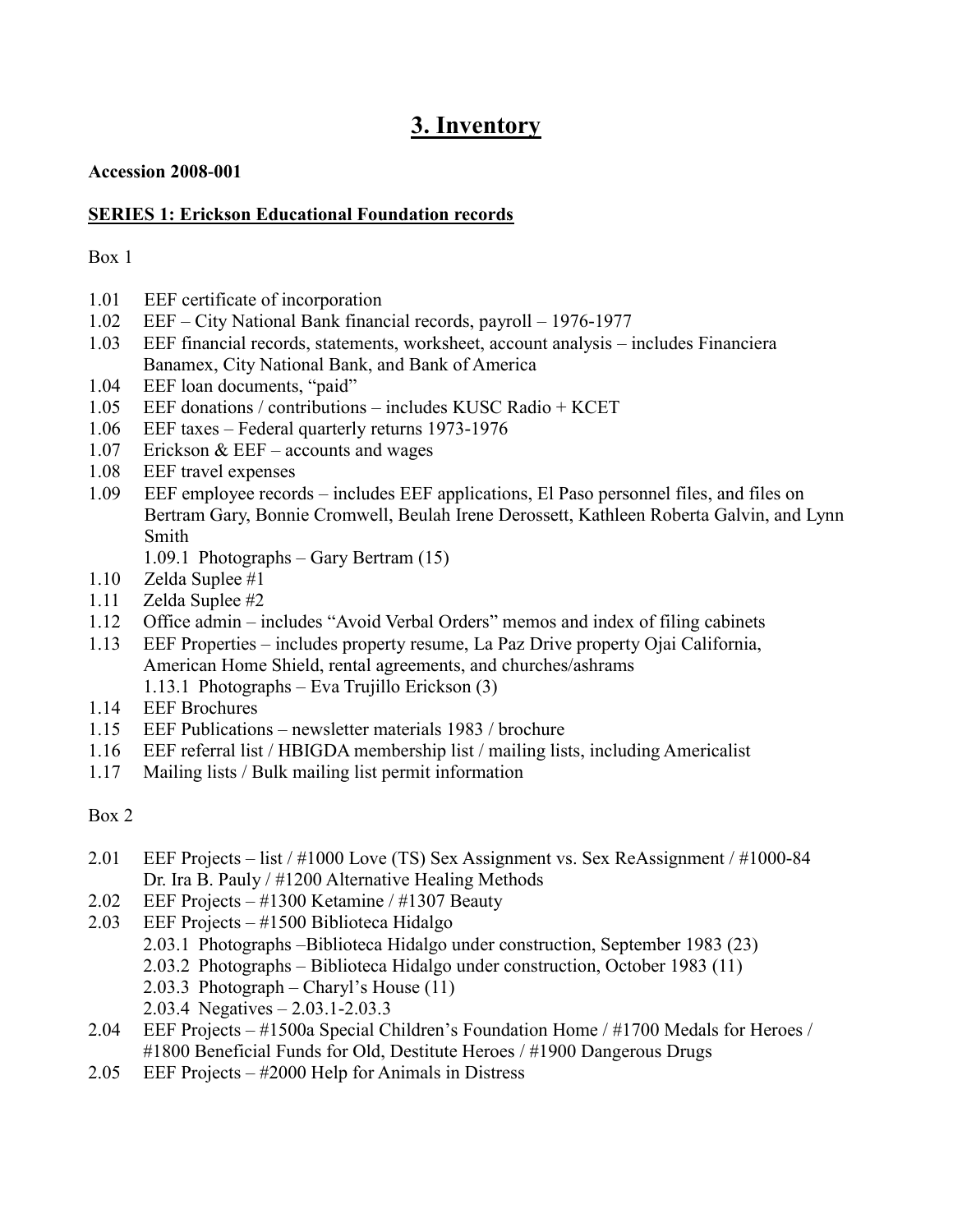2.05.1 Photographs – Animal rescue class (5)

- 2.06 EEF Projects #2000 Animals in Distress, California Marine Mammal Center / #2001 2.06.1 Photographs – California Marine Mammal Center (26)
- 2.07 EEF Projects #2200 Metaphysical Work with Plants / #2300A John Kert, Dolphins (1 photograph) / #2300A John Kert, Accounting
- 2.08 EEF Projects #2301 "Dolfun Releeze"
- 2.09 EEF Projects #2400 Pueblo de los Ninos Sinaloa, Mexico / #3500 Maleness vs Femaleness / #6000 Stop Heart Attacks
- 2.10 EEF Grant requests includes application form and requests to be investigated
- 2.11 EEF Grant requests Rejected
- 2.12 EEF Grant requests Applications Rejected 1983 / Approved / Lisa Kanemoto / Grant applications, One Institute

- 3.01 EEF Grant applications Roberto Farina / Kinsey Institute, June Reinisch / Stanford-Palo Alto Gender Program, Don Laub and Judy van Maasdam
- 3.02 Dr. Paul A. Walker
- 3.03 EEF Correspondence Jimmy Swaggart Ministries / Children's Village USA / Course in Miracles / CIA Medicinal
- 3.04 EEF Grant applications / correspondence North Country School, Inc. / Interplast / Department of Health Education & Welfare United States
- 3.05 EEF Correspondence / notes Ojai Foundation, Joan Halifax / Indigo Project / Ideas for garbage disposal + recycling/ Quest Workshop 1982 / Troy Bilt
- 3.06 Association of Transpersonal Psychology Newsletters and EEF correspondence
- 3.07 Correspondence and publications ARICA / Association for Humanistic Psychology newsletter/ Peter M. Bentler, Ph.D. articles
- 3.08 Brochures and articles Spiritual Healing / Holistic Healing / Hooker Channel / Rev. Paul Lachlan Peck / Yoga / Diseases / Journal of Mind & Behavior, Inc. / Miscellaneous new articles
- 3.09 Publications and miscellaneous documents People's Medical Society USA / Unorthodox Healing Methods / Ingo Swann / Retreats / Rupert Raj / Psychoalisthenics / Jean Houston / Transpersonal Psychology Conference
- 3.10 Correspondence and publications Association for Research & Enlightenment / National Enquirer / EEF Research & Interests miscellaneous
- 3.11 Correspondence Miscellaneous archives / Miscellaneous subscriptions & purchases
- 3.12 Miscellaneous Information
- 3.13 Miscellaneous Correspondence "To File"
- 3.14 Correspondence and publications Metamorphosis / Outreach Institute (Ariadne Kane) / Parapsychology International Conference / Society for the Scientific Study of Sex
- 3.15 EEF Correspondence Key K Conference / "D" Letter Responses from Professionals (reactions to the EEF's initial 1977 closing)
- 3.16 EEF Correspondence Dr. Harry Benjamin, Gender Dysphoria Program
- 3.17 EEF Correspondence John Dudley Ball, Jr. / Biofeedback / Evangelism Explosion III International / Federal Food & Drug Administration / Fellowship Program / Gateway Gender Alliance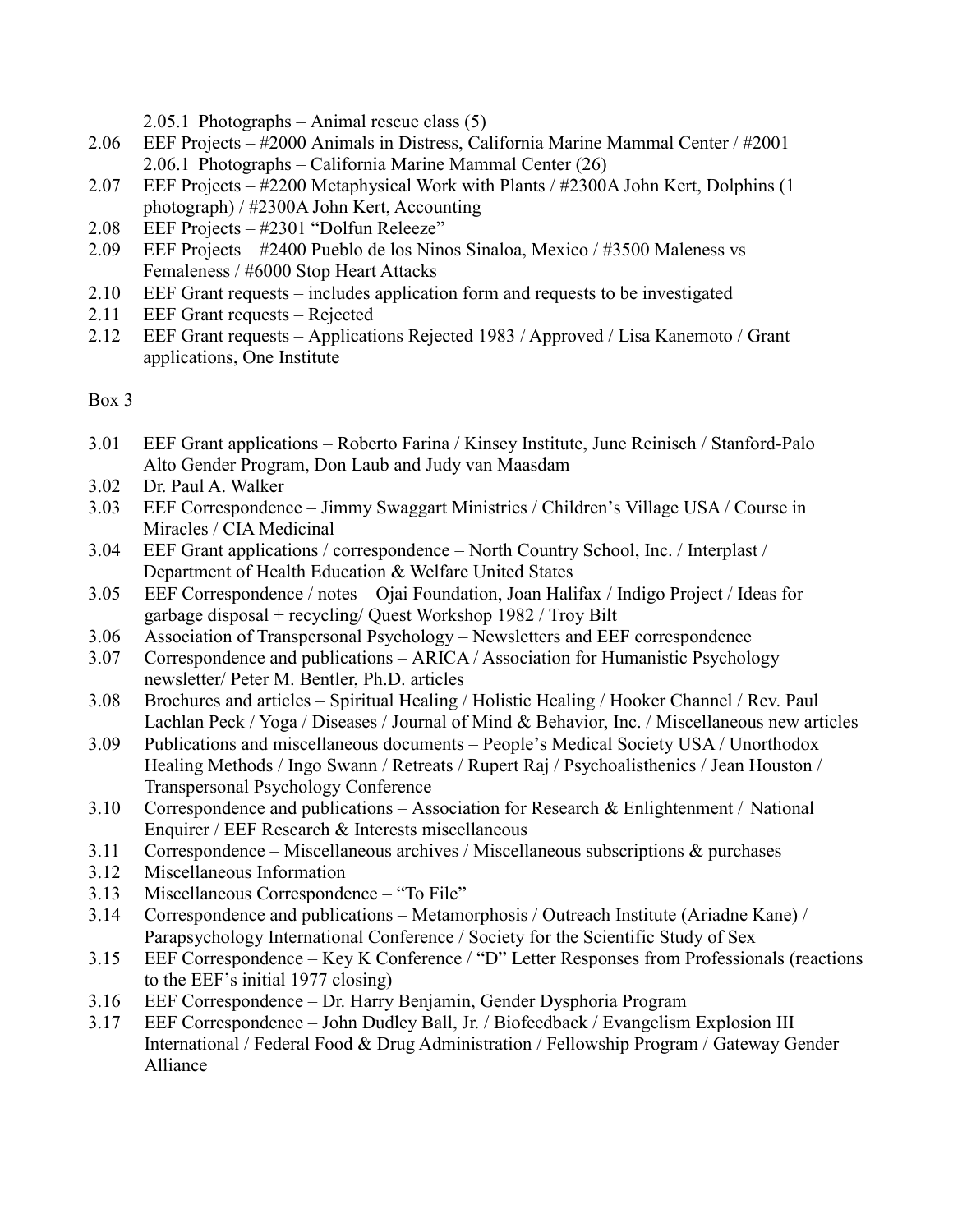- 4.01 Correspondence Highline Plastics / Jim Hurtak / Michael Kent
- 4.02 Correspondence Dr. Nils P. Lilledahl / Toni Lilly / Dr. John Lilly / Rev. Linda T. O'Connell / People's Republic of China / President Ronal Reagan / PACPS
- 4.03 Correspondence Patients File / Benjamin Weininger / Scrapbooks / Dr. Thomas Urban
- 4.04 Correspondence Richard Sabatino
- 4.05 Correspondence Robert S. White / Dr. Walter Williams / Paul Walker notes receivable / Kinsey Report

4.05.1 Photographs – Robert S. White (1)

- 4.06 Correspondence Roger & Louise Randolph / Judith R. Skutch / John Cassell / Arches, Ojai Arcade / 1982 Erickson Christmas greeting
- 4.07 EEF Correspondence Miscellaneous unsorted
- 4.08 EEF Transsexual Correspondence
- 4.09 EEF Correspondence Transsexuals unanswered mail
- 4.10 ONE, Inc.  $-30<sup>th</sup>$  Anniversary Annual Meeting
	- 4.10.1 Photographs, 5x7 (5)
	- 4.10.2 Photographs, 8x10 (4)
- 4.11 EEF Milbank Mansion Correspondence Church Universal & Triumphant, Inc. deed of trust / Elizabeth Clare Prophet
- 4.12 Correspondence / Publications ISHR-ONE, Inc. (Part #1)
- 4.13 Correspondence / Publications ISHR-ONE, Inc. (Part #2)
- 4.14 ISHR Annual Reports 1979, 1980, & 1981
- 4.15 ISHR Correspondence Miscellaneous unsorted
- 4.16 Correspondence ONE Institute for Advanced Metaphysical Studies and Associated Logistics

## **SERIES 2: Legal records**

## **Series 2.1: Milbank Mansion litigation**

- 5.01 Legg v. Erickson C 541 097 Legg's Discovery, Depositions of Erickson / Demand for Inspection
- 5.02 Legg v. Erickson C 541 097 Erickson's Discovery Depositions
- 5.03 Legg v. Erickson C 541 097 Erickson's Discovery Request for Admissions / Default and Motion to Set Aside / General Correspondence
- 5.04 Legg v. Erickson C 541 097 + Erickson v. Legg C 502 792 Motions for Substituting Conservatorship
- 5.05 Legg v. Erickson C 541 097 Pleadings (Assault & Battery)
- 5.06 Legg v. Erickson C 541 097 Erickson's Motion for Discovery Sanctions
- 5.07 Legg v. Erickson C 541 097 Legg's Motion for Discovery Sanctions (Part #1)
- 5.08 Legg v. Erickson C 541 097 Legg's Motion for Discovery Sanctions (Part #2)
- 5.09 Legg v. Erickson C 541 097 Legg's Discovery Request for Admissions
- 5.10 Legg v. Erickson C 541 097 Unlabelled legal documents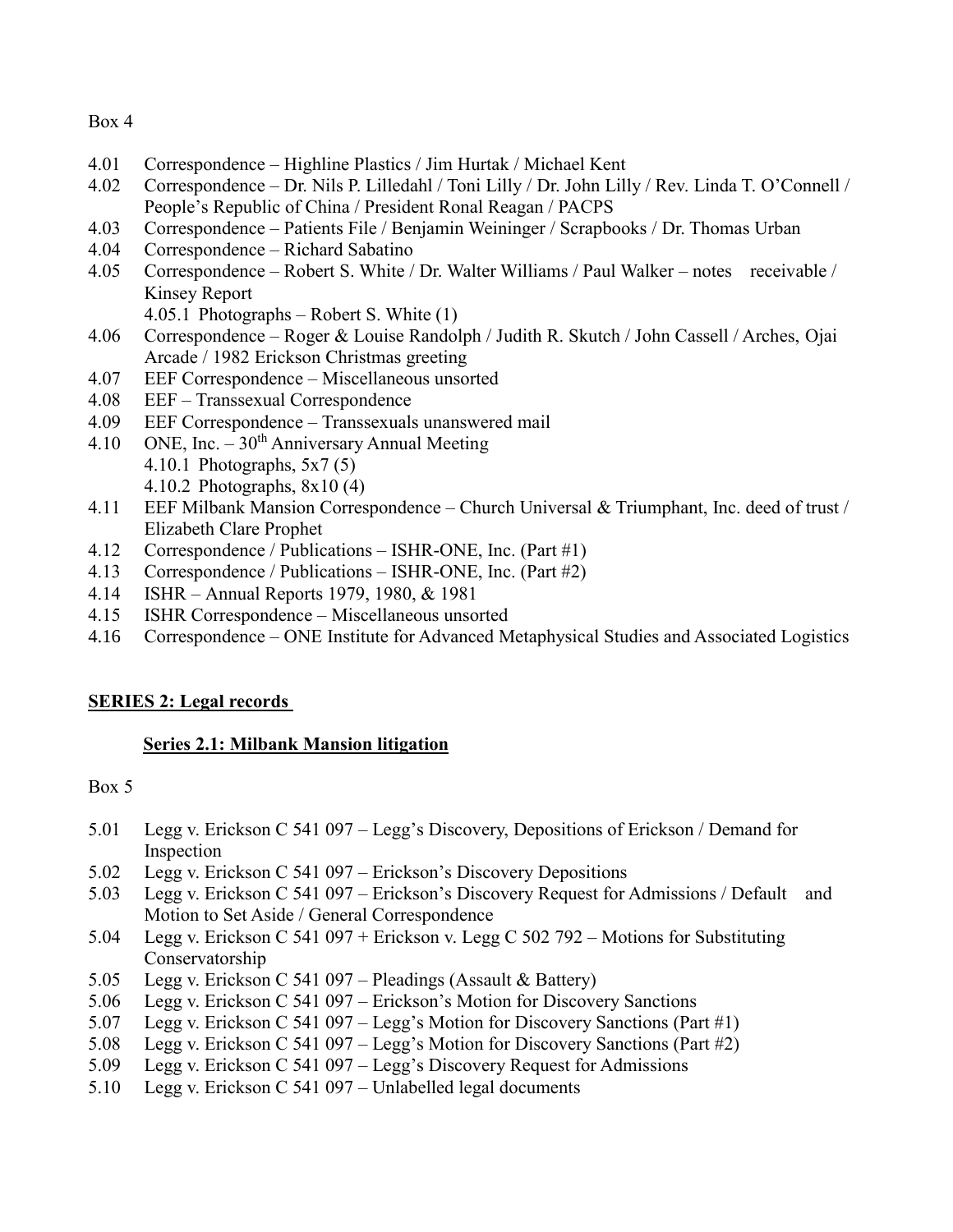- 5.11 Legg v. Erickson C 541 097 Various court documents / legal correspondence, unlabelled
- 5.12 Legg v. Erickson C 541 097 Alfred R. Keep Correspondence Opposition to Discovery Sanctions & Legg Motion to Sever
- 5.13 Legg v. Erickson C 541 097 Alfred R. Keep Correspondence Responses to Legg **Discovery**
- 5.14 Legg v. Erickson C 541 097 Alfred R. Keep Correspondence Discovery Initiated by Legg
- 5.15 Legg v. Erickson C 541 097 Alfred R. Keep Correspondence Discovery Initiated by Conservators
- 5.16 Legg v. Erickson C 541 097 Alfred R. Keep Correspondence Erickson Discovery Motion
- 5.17 Legg v. Erickson C 541 097 Alfred R. Keep Correspondence Milbank File
- 5.18 Legg v. Erickson C 541 097 Legg v. Conservatorship miscellaneous legal

- 6.01 Legg v. Erickson Depositions Herbert E. Selwyn, February 1988, original
- 6.02 Legg v. Erickson Depositions W. Dorr Legg, June 16 & July 13 1988, original
- 6.03 Legg v. Erickson Depositions W. Dorr Legg, June 16 & July 13 1988, certified copy
- 6.04 Legg v. Erickson Depositions W. Dorr Legg, October 27, 1988, original
- 6.05 Legg v. Erickson Depositions W. Dorr Legg, October 27, 1988, certified copy
- 6.06 Legg v. Erickson Depositions W. Dorr Legg, November 3, 1988, original
- 6.07 Legg v. Erickson Depositions W. Dorr Legg, November 3, 1988, certified copy
- 6.08 Legg v. Erickson Depositions W. Dorr Legg, November 10, 1988, original
- 6.09 Legg v. Erickson Depositions W. Dorr Legg, November 10, 1988, certified copy
- 6.10 Legg v. Erickson Depositions W. Dorr Legg, November 16, 1988, certified copy
- 6.11 Legg v. Erickson Depositions W. Dorr Legg, November 23, 1988, original
- 6.12 Legg v. Erickson Depositions W. Dorr Legg, November 23, 1988, certified copy
- 6.13 Legg v. Erickson Depositions W. Dorr Legg, November 13, 1988, original
- 6.14 Legg v. Erickson Depositions W. Dorr Legg, November 13, 1988, certified copy
- 6.15 Legg v. Erickson Depositions W. Dorr Legg, July 18 1989, original
- 6.16 Legg v. Erickson Depositions W. Dorr Legg, July 18 1989, certified copy
- 6.17 Legg v. Erickson Depositions W. Dorr Legg, July 20 1989, original
- 6.18 Legg v. Erickson Depositions W. Dorr Legg, July 20 1989, certified copy

- 7.01 Erickson v. Legg C 499 120 Pleadings Volume I
- 7.02 Erickson v. Legg C 499 120 Pleadings Volume II (Part #1)
- 7.03 Erickson v. Legg C 499 120 Pleadings Volume II (Part #2)
- 7.04 Erickson v. Legg C 499 120 Pleadings Volume II (Part #3)
- 7.05 Erickson v. Legg C 499 120 Pleadings Volume II (Part #4)
- 7.06 Erickson v. Legg C 499 120 Erickson Pleadings
- 7.07 Erickson v. Legg C 499 120 Sanctions, Motions for
- 7.08 Erickson v. Legg C 502 792 + Legg v. Erickson C 541 097 Erickson Responses to Discovery
- 7.09 Erickson v. Legg C 499 120 Demand for Inspection / Interrogatories from Erickson / Depositions by Erickson / miscellaneous unsorted
- 7.10 Erickson v. Legg C 499 120 Legg's Request for Admissions + Erickson's Motion for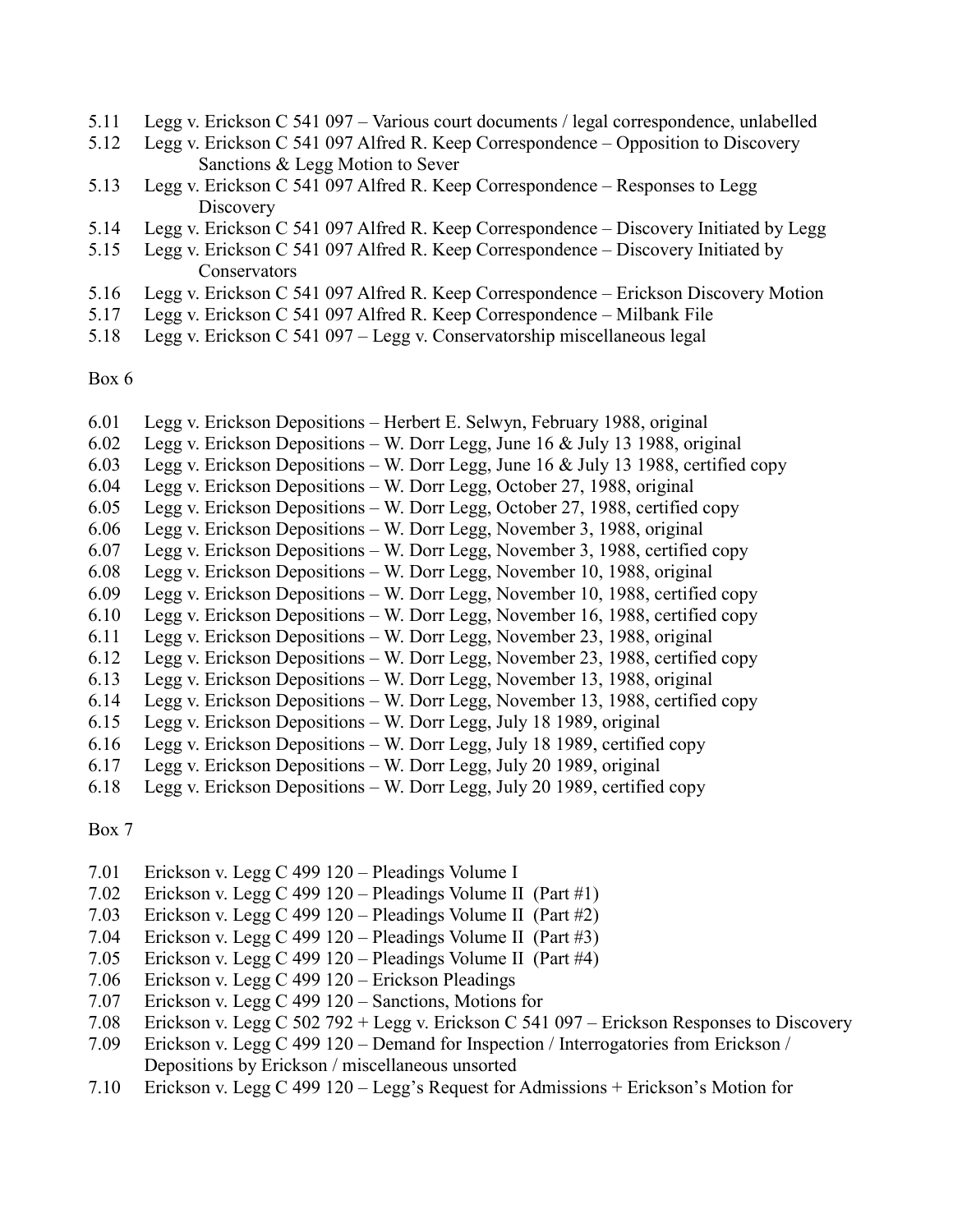Extension (Part #1)

- 7.11 Erickson v. Legg C 499 120 Legg's Request for Admissions + Erickson's Motion for Extension (Part #2)
- 7.12 Erickson v. Legg C 499 120 Declaration of Alfred Keep & Exhibits to Discovery Sanctions & Attempt to Obtain Relief (Part #1)
- 7.13 Erickson v. Legg C 499 120 Declaration of Alfred Keep & Exhibits to Discovery Sanctions & Attempt to Obtain Relief (Part #2)
- 7.14 Erickson v. Legg C 499 120 Declaration of Alfred Keep & Exhibits to Discovery Sanctions & Attempt to Obtain Relief (Part #3)

## Box 8

- 8.01 Erickson v. Legg C 499 120 Erickson Argument
- 8.02 Erickson v. Legg C 499 120 Statements & Declarations / Milbank Litigation re: Gift
- 8.03 Deposition W. Dorr Legg, November 16 1988
- 8.04 Erickson v. Legg C 499 120 Motion to Set Aside Default and for Striking Notice of Matters of Fact, etc.
- 8.05 Erickson v. Legg C 499 120 OSC-TRO Preliminary Injunction (Part #1)
- 8.06 Erickson v. Legg C 499 120 OSC-TRO Preliminary Injunction (Part #2)
- 8.07 Erickson v. Legg C 499 120 OSC-TRO Preliminary Injunction (Part #3)
- 8.08 Erickson v. Legg C 499 120 Court Files, numbered (Part #1)
- 8.09 Erickson v. Legg C 499 120 Court Files, numbered (Part #2)
- 8.10 Erickson v. Legg C 499 120 Dorr Legg miscellaneous
- 8.11 Erickson v. Legg C 499 120 Subpoena, Civil (Part #1)
- 8.12 Erickson v. Legg C 499 120 Subpoena, Civil (Part #2)
- 8.13 Erickson, M. v. ISHR C 693 216 Research (Part #1)
- 8.14 Erickson, M. v. ISHR C 693 216 Research (Part #2), includes "Suggested, no use"
- 8.15 Erickson, M. v. ISHR C 693 216 court files

- 9.01 Deposition David Cameron, November 22 1988
- 9.02 Erickson, M. v. ISHR C 693 216 Erickson EQ Complaint Trial
- 9.03 Miscellaneous unsorted legal documents
- 9.04 Erickson, M. v. ISHR C 693 216 Equitable Complaint Judgment Phase I / Equitable Complaint Exhibits Volume I / Alfred Keep Conf. / Form subpoenas / Exhibits plaintiff
- 9.05 Erickson, M. v. ISHR C 693 216 Equitable Complaint Discovery Motions 1989
- 9.06 Erickson, M. v. ISHR C 693 216 Erickson Conservatorship Equitable Complaint evidence #1A
- 9.07 Equitable Complaint Phase I, Answers to Interrogatories 9.07.1 Photograph – Monica Erickson and others at dinner (1)
- 9.08 Erickson Conservatorship Equitable Complaint Post Phase #1 Trial (Part #1)
- 9.09 Erickson Conservatorship Equitable Complaint Post Phase #1 Trial (Part #2)
- 9.10 Erickson Conservatorship Equitable Complaint Pretrial Phase #2 / Milbank Litigation Phase
- 9.11 Erickson, M. v. ISHR C 693 216 Declaration of Michael C. Crane
- 9.12 Erickson, M. v. ISHR C 693 216 unsorted legal documents (Part #1)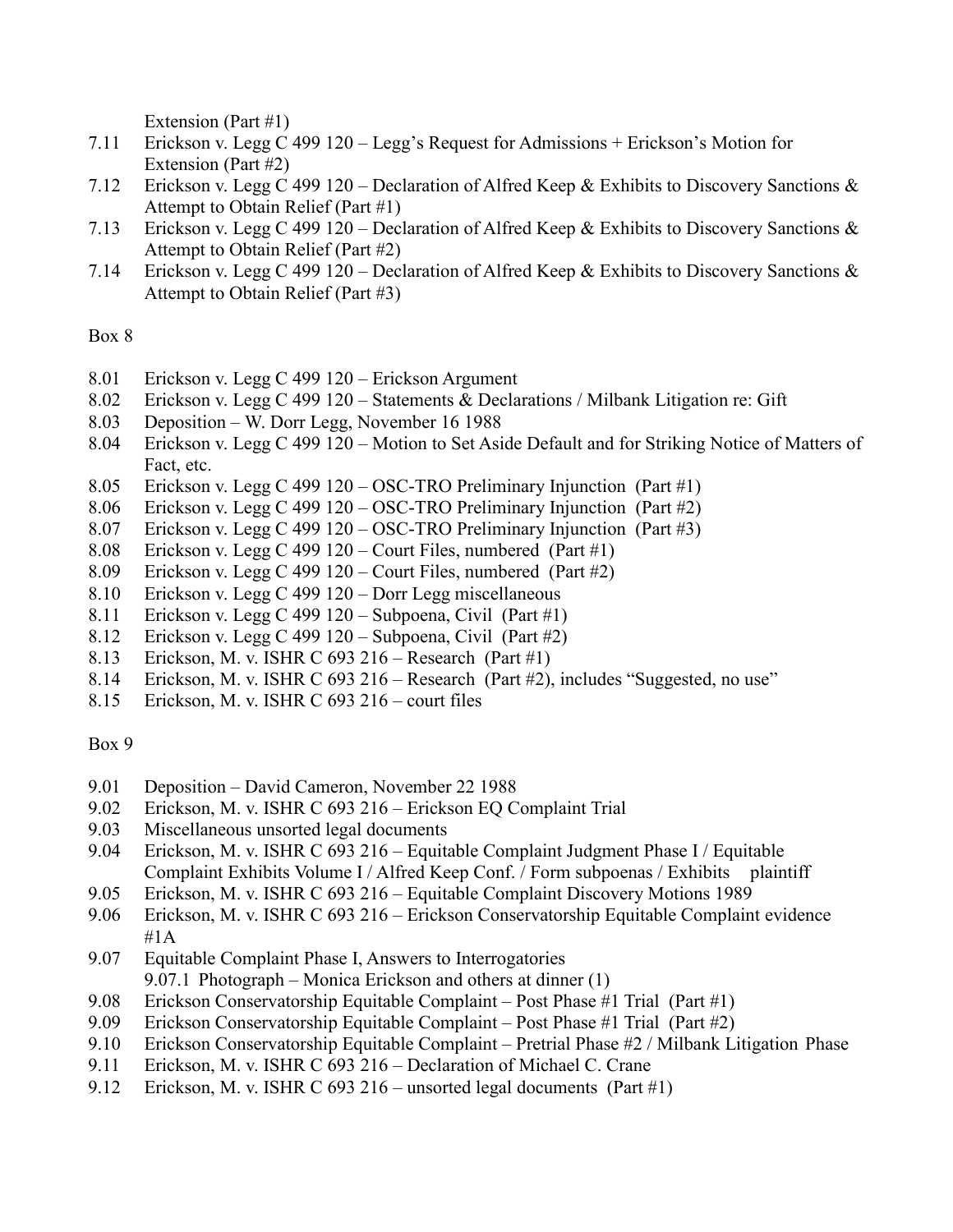- 9.13 Erickson, M. v. ISHR C 693 216 unsorted legal documents (Part #2)
- 9.14 Erickson, M. v. ISHR C 693 216 unsorted legal documents (Part #3)
- 9.15 Erickson, M. v. ISHR C 693 216 unsorted legal documents (Part #4)
- 9.16 Erickson, M. v. ISHR C 693 216 unsorted legal documents (Part #5)

- 10.01 Erickson, M. v. ISHR C 693 216 Complaint in Equity, Pleadings & Trials
- 10.02 Erickson, M. v. ISHR C 693 216 Statement of Decision & Judgment re: Equitable Complaint
- 10.03 Erickson, M. v. ISHR C 693 216 Deposition of Monica Erickson, January 10 1989
- 10.04 Erickson, M. v. ISHR C 693 216 Erickson Conservatorship Equitable Complaint File 2 (Part #1)
	- 10.04.1 Photographs W. Dorr Legg being served summons (3)
- 10.05 Erickson, M. v. ISHR C 693 216 Erickson Conservatorship Equitable Complaint File 2 (Part #2)
- 10.06 Erickson Conservatorship Complaint for Equitable Relief
- 10.07 Erickson Conservatorship Equitable Complaint Declarations
- 10.08 Erickson, M. v. ISHR C 693 216 Discovery, Complaint in Equity
- 10.09 Erickson, M. v. ISHR C 693 216 Complaint in Equity, Beliefs, Law Notes, & Memoranda
- 10.10 Erickson, M. v. ISHR C 693 216 unlabelled documents (copies)
- 10.11 Summary of Trial Transcripts
- 10.12 Erickson, M. v. ISHR C 693 216 Complaint in Equity, Evidence of Incompetency of Reed Erickson
- 10.13 Erickson, M. v. ISHR C 693 216 Discovery by ISHR, ONE, & Legg
- 10.14 Erickson v. Legg / Legg v. Erickson Conservatorship sanctions against Legg, ISHR, & ONE.
- 10.15 EQ Complaint Defendant's Discovery
- 10.16 EQ Complaint Conservator's Discovery (Part #1)
- 10.17 EQ Complaint Conservator's Discovery (Part #2)

- 11.01 Erickson Conservatorship Equitable Complaint Material Produced / Experts
- 11.02 Erickson, M. v. ISHR C 693 216 Conservator's Discovery
- 11.03 Erickson, M. v. ISHR C 693 216 John Lilly Statement
- 11.04 Erickson, M. v. ISHR C 693 216 unsorted materials (Part #1)
- 11.05 Erickson, M. v. ISHR C 693 216 unsorted materials (Part #2)
- 11.06 Erickson, M. v. ISHR C 693 216 unsorted materials (Part #3)
- 11.07 Milbank Litigation, Pleadings in all cases
- 11.08 Erickson Index of Legg Deposition / Unlawful Detainer / Milbank Litigation, Attorney fees of Michael Pratter
- 11.09 Consolidated Erickson Cases Tentative Decision, Statements of Decisions, and Judgmentsdrafts (Part #1)
- 11.10 Consolidated Erickson Cases Tentative Decision, Statements of Decisions, and Judgmentsdrafts (Part #2)
- 11.11 Milbank Mansion Investigation by Harvey Plaks
- 11.12 Legg v. Erickson Exchange of Witnesses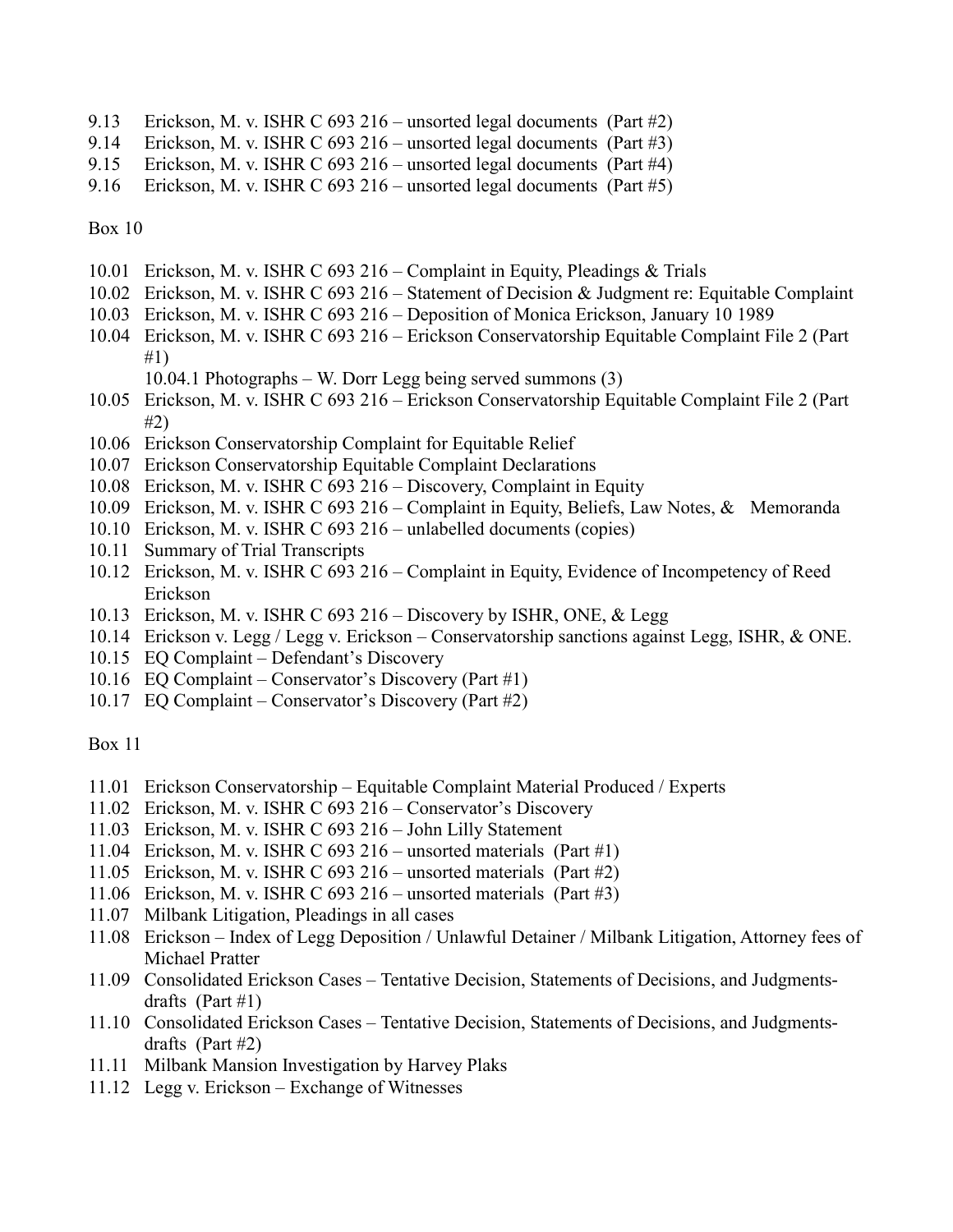11.13 Erickson – Consolidation of Cases / Conservator's Witnesses

Box 12

- 12.01 Erickson Exhibits (Part #1)
- 12.02 Erickson Exhibits (Part #2)
- 12.03 Erickson Exhibits (Part #3)
- 12.04 Conservatorship of Erickson Trial Witnesses & Documents re: theft of records
- 12.05 Erickson Milbank Trial Tentative Decision, Statement of Decision, Judgment, New Trial, etc.
- 12.06 Erickson Milbank Trial Reed Discovery Responses, Dorr Legg
- 12.07 Erickson Milbank Trial ISHR Witnesses
- 12.08 Erickson Milbank Trial Motion for Substituting Conservatorship
- 12.09 Erickson Milbank Trial Moving/Repair/Maintenance includes EEF Grant #001
- 12.10 Legg v. Erickson Status Confs. + Pre-trial Motions, Notices of Trial, etc. (Part #1)
- 12.11 Legg v. Erickson Status Confs. + Pre-trial Motions, Notices of Trial, etc. (Part #2)
- 12.12 Legg v. Erickson Status Confs. + Pre-trial Motions, Notices of Trial, etc. (Part #3)
- 12.13 Legg v. Erickson Status Confs. + Pre-trial Motions, Notices of Trial, etc. (Part #4)
- 12.14 Erickson Milbank Trial False Imprisonment: guards, deposition notes, etc.
- 12.15 Legg v. Erickson Argument (Part #1)
- 12.16 Legg v. Erickson Argument (Part #2)

Box 13

- 13.01 Erickson v. Legg Evidence / Memos and notes
- 13.02 Erickson v. Legg Investigation & Miscellaneous Material
- 13.03 Erickson General File, Docs not to use in Milbank Litigation
- 13.04 Erickson v. Legg C 499 120 General Correspondence
- 13.05 Erickson Milbank Trial sale documents / Movie & TV use, Warner Brothers / Will & Metaphysics use / Zoning / Dominion Corp. Loan File
- 13.06 Erickson Milbank Property Taxes
- 13.07 Conservatorship of Erickson Option to sell Milbank Estate to C.W.G., Inc.
- 13.08 Miscellaneous Milbank Documents Cultural Heritage Commission Historical Cultural Monument / Paul Chung / unlabelled
- 13.09 Erickson Miscellaneous Correspondence & Memoranda (Part #1)
- 13.10 Erickson Miscellaneous Correspondence & Memoranda (Part #2)
- 13.11 Erickson Loan
- 13.12 Erickson, M. v. Legg Correspondence
- 13.13 Dwain Houser
- 13.14 Erickson Trials W. Dorr Legg / IES Memos / Legg v. Erickson correspondence / Alfred Keep-Monica Erickson correspondence

- 14.01 Alfred Keep Dorr Legg depositions (Part #1)
- 14.02 Alfred Keep Dorr Legg depositions (Part #2)
- 14.03 Alfred Keep Past Pleadings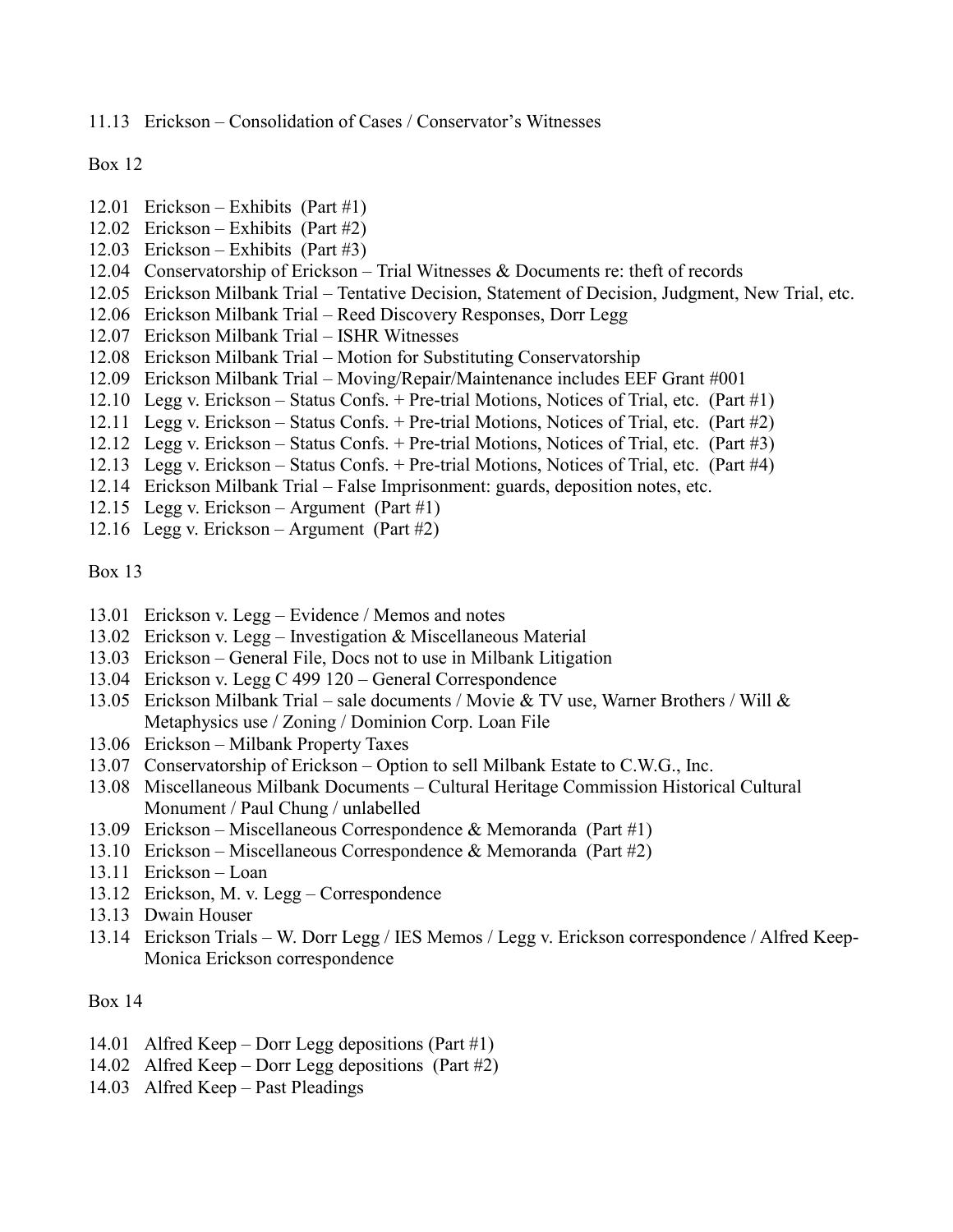- 14.04 Monica Erickson Milbank
- 14.05 Monica Erickson Milbank Motion for Summary of Judgment / Sub of Attorneys for Milbank / Saeta Background, Michael Pratter Letter, Letter from Dad to Judge / Miscellaneous letters between Michael Crane, Alfred Keep, and also letters of complaint / Russell's correspondence
- 14.06 Monica Erickson Milbank Eviction
- 14.07 Monica Erickson Milbank Pre-Settlement Discussions
- 14.08 Monica Erickson Steve Saeta Investigations
- 14.09 Monica Erickson Milbank, Motion to Enter Judgment on Settlement Agreement
- 14.10 Milbank Estate Bills / Michael Pratter Retainer & Billing / Milbank exp. 1984
- 14.11 Conservatorship of Erickson v. Legg C 499 120 Pleadings
- 14.12 Michael Crane Monica Deposition Milbank Litigation
- 14.13 Michael Crane Milbank Litigation Phase II trial notes (Part #1)
- 14.14 Michael Crane Milbank Litigation Phase II trial notes (Part #2)
- 14.15 Michael Crane Milbank Litigation Phase II miscellaneous material / Introductory Judgments #1 & #2
- 14.16 Michael Crane Milbank Litigation Phase II memo promissory estoppel
- 14.17 Michael Crane Milbank Litigation Phase II Legg deposition notes & 88/89 Discovery

- 15.01 Michael Crane Milbank Litigation Phase II numbered court documents, includes Tax Matters
- 15.02 Michael Crane Milbank Litigation Phase II exhibits (Part #1)
- 15.03 Michael Crane Milbank Litigation Phase II exhibits (Part #2)
- 15.04 Mazatlan Property Bills
- 15.05 Luis Villasenor
- 15.06 Michael Crane Milbank Litigation Phase II exhibits 2 / Pre-trial Motions (Motion to Consolidate for Trial Only + Motion to Try Special Affirmative Defense First) / Opposition Motion to Continue Trial + Motion to Enforce Subpoena duces tecum
- 15.07 Erickson Conservatorship ONE Incorporated & ISHR
- 15.08 Milbank II Attorney Retainer
- 15.09 Erickson Conservatorship Milbank Estate
- 15.10 Erickson v. Legg Pleadings
- 15.11 Erickson v. Legg Requests (Part #1)
- 15.12 Erickson v. Legg Requests (Part #2)
- 15.13 Erickson v. Legg Unlawful Detainer Pleadings
- 15.14 unlabelled miscellaneous court documents

- 16.01 Indexed court documents (Part #1)
- 16.02 Indexed court documents (Part #2)
- 16.03 Erickson v. Legg (Part #1)
- 16.04 Erickson v. Legg (Part #2)
- 16.05 unlabelled miscellaneous correspondence and court documents (Part #1)
- 16.06 unlabelled miscellaneous correspondence and court documents (Part #2)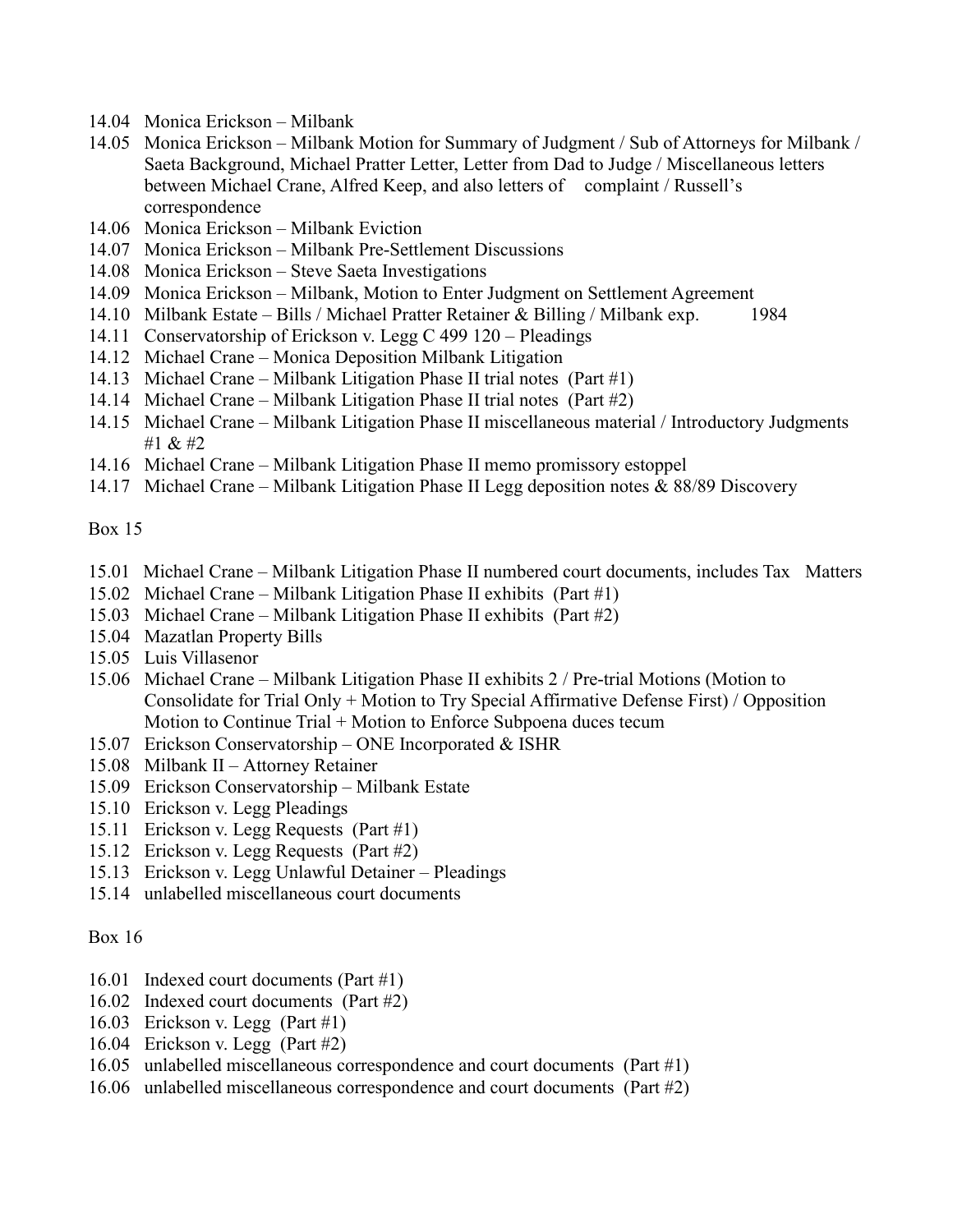- 16.07 Michael Pratter documents & correspondence
- 16.08 Milbank Mansion exhibits for trial (Part #1)
- 16.09 Milbank Mansion exhibits for trial (Part #2)
- 16.10 Milbank Mansion exhibits for trial (Part #3)
- 16.11 Michael Pratter Milbank Property C 499 120, etc. (Part #1)
- 16.12 Michael Pratter Milbank Property C 499 120, etc. (Part #2)
- 16.13 Erickson Settlement Documents
- 16.14 "Forms" (post-trial motions, etc.)

- 17.01 Erickson, includes Release of Execution
- 17.02 Michael Pratter Conservatorship v. Legg Miscellaneous Legal
- 17.03 Michael Pratter Erickson Billing File
- 17.04 Michael Pratter various court documents and correspondence
- 17.05 Milbank various correspondence and documents
- 17.06 ONE, Inc. v. Erickson C 741 682
- 17.07 Erickson v. Legg B 051 473 (Appeal of C 499 120) Erickson Meeting / Milbank
- 17.08 Erickson v. Legg B 051 473 (Appeal of C 499 120) miscellaneous
- 17.09 Erickson v. Legg Appellate Argument February 6 1992, Case Law (Part #1)
- 17.10 Erickson v. Legg Appellate Argument February 6 1992, Case Law (Part #2)
- 17.11 Erickson v. Legg Appellate Argument February 6 1992, Case Law (Part #3)
- 17.12 Erickson v. Legg Appellate Argument February 6 1992, Exhibits
- 17.13 Milbank case / appeal unlabelled correspondence and documents (Part #1)
- 17.14 Milbank case / appeal unlabelled correspondence and documents (Part #2)
- 17.15 Erickson, M. v. Legg BC 056 148 Milbank Unlawful Detainer 1992 / Deposition of Monica Erickson, Volume I / Transcript of Proceedings July 1 1992
	- 17.15.1 Slides Milbank Mansion (22)

Box 18

- 18.01 Erickson v. Legg C 499 120 Reporter's Trial Transcript Volume 1
- 18.02 Erickson v. Legg C 499 120 Reporter's Trial Transcript Volume 2
- 18.03 Erickson v. Legg C 499 120 Reporter's Trial Transcript Volume 3
- 18.04 Erickson v. Legg C 499 120 Reporter's Trial Transcript Volume 4
- 18.05 Erickson v. Legg C 499 120 Reporter's Trial Transcript Volume 5
- 18.06 Erickson v. Legg C 499 120 Reporter's Trial Transcript Volume 6, includes master index of witnesses and exhibits
- 18.07 Erickson v. Legg Court of Appeal Clerk's Transcript Volume 1
- 18.08 Erickson v. Legg Court of Appeal Clerk's Transcript Volume 1
- 18.09 Erickson v. Legg Court of Appeal Clerk's Transcript Volume 1
- 18.10 Erickson v. Legg Court of Appeal Clerk's Transcript Volume 1
- 18.11 Erickson v. Legg Court of Appeal Clerk's Transcript Volume 1

#### **Series 2.2: Legal, general**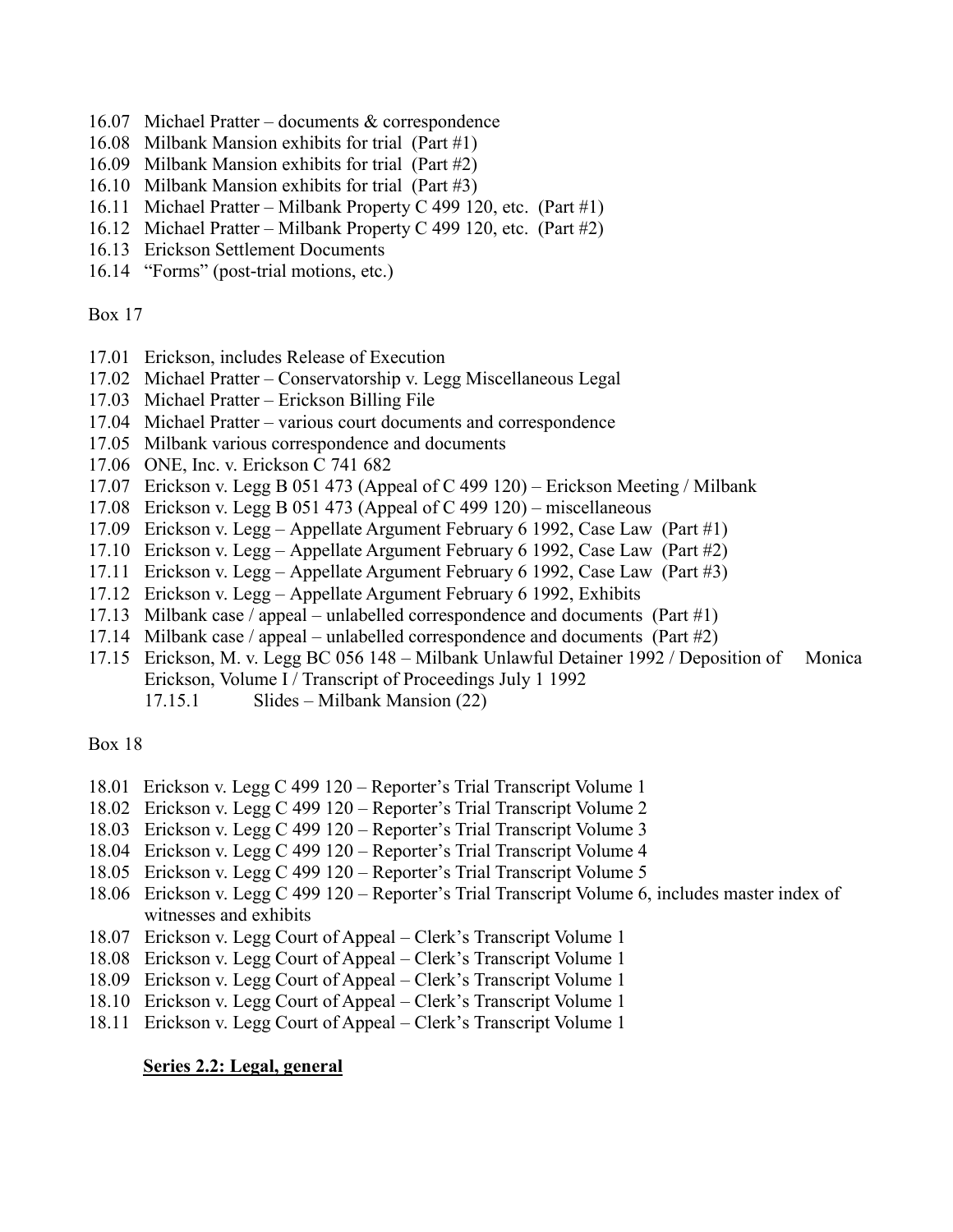- 19.01 Personal Reed Erickson & Family Legal Documents Robert Bruce Erickson / Legal Description, Personal / Personal Documents / Court Appearances / Mexico Problems
- 19.02 Erickson Legal Miscellaneous
- 19.03 Aileen Ashton Erickson Miscellaneous
- 19.04 Reed Erickson and Aileen Ashton Erickson divorce documents Divorce, contempt, & custody papers / Ashton dissolution / Erickson notes, research / unlabelled, various
- 19.05 Reed Erickson v. Evangelina Trujillo (Eva Erickson)
- 19.06 Erickson / Eva divorce Michael Pratter dissolution / Status of Marriage to Eva /unlabelled
- 19.07 Erickson / Eva divorce Juan Morales (Law Office) Tijuana / Elsie Lavender / Secuestro de Reed Erickson (kidnapping)
- 19.08 Maria Luisa de Celis Contreras
- 19.09 Mazatlan (Part #1)
- 19.10 Mazatlan (Part #2)
- 19.11 Properties documents Liens & Judge's Decision in properties (Mazatlan) 1990 / Sr. Davalos / Brightside Lane, Baton Rouge, Louisiana / Wyoming, Inc. v. 50 States Realty / US Land Ownership and Legal Descriptions / Hemisphere Farms, legal / Ralston, legal / Brusly, legal / Caddo Paris, legal
- 19.12 Erickson lawsuits against Arrington, Simpson, Freeburg-Galvin unsorted

- 20.01 Erickson Employee Lawsuits Gloria Middleton / Erickson v. Lourdes Pena / Employees Lourdes Pena
- 20.02 Erickson Employee Lawsuits Goldenring & Goldenring (Peter Rabbit et al.) / Jean Arrington + Sue Taylor / Erickson Employees
- 20.03 Erickson from Michael Pratter regarding Lourdes Pena, "Loo Loo's Lies"
- 20.04 Erickson Employee Lawsuits Judgments, Kenneth Lee Cornelius 1985 / Brian Ray / Zelda Suplee
- 20.05 Travel Enterprises v. Royal Viking Line (Part #1)
- 20.06 Travel Enterprises v. Royal Viking Line (Part #2) 20.06.1 Photographs – Eva Erickson (1)
- 20.07 Travel Enterprises v. Royal Viking Line (Part #3)
- 20.08 Travel Enterprises v. Royal Viking Line (Part #4)
- 20.09 Travel Enterprises v. Royal Viking Line (Part #5), includes Deposition of James Brown
- 20.10 Travel Enterprises v. Royal Viking Line Deposition of Reed Erickson
- 20.11 Sprinkler System, Plowboy Landscape 20.11.1 Photographs – Plowboy (8) 20.11.2 Negatives – Plowboy (13 strips)
- 20.12 Erickson Lawsuits against Businesses Entré, Digital / Spa / US State Department / Superintendent of Documents / Brian, Simon, Peragine, Smith, & Redfearn / Walt Alarms
- 20.13 Attorney Administration and Billing "Eric, Lawyers won't work for him" / Goldenring and Goldenring
- 20.14 Michael Pratter v. Reed Erickson (Part #1)
- 20.15 Michael Pratter v. Reed Erickson (Part #2)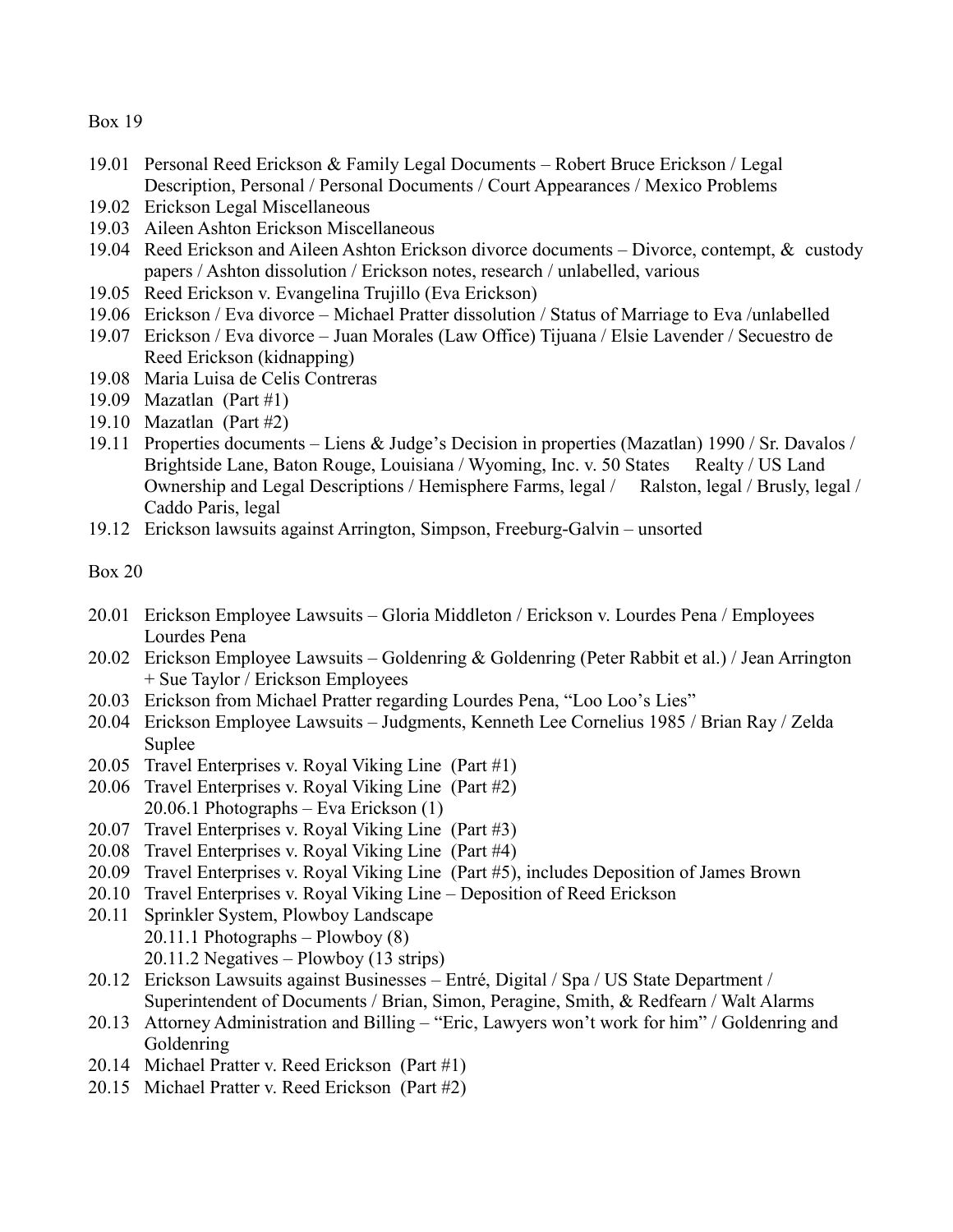## **Series 2.3: Conservatorship of the estate of Reed Erickson**

Box 21

- 21.01 Conservatorship of Reed Erickson Transcript of Proceedings 1986
- 21.02 Conservatorship of Reed Erickson Transcript of Proceedings 1987 Volume I
- 21.03 Conservatorship of Reed Erickson Transcript of Proceedings 1987 Volume II
- 21.04 Conservatorship of Reed Erickson Deposition of Monica Erickson
- 21.05 Conservatorship of Reed Erickson Legal Correspondence 1986
- 21.06 Conservatorship of Reed Erickson Monica's Expenses and Management, includes Appointment Book
- 21.07 Conservatorship of Reed Erickson Various unsorted correspondence and documents
- 21.08 Conservatorship of Reed Erickson 1990 Petitions and Notices
- 21.09 Conservatorship of Reed Erickson Petition for Instructions General File: Copies & Correspondence (Part #1)
- 21.10 Conservatorship of Reed Erickson Petition for Instructions General File: Copies  $\&$ Correspondence (Part #2)
- 21.11 Conservatorship of Reed Erickson Petition for Instructions General File: Copies & Correspondence (Part #3)
- 21.12 Conservatorship of Reed Erickson Petition for Instructions General File: Copies & Correspondence (Part #4)
- 21.13 Conservatorship of Reed Erickson Monica Erickson / Attorney Peter Barry

Box 22

- 22.01 Conservatorship of Reed Erickson Order Appointing Conservator; Statement of Decision (Part #1)
- 22.02 Conservatorship of Reed Erickson Order Appointing Conservator; Statement of Decision (Part #2)
- 22.03 Conservatorship of Reed Erickson Pleadings; Legal Research
- 22.04 Conservatorship of Reed Erickson Subpoenas
- 22.05 Conservatorship of Reed Erickson Depositions
- 22.06 Reed Erickson Conservator Bond
- 22.07 Conservatorship of Reed Erickson 89 Petitions
- 22.08 Conservatorship of Reed Erickson miscellaneous documents
- 22.09 Conservatorship of Reed Erickson Lawyer's Notes /  $2<sup>nd</sup>$  Petition for Authorization & Instructions
- 22.10 Conservatorship of Reed Erickson Petition #3, Attorney Fees, includes Alfred Keep and Michael Crane correspondence / Alfred Keep draft fees
- 22.11 Monica Erickson  $-$  #3 Petition for Authorization to Pay
- 22.12 Conservatorship of Reed Erickson Contested Hearing re Establishment, Exhibits
- 22.13 Erickson #2 (Part #1)
- 22.14 Erickson #2 (Part #2)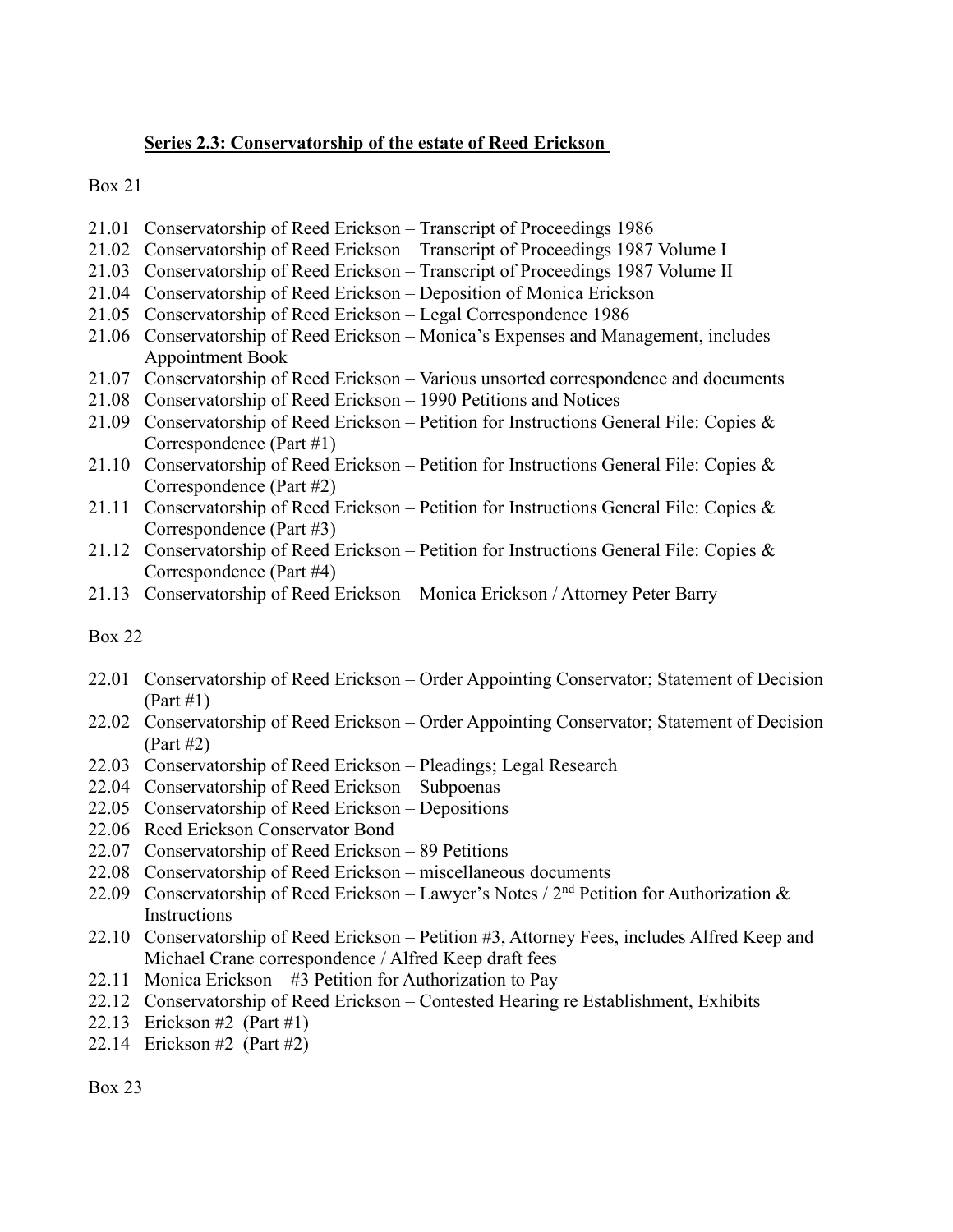- 23.01 Conservatorship of Reed Erickson Requests for Special Notice
- 23.02 Louisiana Curatorship
- 23.03 Conservatorship of Reed Erickson Financial (Part #1)
- 23.04 Conservatorship of Reed Erickson Financial (Part #2)
- 23.05 Conservatorship of Reed Erickson Financial (Part #3)
- 23.06 Conservatorship of Reed Erickson Financial (Part #4)
- 23.07 Conservatorship of Reed Erickson Financial (Part #5)
- 23.08 Conservatorship of Reed Erickson Financial (Part #6)
- 23.09 Erickson Secretarial Time 1987 & 1988
- 23.10 Conservatorship of Reed Erickson Letters in Spanish / Yvonne Negrin correspondence
- 23.11 Erickson Bank of America Ojai Branch
- 23.12 Conservatorship of Reed Erickson correspondence Versatile Talent Productions / FAESA minutes / Gauguin / Amor / Bank of America / Life Insurance / El Cid
- 23.13 Conservatorship of Reed Erickson `88 Petitions, etc.
- 23.14 Conservatorship of Reed Erickson First Account & Report
- 23.15 Conservatorship of Reed Erickson Various financial & legal

- 24.01 Conservatorship of Reed Erickson Insurance, Monica & Seth / Mail Forwarding
- 24.02 Conservatorship of Reed Erickson Paintings (Part #1)
- 24.03 Conservatorship of Reed Erickson Paintings (Part #2)
- 24.04 Conservatorship of Reed Erickson Inventory & Appraisement
- 24.05 Conservatorship of Reed Erickson Miscellaneous including Louisiana Properties, Mexico Properties, Other Financial, and others
- 24.06 Erickson Mexican Attorney, Luis Villasenor
- 24.07 Baton Rouge Lawyer, Gordon Kean
- 24.08 Conservatorship of Reed Erickson correspondence Miscellaneous Payments on Behalf of Conservatee / Wyoming, Inc. miscellaneous / Miscellaneous Attorney Fees / Dr. Bergman
- 24.09 Conservatorship of Reed Erickson correspondence Prudential-Bache Securities
- 24.10 Conservatorship of Reed Erickson Michael Crane, Time and Charges / Mexican Attorney, Guillermo Martinez / Gauguin / Telephone Expenses / Storage Bills 1992 / Personal Taxes Paid / Seth Monthly Support 1990 / Expenses Summaries 1990
- 24.11 Conservatorship of Reed Erickson Conservatee Care & Support / Regine Schumacher correspondence / Wyoming, Inc. Bank Accounts
- 24.12 Erickson Oil & Gas Leases (Part #1)
- 24.13 Erickson Oil & Gas Leases (Part #2)
- 24.14 "Dad"
- 24.15 Seth Erickson miscellaneous
- 24.16 Conservatorship of Reed Erickson correspondence

- 25.01 Termination of Conservatorship / Final Account and Report
- 25.02 Probate Louisiana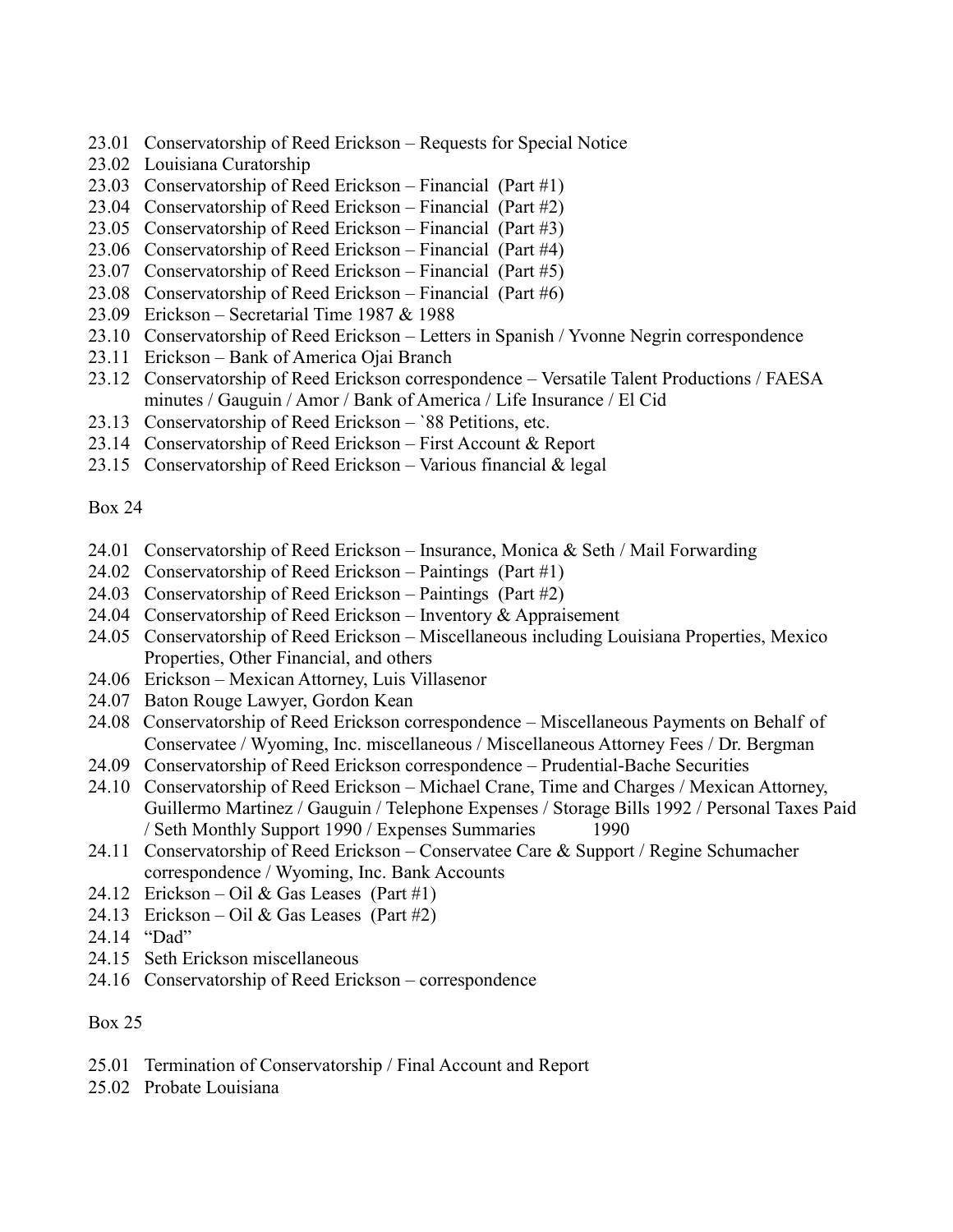- 25.03 Probate CT Decision re Appointment Conservator
- 25.04 Probate (Part #1)
- 25.05 Probate (Part #2)
- 25.06 Erickson Miscellaneous, includes conservatorship miscellaneous
- 25.07 Conservatorship of Reed Erickson Legal Papers (Part #1)
- 25.08 Conservatorship of Reed Erickson Legal Papers (Part #2)
- 25.09 Project Lovejoy, Mazatlan Property
- 25.10 Conservatorship of Reed Erickson Correspondence with Peter Barry, Attorney for Erickson
- 25.11 Conservatorship of Reed Erickson Medical Reports / Assets Search miscellaneous
- 25.12 Aileen Erickson Miscellaneous Bills Submitted since 1986-Beginning of Conservatorship / Crane / Expenses and Work for the Conservatorship
- 25.13 Aileen Erickson Reports from Aileen / Conservatorship Petition for Authorization to Pay Aileen / Correspondence
- 25.14 Aileen Erickson Various documents, unlabelled
- 25.15 Conservatorship of Reed Erickson Report from Investigator (Aileen), Witness Statements

- 26.01 Conservatorship of Reed Erickson Petition re: Aileen's hours & expenses (Part #1)
- 26.02 Conservatorship of Reed Erickson Petition re: Aileen's hours & expenses (Part #2)
- 26.03 Erickson Miscellaneous Material
- 26.04 Erickson unlabelled & unsorted, includes material from folder "Universidad Nacional De Mexico"

26.04.1 Photographs – unknown, 1990 (11)

- 26.05 Erickson Guadalajara Trip '87
- 26.06 Erickson "CON"
- 26.07 Erickson "Arrow", including documents re: Aileen Erickson
- 26.08 Erickson Conservatorship
- 26.09 Erickson "CONS" / Aileen / Reed Erickson 1987
- 26.10 Erickson unlabelled
- 26.11 Aileen Erickson Various documents, sorted (Part #1)
- 26.12 Aileen Erickson Various documents, sorted (Part #2)
- 26.13 Aileen Erickson AMOCO Oil (Part #1)
- 26.14 Aileen Erickson AMOCO Oil (Part #2), includes Oil Lease Amendments
- 26.15 Aileen Erickson Filing, Conservatorship

- 27.01 Conservatorship of Reed Erickson Bad Debts 1988, Dr. Paul Walker / D check with Monica / Derwood Casteel / John Lilly Erickson
	- 27.01.1 Negatives Carmen's photos of Lovejoy Palace + miscellaneous (7 strips)
- 27.02 Property and Land Title documents, unlabelled
- 27.03 Conservatorship of Reed Erickson Miscellaneous Financial / Offers on Ojai Houses
- 27.04 Conservatorship of Reed Erickson Ojai Rentals, 221 Eucalyptus (Part #1)
- 27.05 Conservatorship of Reed Erickson Ojai Rentals, 221 Eucalyptus (Part #2)
- 27.06 Erickson Real Property in Mexico (Part #1)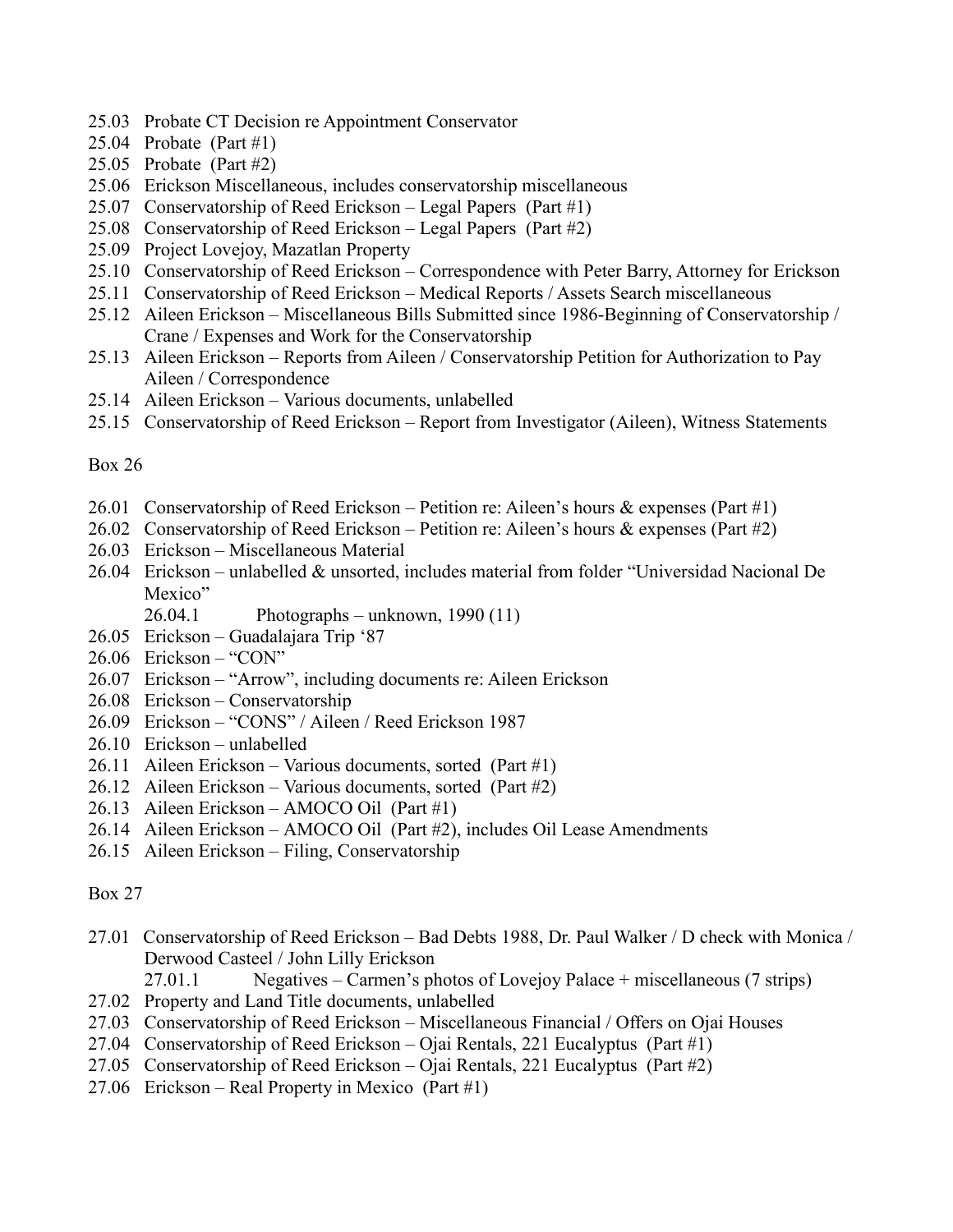- 27.06.1 Photographs 200 Malibu, Mazatlan, March 23 1988, taken by Dr. Bergman sent by Peter Barry (7)
- 27.07 Erickson Real Property in Mexico (Part #2)
- 27.08 Inversiones del Angel Florida Properties
- 27.09 Erickson Wyoming, Inc. Real Property (Part #1)
- 27.10 Erickson Wyoming, Inc. Real Property (Part #2)
- 27.11 Erickson Wyoming, Inc. Real Property (Part #3)
- 27.12 Conservatorship of Reed Erickson Property Taxes, Louisiana / Mexico
- 27.13 Erickson Texas House and Property (Part #1)
- 27.14 Erickson Texas House and Property (Part #2)
- 27.15 Erickson Wyoming, Inc. Highly Erodible Land & Wetland Conservation Determination / Mid-South Exploration / unlabelled oil lease correspondence / Oil Royalties, Louisiana Land & Exploration Co.

- 28.01 Erickson Ojai Unlawful Detainer
- 28.02 Inversiones del Angel Louisiana Properties
- 28.03 Erickson Properties 4-H Club / Miscellaneous Louisiana properties / Womack Road
- 28.04 Conservatorship of Reed Erickson Sale of Texas House
- 28.05 Conservatorship of Reed Erickson Ojai Real Property Offers
- 28.06 Conservatorship of Reed Erickson Ted Higginbotham mortgage in favor of Erickson (City National) / Condemnation of Drainage Channel by West Baton Rouge Parish Police / EEF Titusville, Florida lots
- 28.07 Properties various documents & correspondence
- 28.08 Mexico general, miscellaneous
- 28.09 Conservatorship of Reed Erickson Ojai Rentals, 415 South Lomita
- 28.10 Conservatorship of Reed Erickson Ojai Rentals, 1413 La Paz
- 28.11 Conservatorship of Reed Erickson Ojai Rentals, 716 Country Club Road
- 28.12 Conservatorship of Reed Erickson Ojai Country Club House Repair / Ojai Rental Information
- 28.13 Conservatorship of Reed Erickson Ojai Rentals, 208 East Oak Street
- 28.14 Conservatorship of Reed Erickson Ojai Rentals, 923 Moreno Drive (includes key)
- 28.15 Conservatorship of Reed Erickson Property Assessments by Caldwell Banker / Taxes, California 1991 / Taxes, New Jersey 1991 / Ojai House Utilities & Miscellaneous / Taxes, Wyoming, Inc. 1991 / Taxes, Florida 1991 / Taxes, Mexico 1991 / Taxes, Texas, 1991 / Income Taxes / Conservator's Time and Charges / unlabelled correspondence

- 29.01 Conservatorship of Reed Erickson 716 Country Club Road, Ojai, Repairs and Improvements for Sale
	- 29.01.1 Photographs 716 Country Club Road, annotated, 1988 (17)
- 29.02 Erickson Louisiana Property Taxes
- 29.03 Erickson Property letters & correspondence, Mazatlan 1990 / Mazatlan `90 / Baton Rouge Properties / Milbank Appraisal
- 29.04 Appraisal Report Milbank Estate, fair market rental value, 1988, includes attached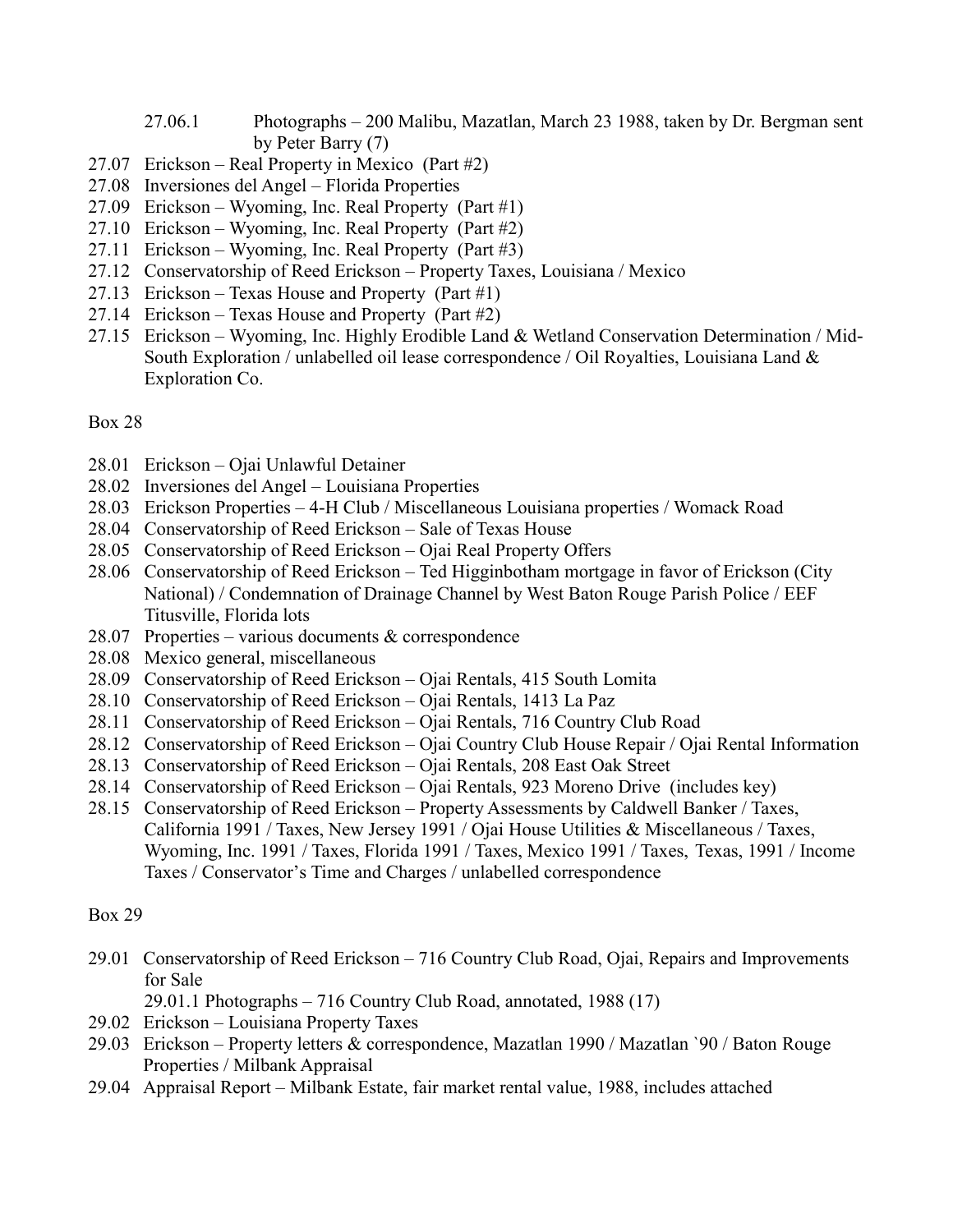photographs (24)

- 29.05 Appraisal Report Milbank Estate, property value, 1988, includes attached photographs (33)
- 29.06 Conservatorship of Reed Erickson Miscellaneous Offers to Purchase Milbank
- 29.07 Wyoming, Inc. Gulf Oil Oil, Gas, & Minerals, etc., miscellaneous
- 29.08 Conservatorship of Reed Erickson Petition re: Rent Payment Accounting to Court
- 29.09 Conservatorship of Reed Erickson IRS Audit
- 29.10 Erickson Miscellaneous Tax Papers `83, `84, & `85
- 29.11 Erickson Accounting & Tax Returns 1984, 1985, 1986
- 29.12 Erickson Accounting & Tax Returns 1987
- 29.13 Erickson Accounting & Tax Returns 1988 / 1989
- 29.14 Erickson Tax Return 1990 / 1991
- 29.15 Erickson Loan Documents re: Taxes / IRS
- 29.16 Conservatorship of Reed Erickson Tax Matters
- 29.17 Conservatorship of Reed Erickson Tax Opinions and Information

#### Box 30

- 30.01 Erickson IRS Audit / Franchise Board Lien, Inversiones del Angel
- 30.02 Erickson, Tax Returns ISHR / Inversiones del Angel
- 30.03 Erickson, Taxes Louisiana Income / Louisiana 1991 / Wyoming, Inc. 1990 / Mexico 1990 /New Jersey 1990 / Florida / Texas 1990 / Martin 1985
- 30.04 Conservatorship of Reed Erickson Inversiones del Angel v. Callon Petroleum & Livingston Parish Police Jury (Part #1)
- 30.05 Conservatorship of Reed Erickson Inversiones del Angel v. Callon Petroleum & Livingston Parish Police Jury (Part #2)
- 30.06 Conservatorship of Reed Erickson Inventory and Appraisement
- 30.07 Erickson Trust Grand Cayman, includes Attorney for Conservatorship
- 30.08 Erickson, M. v. Amoco Production Company, et al. various legal correspondence, includes Mangham, Hardy, Rolfs, and Abadie
- 30.09 Erickson, M. v. Amoco Production Company, et al. "Amoco" (Part #1)
- 30.10 Erickson, M. v. Amoco Production Company, et al. "Amoco" (Part #2), includes Reed Erickson documents found in his Guadalajara hotel room by Durward Casteel
- 30.11 Erickson, M. v. Amoco Production Company, et al. Deposition of Michael Crane 1989, Volume I
- 30.12 Erickson, M. v. Amoco Production Company, et al. Deposition of Michael Crane 1989, Volume II
- 30.13 Simes, R. v. Erickson, R. Petitions for Instructions

- 31.01 Simes, R. v. Erickson, R. Louisiana Lawsuit by Roberta Simes (Part #1)
- 31.02 Simes, R. v. Erickson, R. Louisiana Lawsuit by Roberta Simes (Part #2)
- 31.03 Simes, R. v. Erickson, R. Louisiana Lawsuit by Roberta Simes (Part #3)
- 31.04 Simes, R. v. Erickson, R. Louisiana Discovery (Part #1)
- 31.05 Simes, R. v. Erickson, R. Louisiana Discovery (Part #2)
- 31.06 Simes, R. v. Erickson, R. Louisiana Discovery (Part #3)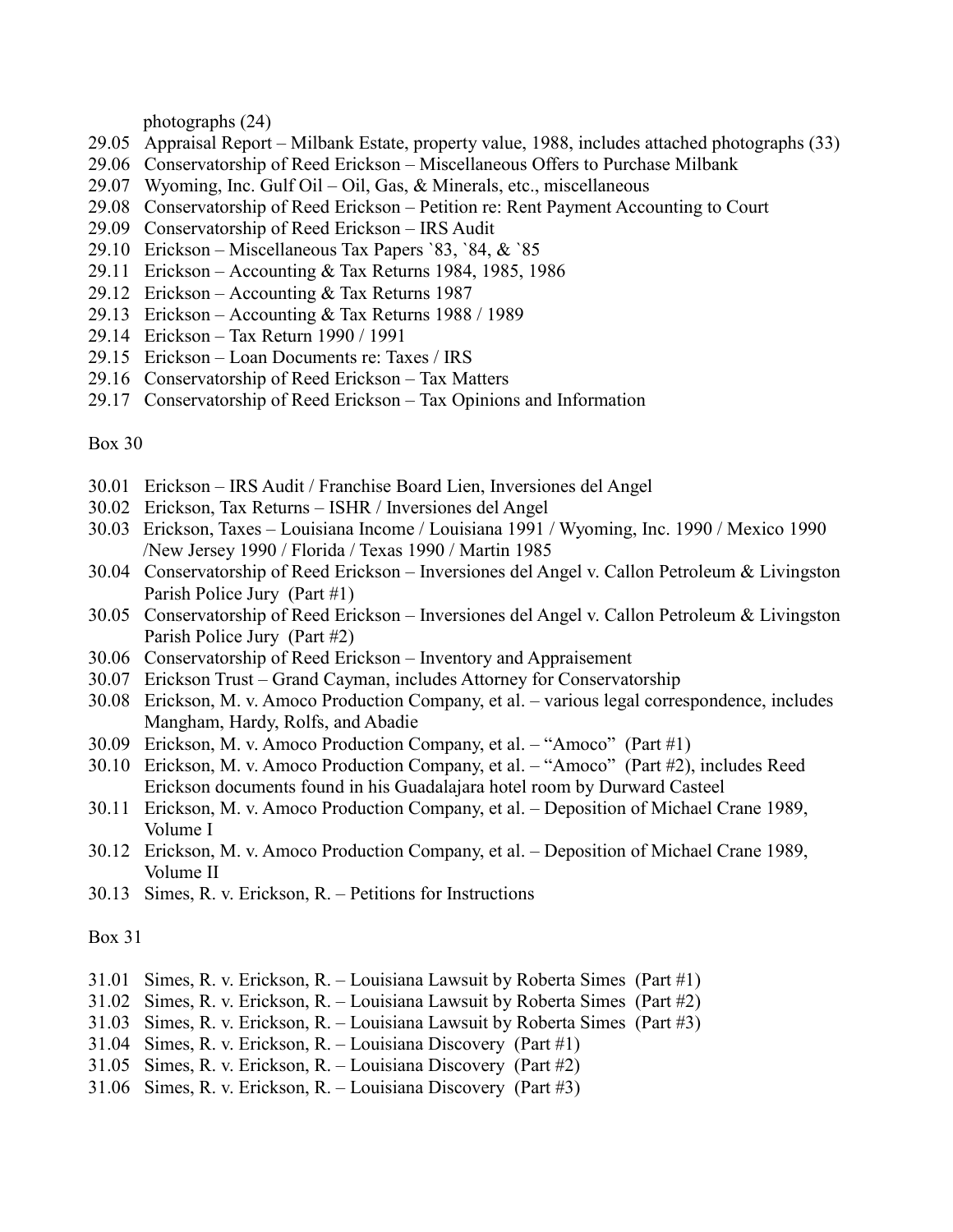- 31.07 Simes, R. v. Erickson, R. Mary Cassatt Painting
- 31.08 Simes, R. v. Erickson, R. Appraisal Report of Charity Blakes' Place and Wyoming Plantation
- 31.09 Simes, R. v. Erickson, R. "Bobby Settlement"
- 31.10 Simes, R. v. Erickson, R. "Bobbie Simes"
- 31.11 Simes, R. v. Erickson, R. unlabelled Attorney correspondence (Part #1)
- 31.12 Simes, R. v. Erickson, R. unlabelled Attorney correspondence (Part #2)
- 31.13 Simes, R. v. Erickson, R. Roberta Simes Settlement (Part #1)
- 31.14 Simes, R. v. Erickson, R. Roberta Simes Settlement (Part #1)

- 32.01 Conservatorship of Reed Erickson Bobbie Simes Petition (Probate)
- 32.02 Conservatorship of Reed Erickson Bobbie Simes Settlement / Roberta Simes / Simes Lawsuit & Agreement
- 32.03 Conservatorship of Reed Erickson Wyoming, Inc. Mississippi Real Property
- 32.04 Eva Dissolution Action California Pleadings
- 32.05 Conservatorship of Reed Erickson Oil Royalties Interpleader, Amoco v. Erickson Concursus
- 32.06 Eva v. Conservatorship Louisiana Discovery / Louisiana Curatorship Intervention
- 32.07 Erickson Petition re: Transfer of Property to Eva
- 32.08 Erickson Amoco Concursus Interpleader, Louisiana Discovery
- 32.09 Conservatorship of Reed Erickson Eva Lawsuit (Part #1)
- 32.10 Conservatorship of Reed Erickson Eva Lawsuit (Part #2)
- 32.11 Conservatorship of Reed Erickson Eva Lawsuit (Part #3)
- 32.12 Conservatorship of Reed Erickson Eva Lawsuit (Part #4)

#### Box 33

- 33.01 "Eva"
- 33.02 Eva v. Conservatorship Eva Suit, Ventura / Ventura Proceedings, Eva Opposition
- 33.03 Eva v. Conservatorship Eva 1988 Petition in Conservatorship / unsorted documents
- 33.04 Conservatorship of Reed Erickson Louisiana Lawsuit by Eva (Part #1)
- 33.05 Conservatorship of Reed Erickson Louisiana Lawsuit by Eva (Part #2)
- 33.06 Erickson Discovery in Louisiana Curatorship
- 33.07 Eva Settlement (Part #1), includes Settlement Agreement messed up with Eva modifications / Eva Settlement Agreement, Final Version
- 33.08 Eva Settlement (Part #2)
- 33.09 Eva Settlement (Part #3)
- 33.10 Reed Erickson Divorce from Eva Erickson old documents
- 33.11 Conservatorship of Reed Erickson Settlement with Eva Erickson correspondence & notes for settlement meeting (Part #1)
- 33.12 Conservatorship of Reed Erickson Settlement with Eva Erickson correspondence & notes for settlement meeting (Part #2)
- 33.13 Conservatorship of Reed Erickson Settlement with Eva Erickson original documents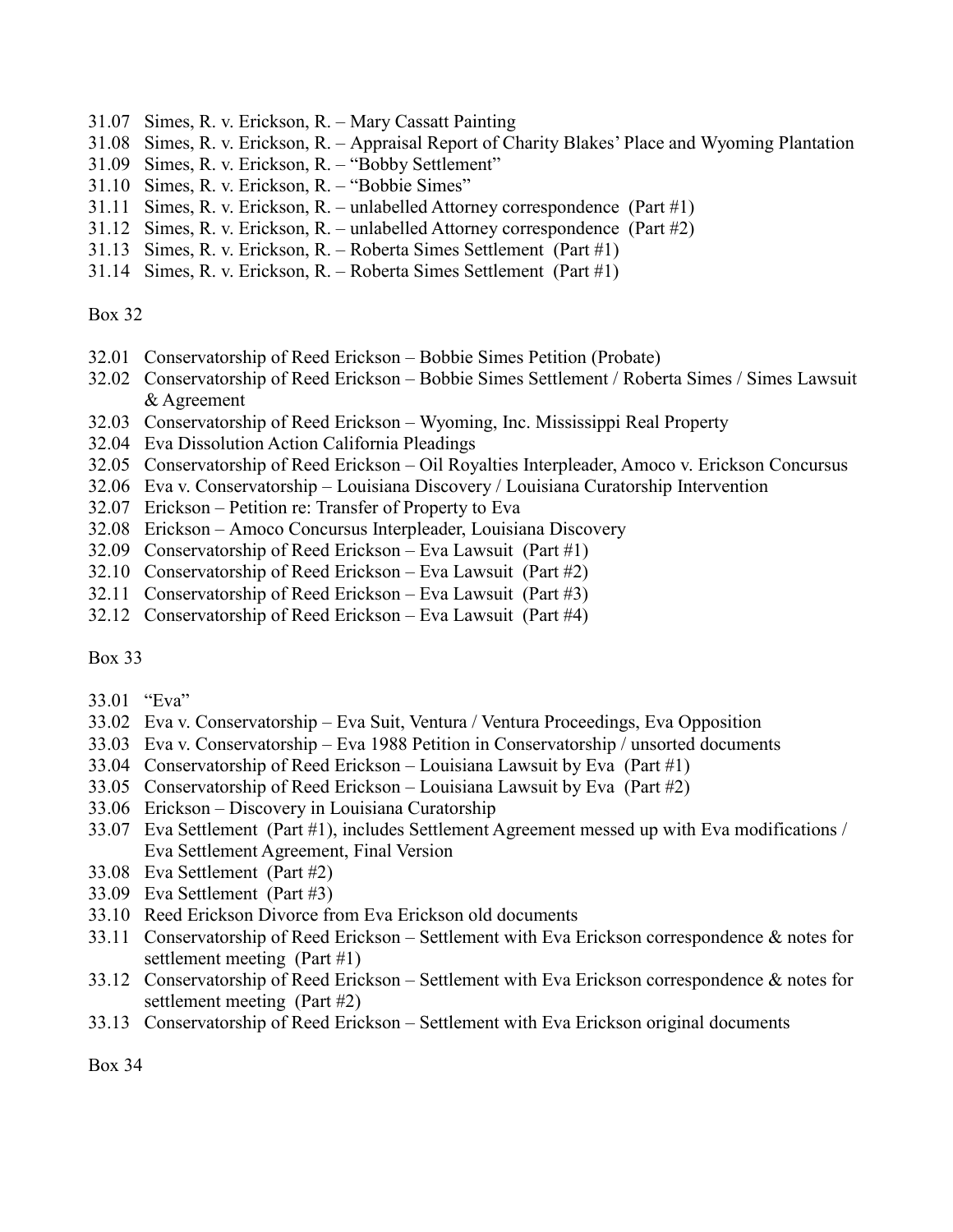- 34.01 Erickson Settlement Negotiations with Eva (Part #1)
- 34.02 Erickson Settlement Negotiations with Eva (Part #2)
- 34.03 Erickson Settlement Negotiations with Eva (Part #3)
- 34.04 Erickson Settlement Negotiations with Eva (Part #4)
- 34.05 Erickson, R. v. Erickson, E.
- 34.06 Louisiana Curatorship correspondence & documents

#### **SERIES 3: Personal**

#### **Sub-series 3.1: Biographical, medical, and other personal records**

- 34.07 Reed Erickson Awards / Mental Health & Personal / Miscellaneous / Pinecrest Hospital
- 34.08 Reed Erickson Pritikin Longevity Center & Research Foundation Information
- 34.09 Reed Erickson Doctors Who Have Examined Eric, includes Dr. Benjamin Weininger, M.D. / Samuel D. Small, D.O. Accounts Payable / Leo Wollman, M.D. / Prescription Info & Records / Medical

34.09.1 Photograph – Dr. John Money 1983, to Erickson, photo by John Yusaitis

- 34.10 Reed Erickson Lyle Roberts correspondence / Edward "Lalo" Perez, LCSW / Dentists: Luizzi, Garber, etc. / Jesus Salvador A. Trujillo, Dentist / Cocaine Manufacturing Fraudulent Charges / Reed Erickson: transsexualism, Christianity / Bijan
- 34.11 Reed Erickson, memberships Ojai Chamber of Commerce / Ronald Reagan Trust
- 34.12 Reed Erickson Photographs (70), Negatives (3 strips), magazine clipping, postcard,photocopies of photo album at ONE Archives, photocopies of Christmas greeting
	- 34.12.1 Photographs Erickson & Family  $3.5x5(38)$
	- 34.12.2 Photographs Erickson & Family  $5x7(7)$
	- 34.12.3 Photographs Erickson & Family non-standard sizes  $(22)$
	- 34.12.4 Photographs Erickson & Family, including Erickson headshot  $8x10(3)$
	- 34.12.5 Negatives Erickson & Family (3 strips)
- 34.13 Reed Erickson Photographs (95), Negatives (9 sheets), Slides (16)

34.13.1 Negatives – Friends, Relatives, Politicos, and Acquaintances in Mazatlan, Mexico D.F., etc. (7 sheets)

- 34.13.2 Slides *Arrival of Krugerrands to purchase Milbank?* (16)
- 34.13.3 Photographs Lovejoy Palace (13)
- 34.13.4 Photographs undated event, includes Erickson (14)
- 34.13.5 Photographs Biblioteca Hidalgo (9)
- 34.13.6 Photographs *Reed Erickson's living conditions?* undated, b&w (36)
- 34.13.7 Negatives *Reed Erickson's living conditions?* (2 sheets)
- 34.13.8 Photographs California Marine Mammal Center, 1982 (23)
- 34.14 Miscellaneous Photographs *to cull?* (159), Negatives (11)
	- 34.14.1 Photographs 5205 Garry Owen Road, El Paso, TX Polaroids (4)
	- 34.14.2 Photographs unspecified gatherings, 1981, *Lovejoy Palace?* (72)
	- 34.14.3 Photographs Hotel Las Jacarandas various sizes (17)
	- 34.14.4 Photographs event, Hotel Las Jacarandas  $5x6.5(18)$
	- 34.14.5 Photographs Hotel Las Jacarandas  $5x7.5(22)$
	- 34.14.6 Photographs Milbank Mansion (2)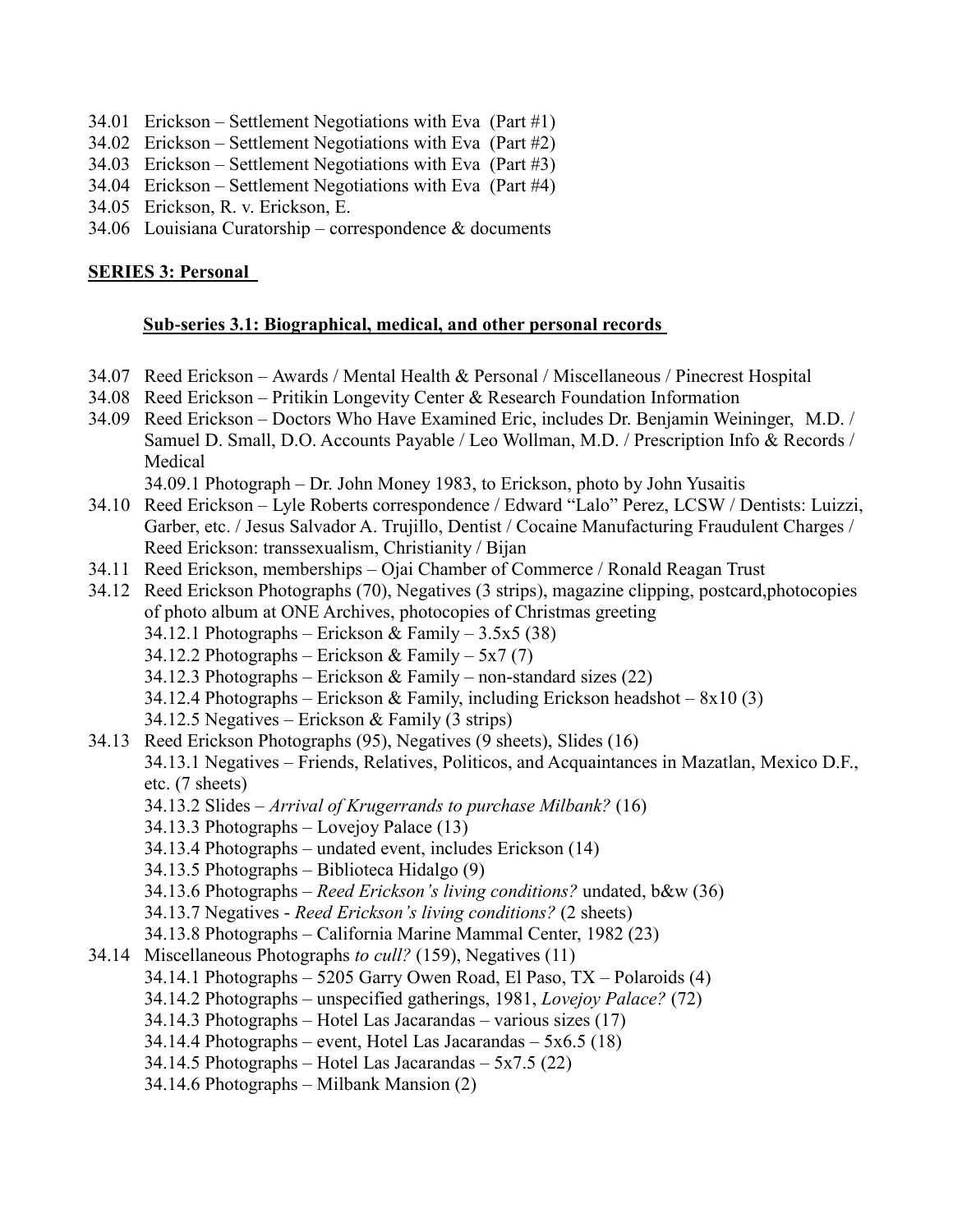34.14.7 Photographs – various unknown (24)

34.14.8 Negatives – Hotel Las Jacarandas (11)

## Box 35

- 35.01 Reed Erickson Photographs (14), Negatives (4), and correspondence including sex change on birth certificate and newspaper article about Henry the leopard
	- 35.01.1 Photographs Reed Erickson, 1945 b&w, badly damaged (5)
	- 35.01.2 Photographs unidentified baby b&w, glued to page  $(7)$
	- 35.01.3 Negatives unknown, badly damaged (4)
	- 35.01.4 Photograph unidentified children (1)
	- 35.01.5 Photograph unidentified person and Henry the leopard (1)
- 35.02 Reed Erickson / ONE Miscellaneous personal correspondence, notes, letters, photocopies, and drawings, + Photographs (26), Negatives (3 sheets) 35.02.1 Photographs - Miscellaneous including Reed, Eva, Monica, Seth, John Lilly, and others – various sizes (21)
	- 35.02.2 Photographs Reed + Aileen wedding  $b\&w$ , glued to page (4)
	- 35.02.3 Photograph *Martha Herzstein?* 8x10 (1)
	- 35.02.4 Negatives Miscellaneous an unlabelled (3 sheets)
- 35.03 Reed Erickson Family Aunt Martha Herzstein / Aileen Ashton Erickson / Aileen Erickson (Ill) / Marriage License (Eva) / Maria Luisa de Celis Contreras
- 35.04 Monica Erickson Monica Ruth Ashton Erickson / School / unlabelled
- 35.05 Erickson Children Medical / Switzerland school / Gold Arrow Camp 1983 / Oak Grove School, Ojai 1983 (Seth) / Oak Meadow School, Seth / Ojai Valley School correspondence, etc.
- 35.06 Erickson Children Summer Camps / tennis camp / Thacher School, Ojai 1983 / Villanova School, Monica / Seth personal documents
- 35.07 Erickson Children Oak Grove School, Seth / Seth elementary school / Children's Travel/ Child Support 1983, Childcare / Miscellaneous Expenses / St. Catherine's School, Seth / Child Support
- 35.08 Erickson Pets Henry von Weber, leopard / Golden Boy, dog / Yang 35.08.1 Photographs – Henry – various sizes (18)
- 35.09 Erickson Travel Mexico Cruise via Sitmar Cruises 1982 / TransPanama Cruise via Norwegian American Lines Eastbound 1982 / World Wide Travel Bureau
- 35.10 Reed Erickson Personal Correspondence 1982-1984
- 35.11 Reed Erickson Miscellaneous loose ends, unsorted, includes personal greeting cards
- 35.12 Reed Erickson, Correspondence Rita Martinez / Stan Krippner / Personal, received & sent / Mail, no bills
- 35.13 Reed Erickson, Correspondence Bertram J. Cohn / Gerald G. Jampolsky, M.D. / Laurence W. Levine / Julieta G. Martinez, includes 1 photograph, badly damaged / Peter Ratican / Carl D. Ross (CINTCO) / Mrs. Hilde P.K. Smith / Dr. Schuller / Jay Pritzker / Mario Villacorta (Abogado) / Coleman **Graphics**
- 35.14 Reed Erickson Dr. Roger Libby, documents & materials

## Box 36

36.1 "Mexico", includes Facturas, Varias y en Blanca, and Cash Flow, Recibos Bancarios (86-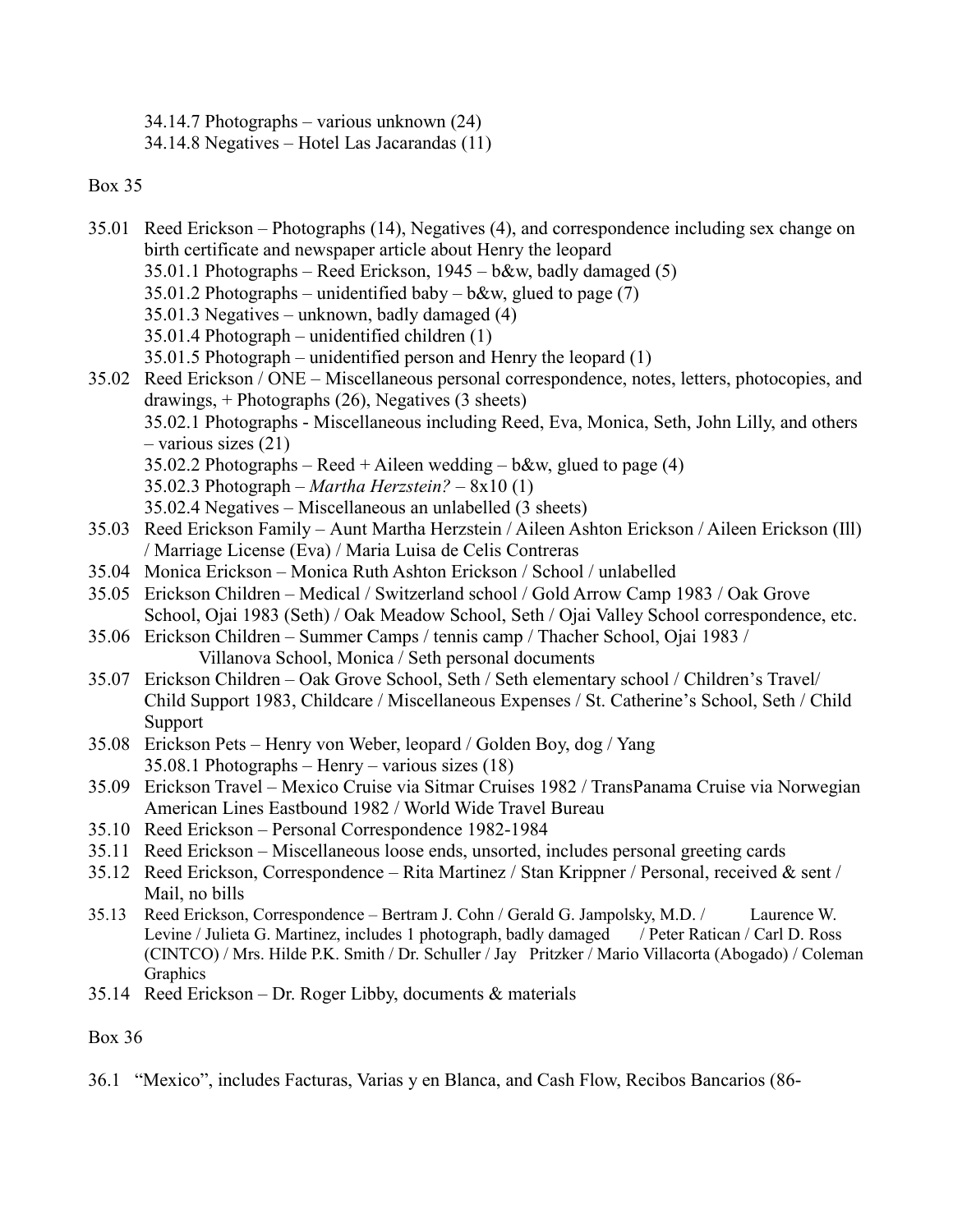## 88) **Series 3.2: Writings, musical compositions**

- 36.02 Reed Erickson Poems, handwritten
- 36.03 Reed Erickson Various notes, drawings, correspondence, & other documents, includes "Political Ideas" and "Cadillac Rental to Bruce M."
- 36.04 Reed Erickson Notes
- 36.05 Reed Erickson Miscellaneous rants
- 36.06 Reed Erickson Arts & Ravings (Part #1)
- 36.07 Reed Erickson Arts & Ravings (Part #2)
- 36.08 Reed Erickson Notes `85 / Patents / "Songs dedicated to HIM" / Copyright forms

## **SERIES 4: Reed Erickson and affiliated entities financials**

- 36.09 Reed Erickson Unsorted Financial (Part #1)
- 36.10 Reed Erickson Unsorted Financial (Part #2)
- 36.11 Reed Erickson Jan Lindsay CPA Examination of Finances 1983 (Part #1)
- 36.12 Reed Erickson Jan Lindsay CPA Examination of Finances 1983 (Part #2)
- 36.13 Reed Erickson Jan Lindsay CPA Examination of Finances 1983 (Part #3)
- 36.14 Reed Erickson Jan Lindsay CPA Examination of Finances 1983 (Part #4)
- 36.15 Reed Erickson Jan Lindsay CPA accounts, invoices, & expenses

Box 37

- 37.01 Reed Erickson Personal U.S. Transactions, Cash Receipts & Disbursements, General Ledger 1976-1977
- 37.02 Reed Erickson Erickson Educational Foundation, ledger
- 37.03 Reed Erickson Account Ledgers, entities  $\&$  personal
- 37.04 Reed Erickson Various unsorted ledgers including personal, EEF, Wyoming Inc., Inversiones, Gauguin, & F.A.E.S.A.
- 37.05 Reed Erickson Miscellaneous Financial (Part #1)
- 37.06 Reed Erickson Miscellaneous Financial (Part #2)
- 37.07 Reed Erickson Miscellaneous Financial (Part #3)
- 37.08 Reed Erickson Miscellaneous Financial (Part #4), includes "Ledger Sheets 1984"
- 37.09 Reed Erickson Cash Flow Statements, 1982
- 37.10 Reed Erickson Cash Flow Statements, 1981
- 37.11 Reed Erickson Cash Flow Statements, Jan-June 1982
- 37.12 Reed Erickson Cash Flow Statements, July-Nov 1982
- 37.13 Reed Erickson Checkbook, 1979 & Prior / Petty Cash Records, 1982

- 38.01 Reed Erickson Notes Receivable by Reed / Ing. Huerta Sanchez / Hipolito Durontes Mortero (Polo) / Steve Novins / Thomas Bruck / Lenora Waldon / Ojai Valley Ford / Erickson Educational Foundation
- 38.02 Reed Erickson Diversas Inversiones / Balance Sheets, empty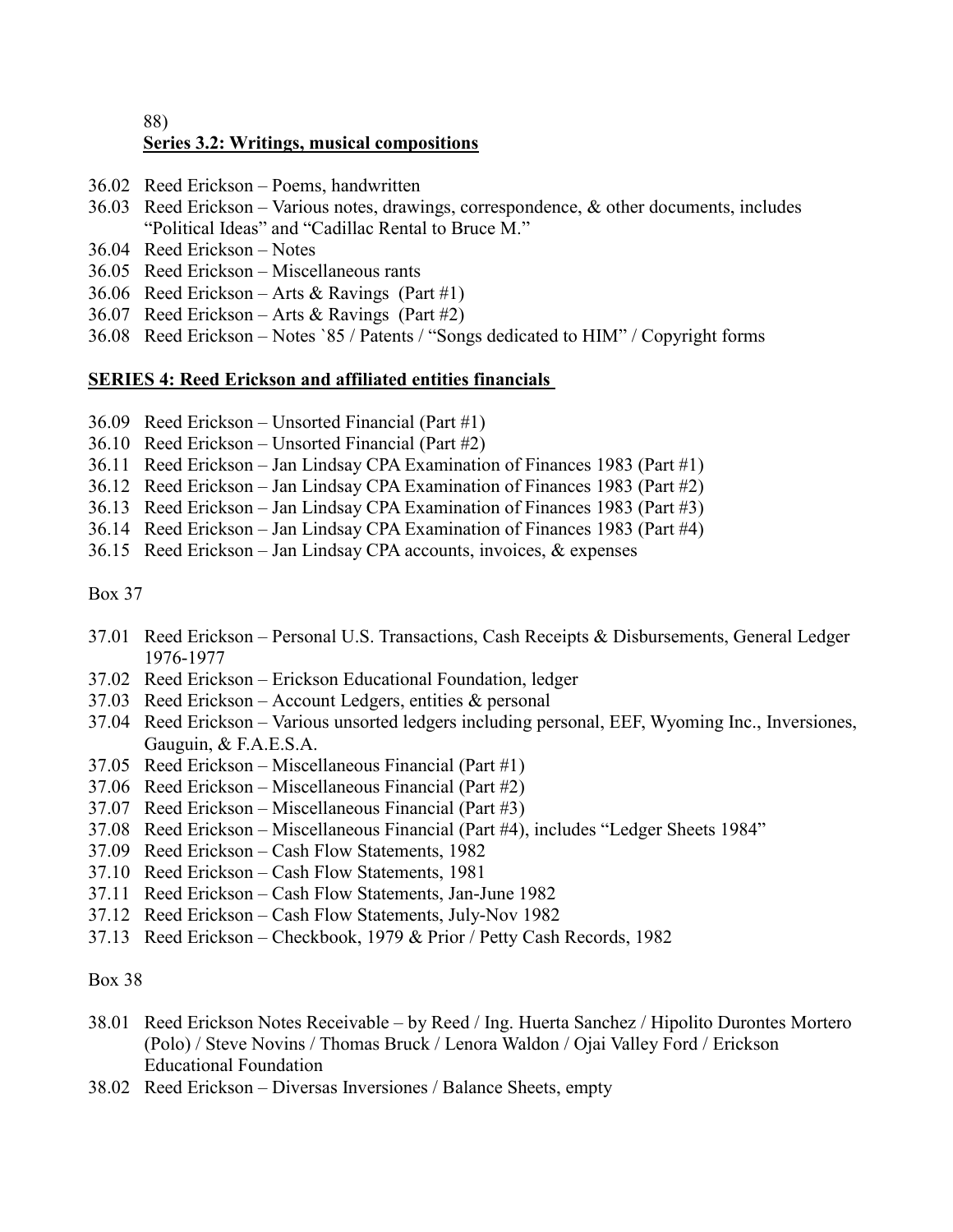- 38.03 Reed Erickson Accounting, Taxes, & Legal (Part #1) Yohalem, Gillman, Field, & Agler 1981 & 1982 / Accounting & Tax Review, 1983
- 38.04 Reed Erickson Accounting, Taxes, & Legal (Part #2) Erickon Cash Journals & General Ledger 1981 / Inversiones del Angel Cash Journals & General Ledger 1981 / Erickson Educational Foundation Cash Journals & General Ledger 1981
- 38.05 Reed Erickson Final Bill 1976 / Yohalem, Gillman, Field, & Agler 1983 / Financial Statement, 1981
- 38.06 Reed Erickson Schedule of Leases and Oil Revenues / Bobbie's Letters (oil) / unsorted oil leases / Insurances Miscellaneous / Checks Issued 1984 / unlabelled financial requests
- 38.07 Reed Erickson Financial Miscellaneous
- 38.08 Reed Erickson Bank of America Certificates of Deposit, 1982 / Bank of America account record books / deposit receipts /Valley National Bank of Arizona statements / Charge A/C Vicissitudes / Accounts Payable, American Express / Sears / Accounts Payable, Saks Fifth Avenue / Timothy Quaid, Valley National Bank of Arizona
- 38.09 Reed Erickson Seth Erickson Banamex account 1975 / Seth Erickson Banamex account 1976 / Seth Erickson Account / Accounts Payable, Mastercard + Visa, 1979-1980 / Louisiana National Bank / unsorted Mexican bank accounts
- 38.10 Reed Erickson Chateau Marmont Hotel dispute / Charge Card Copies / Louisiana National Bank applications for new accounts / Banco Occidental de Mexico, S.A. / Banco BCH / Brotherly Love Account, City National Bank / Brotherly Love receipts
- 38.11 Reed Erickson Children's expenses
- 38.12 Reed Erickson Properties, miscellaneous
- $38.13$  Reed Erickson Properties, oil + gas leases
- 38.14 Reed Erickson Oil Lease Schedule & Bon Dickey
- 38.15 Reed Erickson Properties Zachary Estates, 1 acre, East Baton Rouge, LA / unlabelled Livingston documents / Livingston, LA, 6.9 acres/ Pacific Enterprises (Sabine), Livingston Parish / Callon, Amoco Production Oil Interests / Kevin Ashton, Livingston, LA, 4-H Club, 39.7 acres / Kevin Ashton, Livingston, LA, Lot 16 / Conservatorship, Louisiana Land Oil Interests, Caddo / Louisiana Lands

- 39.01 Reed Erickson Properties Bon Dickey Oil & Gas Lease / Brusly Crop Leases / Flanacher Road / Flanacher Crop Lease / Livingston cadastral maps / Schedule of Oil Revenue Deposits, 1980-1983 / McGraw Property, Legal / 1201 Park Boulevard / Farming, Ashford Simes
- 39.02 Reed Erickson Properties Brightside Lane / Caddo Pipeline right-of-way / Per-unit Application Notices / General Correspondence / Steele Place Property, Kitty Whalen / Caddo Parish Property, Sales / Caddo Parish, Louisiana Land & Exploration Corporation / Callon, Gas Division Orders
- 39.03 Reed Erickson Real Estate
- 39.04 Reed Erickson 1014 Country Club Drive, Ojai, CA, including Real Estate Loans 1985 Home Savings, and House Office / 310 Fulton Street North, Ojai, CA
- 39.05 Reed Erickson 221 Eucalyptus, Ojai, CA / La Paz property expenses / Ojai Rentals / 751 Fernando / 208 East Oak Street (includes key) / Property Schedule / 145 South Lomita /Marcy Switzer, Ojai / Marcy Rent Receipts, Property Management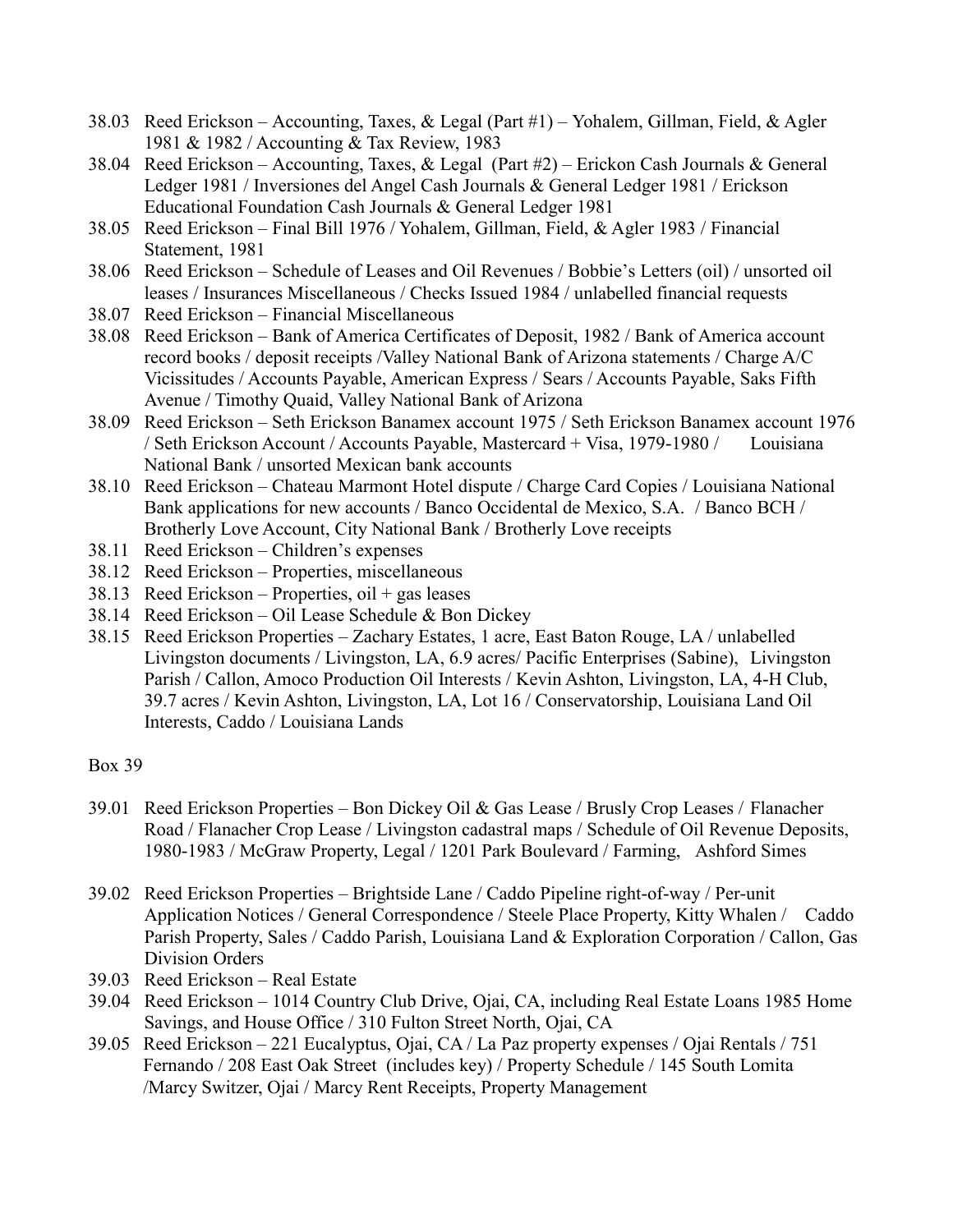- 39.06 Reed Erickson Ojai Valley Properties
- 39.07 Reed Erickson California Properties
- 39.08 Reed Erickson Florida Property
- 39.09 Reed Erickson 5205 Garry Owen Street, El Paso, TX house, includes property documents
- 39.10 Reed Erickson #3 Garden Court, Marshall, TX (Part #1)
- 39.11 Reed Erickson #3 Garden Court, Marshall, TX (Part #2)
- 39.12 Reed Erickson Hyacinth Place, New Jersey property
- 39.13 Reed Erickson Mexico Properties
- 39.14 Hotel Las Jacarandas Inventories
- 39.15 Hotel Las Jacarandas Brochures, Photographs (15), and Negatives (8) 39.15.1 Photographs, instant film (9) 39.15.2 Photographs, various sizes (6) 39.15.3 Negatives – archways? (4)
	- 39.15.4 Negatives (4)
- 39.16 Hotel Las Jacarandas Drawings & Plans
- 39.17 Hotel Las Jacarandas Hotel Contract / Sale of Hotel correspondence / cancellation of mortgage
- 39.18 Grand Bahamas Lots

- 40.01 Reed Erickson Real Estate Tax 1985 / McGraw, Property Taxes Denham Springs / Miscellaneous Financial & Notes / Donations 1984 / Childcare 1984 / Income 1984 / Charity 1985 / Texas Property Tax 1984 / Property Tax Schedules / Property Taxes
- 40.02 Estate of Reed Erickson Estate Tax Return (Part #1)
- 40.03 Estate of Reed Erickson Estate Tax Return (Part #2)
- 40.04 Reed Erickson Tax Deductions
- 40.05 Reed Erickson Real Estate Property Taxes Delinquent Taxes / Taxes / A.B.C. Property / Brusley / Caddo Paris, Shreveport, Louisiana / Bon Dickey, Tigerbend / Marshall, Texas / Wyoming Plantation, Wilkinson County, Mississippi / 4-H Club
- 40.06 Reed Erickson Taxes 1982, 1981 / Property Taxes, not Milbank / Taxes, General / Marina del Rey Condo / IRS taxes 1981 / unlabelled tax documents & correspondence
- 40.07 AMOCO
- 40.08 AMOCO Division Order Title Opinion, June 21 1985
- 40.09 AMOCO Division Order Title Opinion, July 10 1985 (Part #1)
- 40.10 AMOCO Division Order Title Opinion, July 10 1985 (Part #2)
- 40.11 Callon Petroleum
- 40.12 Callon Petroleum Division Order Title Opinion / Pipeline right-of-way
- 40.13 Reed Erickson Company Signatures
- 40.14 Amor Investment Company, S.A.
- 40.15 Inversiones Del Angel Inventories / 1985 Income / Cash Disbursements & Receipts / East Baton Rouge Properties
- 40.16 Inversiones Del Angel West Baton Rouge Properties / Caddo Properties / Livingston Properties / Brevard County, Florida lots / Financial Statement & Worksheets / 1982 Cash Journals and General Ledger
- 40.17 Stock Book Inversiones del Angel, 1978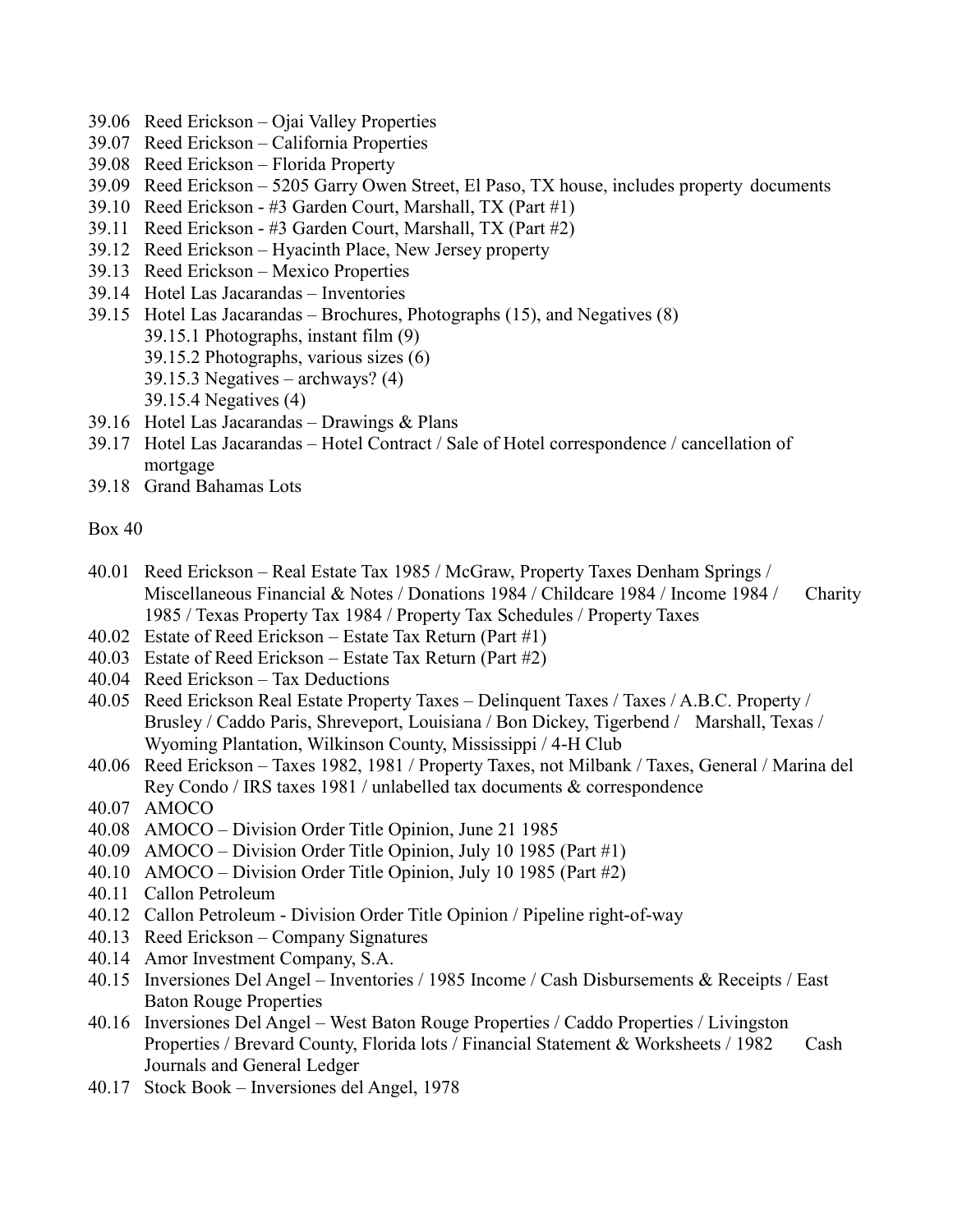- 41.01 Inversiones Del Angel Oil Leases "L" / Louisiana Property Listings / Louisiana Oil Properties / 1983 / Notes Receivable
- 41.02 Inversiones Del Angel unsorted Receipts / unlabelled correspondence / Louisiana Land & Exploration Company / Accounts Receivable / "My Railroad" / Quitclaim Deed, Titusville, Florida / Quitclaim Deed, Ralston / Quitclaim Deed, Bon Dickey / Quitclaim Deeds, unsorted / Oil Division Orders / Miscellaneous
- 41.03 Inversiones Del Angel + FAESA Financial Ledger
- 41.04 FAESA Declaraciones 1980-1982
- 41.05 FAESA Libro Mayor
- 41.06 FAESA balance sheets / Notes Receivable / Estados Financieros, August 1982 / Estados Financieros, June 1982 / Estados Financieros, May 1982 / Estados Financierso, April 1982 / Estados Financieros, March 1982 / Estadoes Financieros, February 1982 / Estados Financieros, January 1982 / Travel Expense Reports / Notes Payable
- 41.07 FAESA Poliza de Diario 1981 / Poliza de Diario 1982 / balance sheets 1983 / Libro Diario General / General Balance, December 1979
- 41.08 Gauguin, Inc. Taxes (Expenditures) / Year-end Ledger 1974 / Egret Park, Livingston, Louisiana / Tax Permits 1983 / Miscellaneous documents and correspondence
- 41.09 Gauguin, Inc. "Gaughin" [sic] correspondence, records, and legal documents 41.09.1 Photographs – Gauguin, Inc. I Drilling Rig, 1982 (11)
- 41.10 Gauguin, Inc. Taxes, etc.
- 41.11 Gauguin, Inc. Correspondence, Oil Wells / Gas Division Orders / Audubon Subdivision / unlabelled legal documents
- 41.12 Gauguin, Inc. Kantrow, et al. Attorneys / Bank Accounts / Notes Receivable / Well and Unit Locations, Lockhart Crossing Field
- 41.13 Gauguin, Inc. 1972, 1973
- 41.14 Gauguin, Inc. Legal
- 41.15 Gauguin, Inc. Miscellaneous
- 41.16 Gauguin, Inc. Oil & Gas Leases, correspondence & documents

- 42.01 First Wilcox Sand, Reservoir A, Lockhart Crossing Field, Livingston Parish, Louisiana
- 42.02 Wyoming, Inc. Deed of Trust & Other Documents / Notes Receivable / David Stuart Hunting Lease / Mississippi Plantation, 2050 acres
- 42.03 Gulf Minerals Corporation Wyoming Plantation Leases / ASCS and Farming / Plantation Maps / Miscellaneous documents
- 42.04 Gulf Minerals Corporation Share Certificates Book
- 42.05 Purchase of 75,040 Shares of the Common Stock of Schuylkill Products Company, Inc. from Reed Erickson and the Erickson Educational Foundation, October 3 1968
- 42.06 Photographs Remains of Schuylkill 1983 8x10 (20)
- 42.07 Grand Cayman Island Trust Erickson
- 42.08 Grand Cayman Island Trust 1983, New One
- 42.09 Grand Cayman Island Trust Miscellaneous documents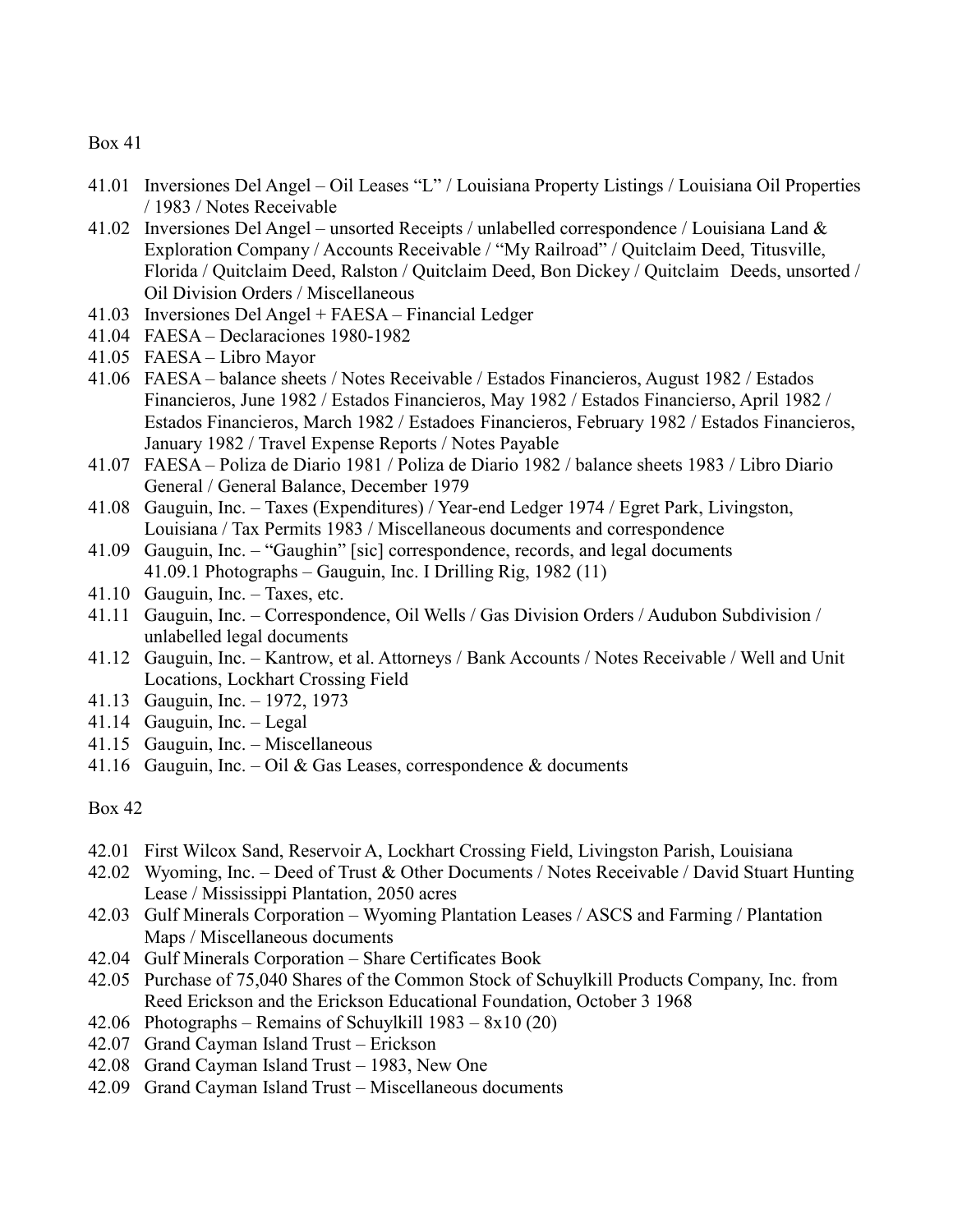- 42.10 Grand Cayman Island Trust Copies
- 42.11 Grand Cayman Island Trust Seth & Monica Erickson
- 42.12 Grand Cayman Island Trust Correspondence
- 42.13 Grand Cayman Island Trust 1983 Declaration
- 42.14 Monica Ruth Erickson Trust
- 42.15 Madison Place Research on Children's Trust
- 42.16 Madison Place Miscellaneous documents and correspondence, diazotype of lot

- 43.01 Aileen's Properties
- 43.02 Reed Erickson Children's Trust 1980 / Monica & Seth Trust / Children's Trust 1976
- 43.03 Reed Erickson Roberts & Holland
- 43.04 Bache Halsey Stuart Shields, Inc. 1981 / 1982
- 43.05 Bache Halsey Stuart Shields, Inc. 1983 Stocks and Metals, Inactive + Sold / Bache, Arrow Electric, cuenta Reed Erickson / Account analysis 1981 / unlabelled Bache correspondence
- 43.06 Rita Erickson Patent Document, 1961
- 43.07 American Telescopic Seating Company, Inc. Stock Book
- 43.08 Arrow Electronics
- 43.09 Miscellaneous Companies Amtrak / Ramada Inn

## **Series 3.3: Personal staff and administration**

- 43.10 Erickson Educational Foundation Employee Office Log ledger
- 43.11 Reed Erickson "Record-it" Phone Messages (2 envelopes)
- 43.12 Hotel Las Jacarandas Time sheets 1982
- 43.13 Love Joy Palace Time sheets 1982
- 43.14 Reed Erickson Employees Ken Plummer / Paradela's Wages / Silvestre O. Topografo / Ma. Del Carmen, Reports / Carmen Nunez, Reports / Uniforms, etc. (includes 2 uniform badges) / "Avoid Verbal Orders" memos to staff / Doris "Elf" Buchanan
- 43.14.1 Photograph Doris Buchanan, Thanksgiving 1970
- 43.15 Reed Erickson Miscellaneous Correspondence Carey Limo / Limo Service Misc. / Limo Service Information and Rental Costs / Starlight Limo Service / Charitable Solicitations / US Department of Agriculture / Records & Tapes / Chromosome Information / Bengt Lundstrom / Harry Benjamin Newsletter / Sherri Current / Dial Security Systems 1983 / Earthquakes / Employees / Four Continent Book Corporation / Gerdes-Testa & Associates (Bud)

- 44.01 Wyoming, Inc. Desalination Equipment
- 44.02 Applications Housekeeper / Personnel
- 44.03 Reed Erickson Personnel Christmas Cards & Gifts / Cook / Telephone Calls / Office Expenses 1983 / Wages 1983 / Employment Policies / Employee Files, unsorted / office notepad, mostly in shorthand
- 44.04 Reed Erickson Employees Carole Cromwell / Bobbie Caldwell / Georgeann Manville / Carmen Nuñez / Mary Robinson / Sue Taylor / Nancy Gage / unsorted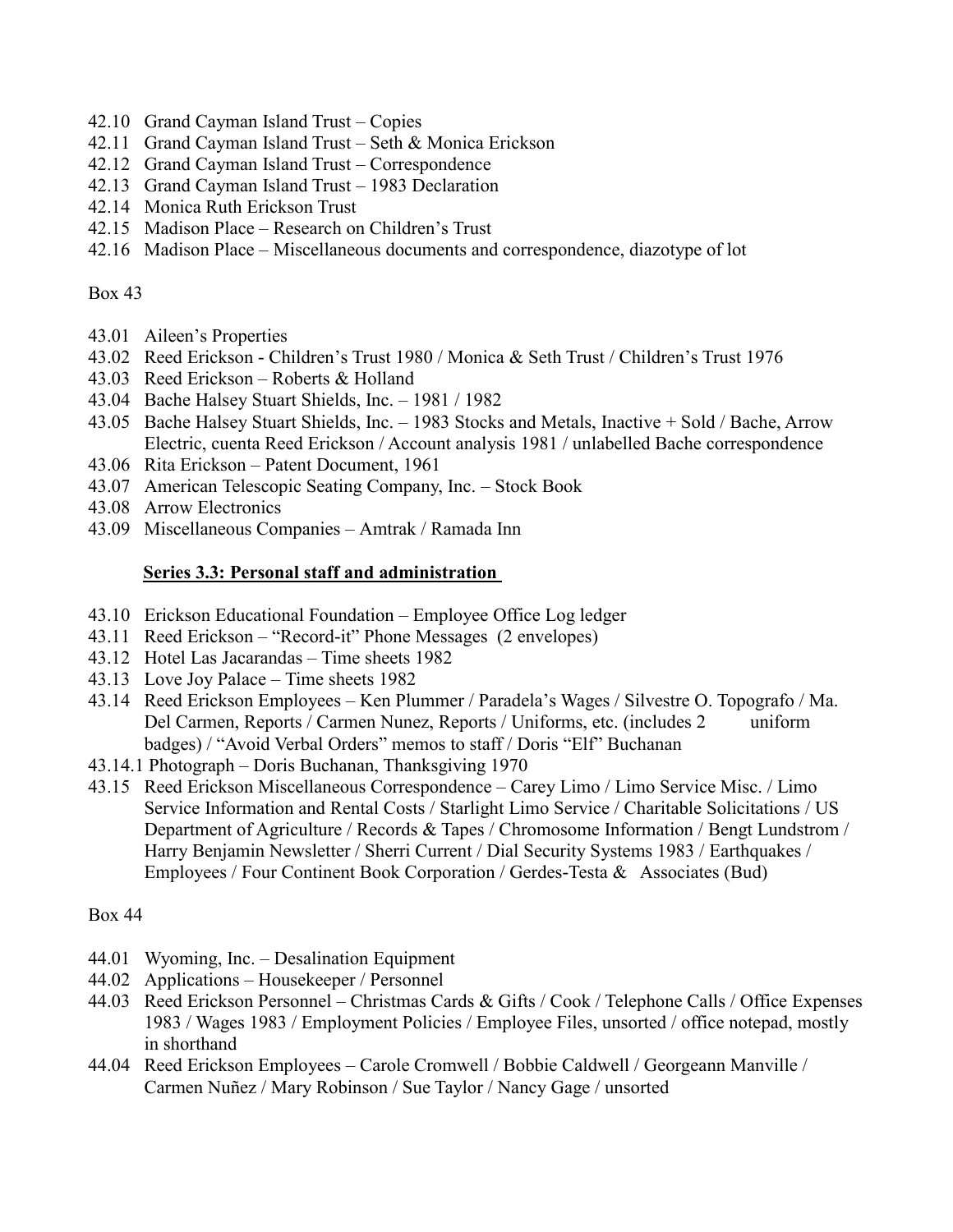- 44.05 Reed Erickson Employees Kimberly Southwick / Hector Marin
- 44.06 Reed Erickson Employees Helen Kleinstiver
- 44.07 Reed Erickson Employees Lourdes Pena
- 44.08 Southwick Weekly Report
- 44.09 Reed Erickson Carolyn Simpson/Knepper / Interplast, blank form / Maria de los Angeles Case Morales / Imelda Cisneros Moreno / Employee Expenses / Ronald A. Litz, Attorney
- 44.10 Manuscript Integracion Emocional en Amor, by Graciela V. de Ross
- 44.11 Reed Erickson Clothing Inventory / Lovejoy Palace Inventory / Appointment Record, 1984 / Ley Federal de Trabajo (Federal Labour Law) / Mazatlan Info
- 44.12 Reed Erickson Universal Fellowship Truth Center / World University of America, Ojai / Eyeglasses / John Clymer / Subscriptions / "Kook File" / Revistas Recortes de Periodicos (newspaper clippings) / Pending Future, newspaper clippings
- 44.13 Reed Erickson Miscellaneous Information

## **Sub-series 3.4: Publications, audiocassettes, & compact VHS videocassette**

Box 45

45.1 FAESA - metal seal impress stamp (loose object)

*Audiocassettes*:

| 2008-001.01-A | Harvey Plaks investigative interview - Jim Dunaham                          |
|---------------|-----------------------------------------------------------------------------|
| 2008-001.02-A | Harvey Plaks investigative interview - Seth Erickson                        |
| 2008-001.03-A | Harvey Plaks investigative interview - Dave Gossman                         |
| 2008-001.04-A | Harvey Plaks investigative interview - Jennie Lee                           |
| 2008-001.05-A | Harvey Plaks investigative interview - John Lilly                           |
| 2008-001.06-A | Harvey Plaks investigative interview – Neil Morris                          |
| 2008-001.07-A | Harvey Plaks investigative interview - Brian Ray                            |
| 2008-001.08-A | Harvey Plaks investigative interview - Zelda Suplee                         |
| 2008-001.09-A | Seven Seals of Initiation, Acts of Thomas                                   |
| 2008-001.10-A | Reflections                                                                 |
| 2008-001.11-A | EEF Proj. 1300 clearly 2 violins fair, IV 83                                |
| 2008-001.12-A | "Baby" & Fly Me, written and sung by Canary Conn - Domes                    |
| 2008-001.13-A | Experimental Tolerance & Preoccupation with an unknown instrument, horrible |
|               | "violin" obligado to Paganini                                               |
| 2008-001.14-A | Meditation Aid, Alcohol                                                     |
| 2008-001.15-A | Planet Earth, Nearer Father!                                                |
| 2008-001.16-A | Reflections, speech                                                         |
| 2008-001.17-A | Dec 30, 1982 Organo – Susy, Gloria, Eva, and Erickson                       |
| 2008-001.18-A | Richard and Erick Classical Overlay                                         |
| 2008-001.19-A | Erickson at Organo for JJr, 29 IV 1984                                      |
| 2008-001.20-A | Monica                                                                      |
| 2008-001.21-A | Compositions for "Father" spontaneous on organ, 1978 / Compositions for     |
|               | Trumpet, spontaneous 1978                                                   |
| 2008-001.22-A | Slow Organ Music / Continued & Breathing Organ Music                        |
|               |                                                                             |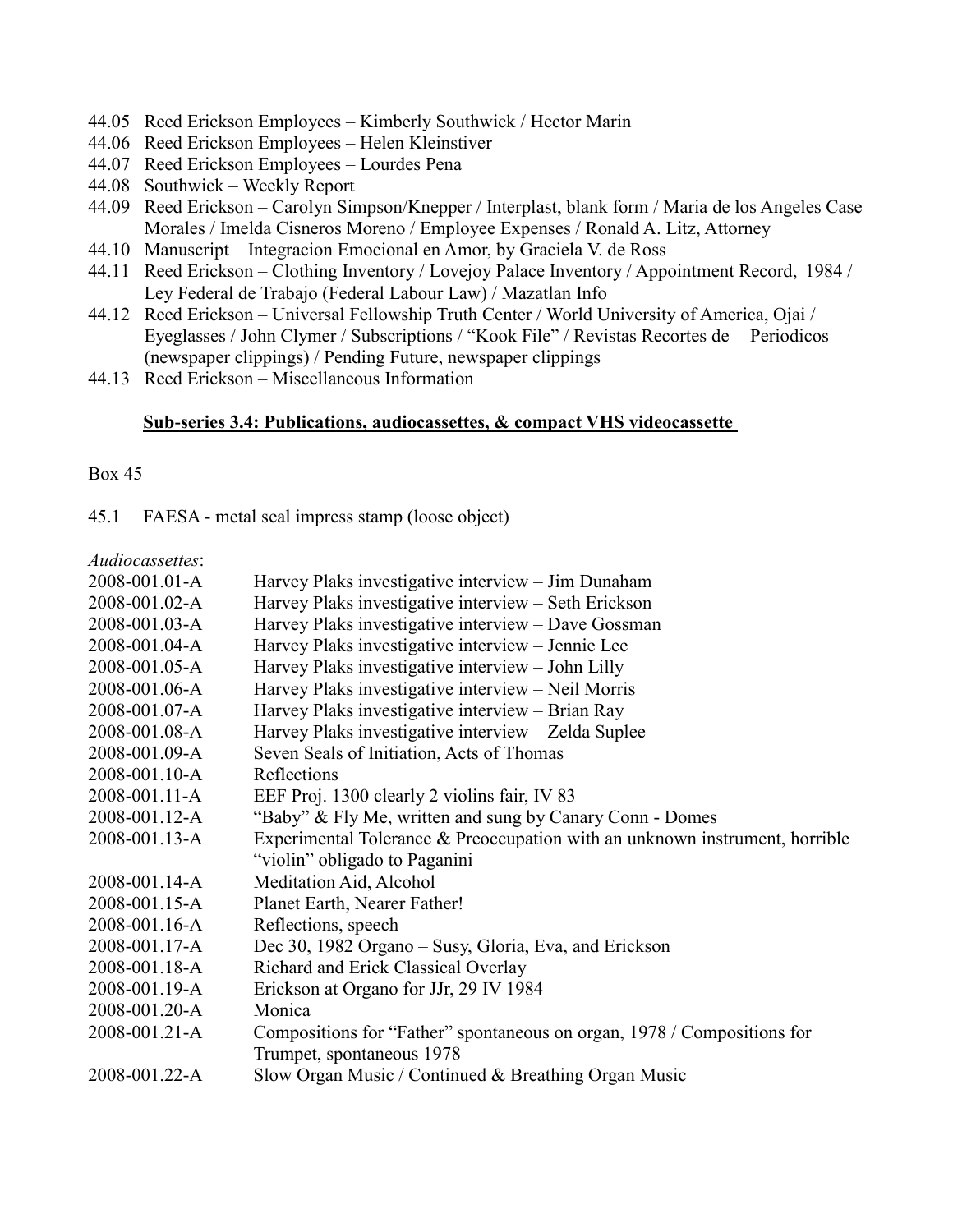## *Compact Videocassettes:*

2008-001.23-V Recuerdo de Navidad con mis hamigos, 23-01 Mabel

## *Books*:

- Mariano Azuela, *La Mujer Domada*
- Glenn Clark, *The Man Who Tapped the Secrets of the Universe*. Gift to RE from Louise Randolph and Leo Russell, personal inscription on flyleaf.
- Clive M. Davis, *Challenges in Sexual Science: Current Theoretical Issues and Research Advances.*
- Foundation for Inner Peace, *A Course in Miracles: Text*
- Foundation for Inner Peace, *A Course in Miracles: Manual for Teachers*
- Foundation for Inner Peace, *A Course in Miracles: Workbook for Students*
- Charles Huddleston, *Stranger of Galilee: An Alternative View of the Man Jesus in the Light of a New Age of Mankind*. RE has written critical comments on the outside and inside of the cover.
- Bengt Lundstrom, *Gender Dysphoria: A Social-Psychiatric Follow-Up Study of 31 Cases Not Accepted for Sex Reassignment*. Autographed and with personal inscription to RE on front cover.
- *Prostodoncia Total.* Thesis to become a dental surgeon from Erickson's brother-in law. Personal transcription to RE & Eva on flyleaf
- Thomas Zanig, *Jesus of History, Christ of Faith: A Gospel Portrait for Young People*

## *Journals/Other:*

- *Chinese Medical Journal –* Volume 94, #12; Volume 95, #1,5; Volume 97, #1, 10
- *The Journal of Mind and Behavior –* Volume 1, #1; Volume 2, #1-3
- *The Journal of Sex Research –* Volume 18, #3
- *The Journal of Transpersonal Psychology –* Volume 13, #2; Volume 14, #2; Volume 15, #2
- The Society for the Scientific Study of Sex, Inc. (SSSS), *"Toward Integration and Collaboration"*. 1981 Annual Meeting program guide.
- Synthesis Graduate School for the Study of Man, *Catalogue 1979-80*

## Box 46

- 46.01 EEF Cash Receipts & Disbursements
- 46.02 Stock Book Inversiones del Angel, 1978
- 46.03 Photograph Erickson with unidentified person  $11x14(1)$

## **Series 3.2: artworks**

| Vault | 1 painting – Suenos de Amor : acrylic on canvas ; 76 x 61 cm ; inscribed : "#19" ;<br>signed : "Love Joy" |
|-------|-----------------------------------------------------------------------------------------------------------|
| Vault | 1 painting – Nightmares of MR : acrylic on canvas ; 76 x 56 cm ; inscribed :<br>"77 30 Sep."              |
| Vault | 1 painting – La Curacion del Hombre (The Salvation of Man-kind) : acrylic on canvas;                      |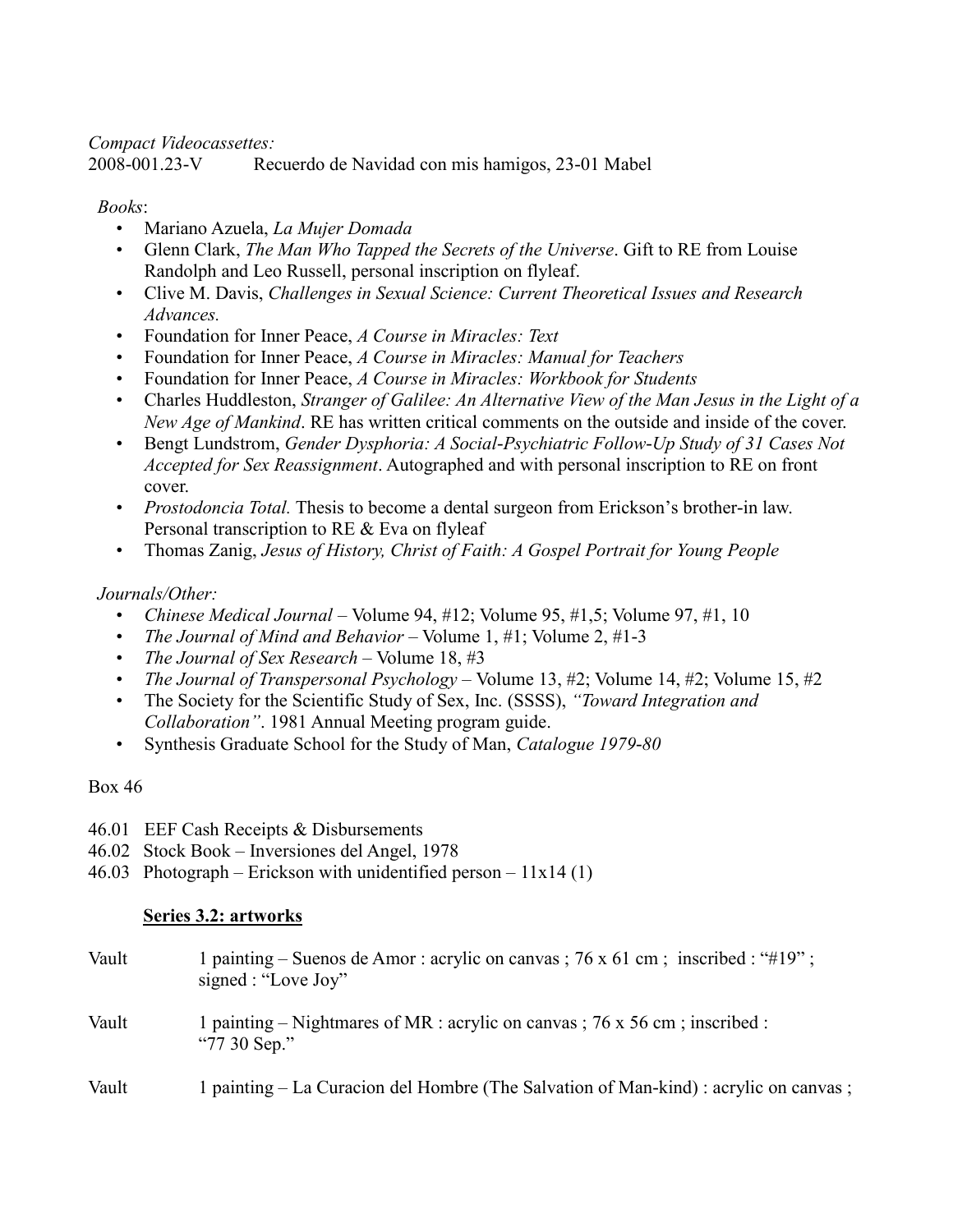|       | 92 x 61 cm; inscribed: "1977" "The Lucky Golden One" "#62"; signed: "Love"<br>$\mathrm{Joy}$                                                                                                                                                                                  |
|-------|-------------------------------------------------------------------------------------------------------------------------------------------------------------------------------------------------------------------------------------------------------------------------------|
| Vault | 1 painting - [Untitled] : acrylic on canvas ; $92 \times 61$ cm ; inscribed : "#69"; signed :<br>"Love Joy"                                                                                                                                                                   |
| Vault | 1 painting - [Untitled] : acrylic on masonite ; 75.5 x 61 cm ; inscribed : "#20"                                                                                                                                                                                              |
| Vault | 1 painting - [Untitled] : acrylic on masonite ; 75 x 71.5 cm ; inscribed : "#9"                                                                                                                                                                                               |
| Vault | 1 painting – Monster for M/R : acrylic on masonite ; 70.5 x 55.5 cm; inscribed :<br>"#16" "3." "2-73"                                                                                                                                                                         |
| Vault | 1 painting - [Untitled] : acrylic on masonite ; 75 x 70.5 cm ; inscribed : "ACME on 1"<br>"#8" "Fragile"; label inscribed : "Scott James, Inc. 580 Fifth Avenue New<br>York, N.Y. 10036 To: [address removed by scratches] Baton Rouge, LA.<br>ACME Fast Freight :: Collect:" |
| Vault | 1 painting - [Untitled] : acrylic on masonite ; 75 x 70.5 cm ; inscribed : "ACME on 1"<br>"#21"; label inscribed : "Scott James, Inc. 580 Fifth Avenue New York, N.Y.<br>10036 To: [address removed by scratches] Oaks [] Rouge, LA. [] Freight<br>$[]$ "                     |
| Vault | 1 painting – [I am fire, I am Wind I AM BEING ALL that YOU IS SEEING] : acrylic<br>on canvas; 91.5 x 61 cm; inscribed: #58; signed: "Love Joy"                                                                                                                                |
|       | Pamphlets catalogued for Special Collections:                                                                                                                                                                                                                                 |

- Boys will be girls by John T. Talamini, 1982 (HQ77 T349 1982)
- Counseling the Transexual: Five Conversations with Professionals in Transexual Therapy, 1970 (RC560 G45C693 1970)
- Guidelines for Transsexuals, 1976 (RC560 G45G85 1976)
- Information for the Family of the Transexual, 1975 (RC560 G45 I54 1975)
- Information for the Female-to-male, 1980 (HQ77 S85 1980)
- Information on Transexualism for Law Enforcement officers, 1974 (FC560 G45 I56 1974)
- Legal Aspects of Transexualism, 1973 (RC560 G45L44 1973)
- An Outline of Medical Management of the Transexual, 1973 (RC560 G45 O97 1973)
- Religious Aspects of Transexualism, 1975 (RC560 G45R45 1975)

## **Accession 2017-034**

## **Scrap books**

Book 1. 1972-1973. 31x37 cm.

Scrapbook contains newspaper clippings about individuals who underwent sex changes.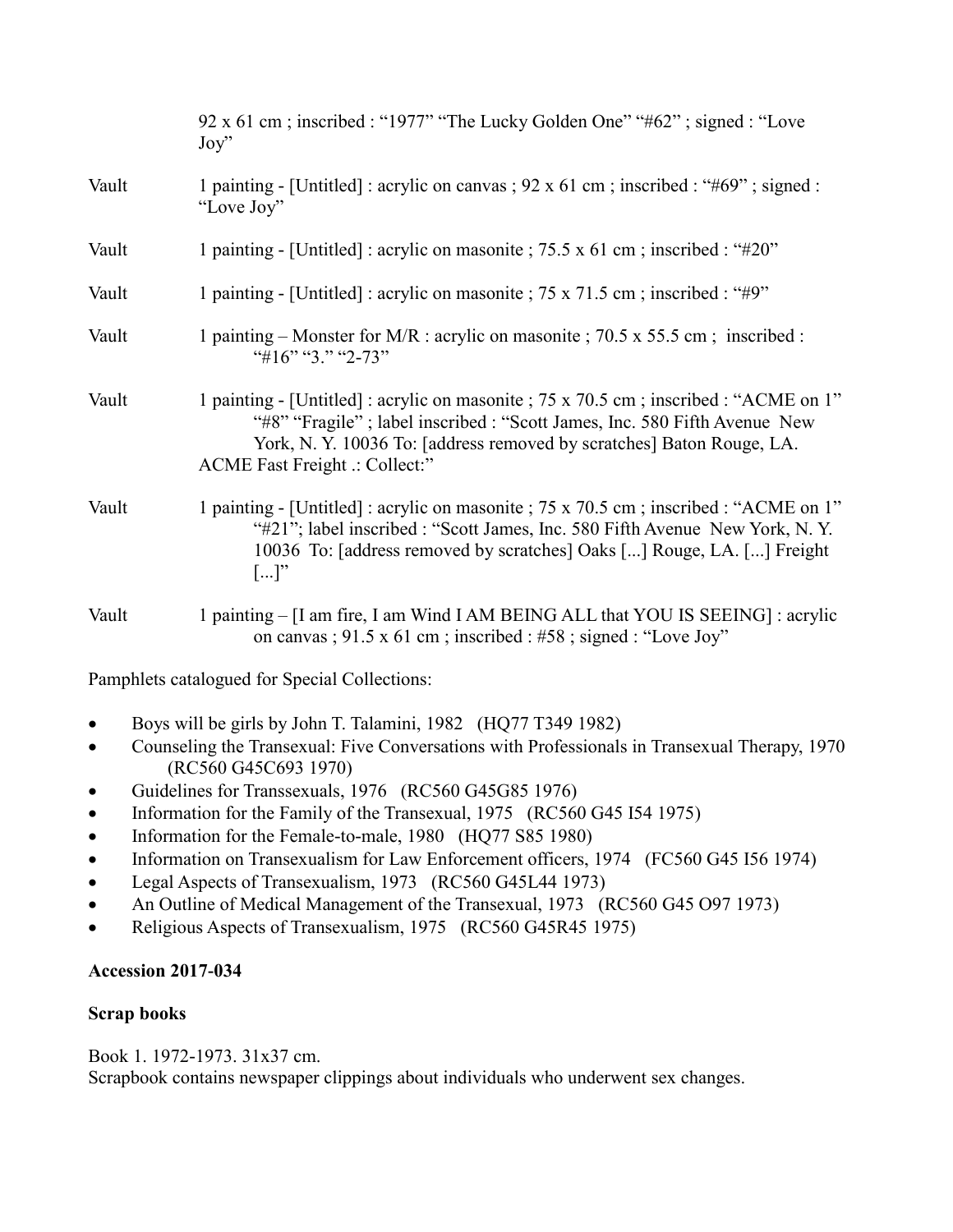Book 2. 1966-1973. 49x60 cm.

Scrapbook contains newspaper clippings about sex changes. Many articles discuss Johns Hopkins clinic.

Book 3. 1976. 49x60 cm. Scrapbook contains newspaper clippings about prominent individuals who underwent sex changes. Contains pocketbook and pile of papers now moved to separate folder. Scrapbook only half filled.

Book 4. 1975-1976. 49x60 cm. Scrapbook contains newspaper and magazine clippings about prominent individuals who underwent sex changes. Also includes clippings about film *Dog Day Afternoon*.

Book 5. 1974-1975. 49x60cm. Scrapbook contains newspaper clippings about prominent individuals who underwent sex changes.

Book 6. 1970-1973. 49x60 cm Scrapbook contains newspaper and magazine clippings about prominent individuals who underwent sex changes.

Book 7. 1971-1974. 49x60 cm. Scrapbook contains newspaper clippings about prominent individuals who underwent sex changes.

Book 8. 1969-1970. 49x60 cm. Scrapbook contains newspaper clippings about prominent individuals who underwent sex changes.

Book 9. 1982-1983. 49x60 cm.

Scrapbook contains newspaper clippings about Operation Santa Claus, ONE Inc., various transsexuals, and other assorted information. Also included is some correspondence. Most of scrapbook is empty.

*Prominent individuals include Paul/Paula Grossman, Richard Raskind/Renee Richards, Doris Richards/Steve Dain, George/Christine Jorgensen, James/Jan Morris, and Gordon/Dawn Hall.*

#### **Vasilios Janopoulos prints (Vasilios Apostolos Toulis [1931-]?)**

*Smoking (Self Portrait)*. 19.5'' x 26.5'' " $A/P$  41/50" "Atelier Dumas Inc" embossed

*Woman Sitting*. 20.5'' x 27'' "A/P" "Atelier Dumas Inc" embossed

*Miami*. 22'' x 29.5''  $``A/P"$